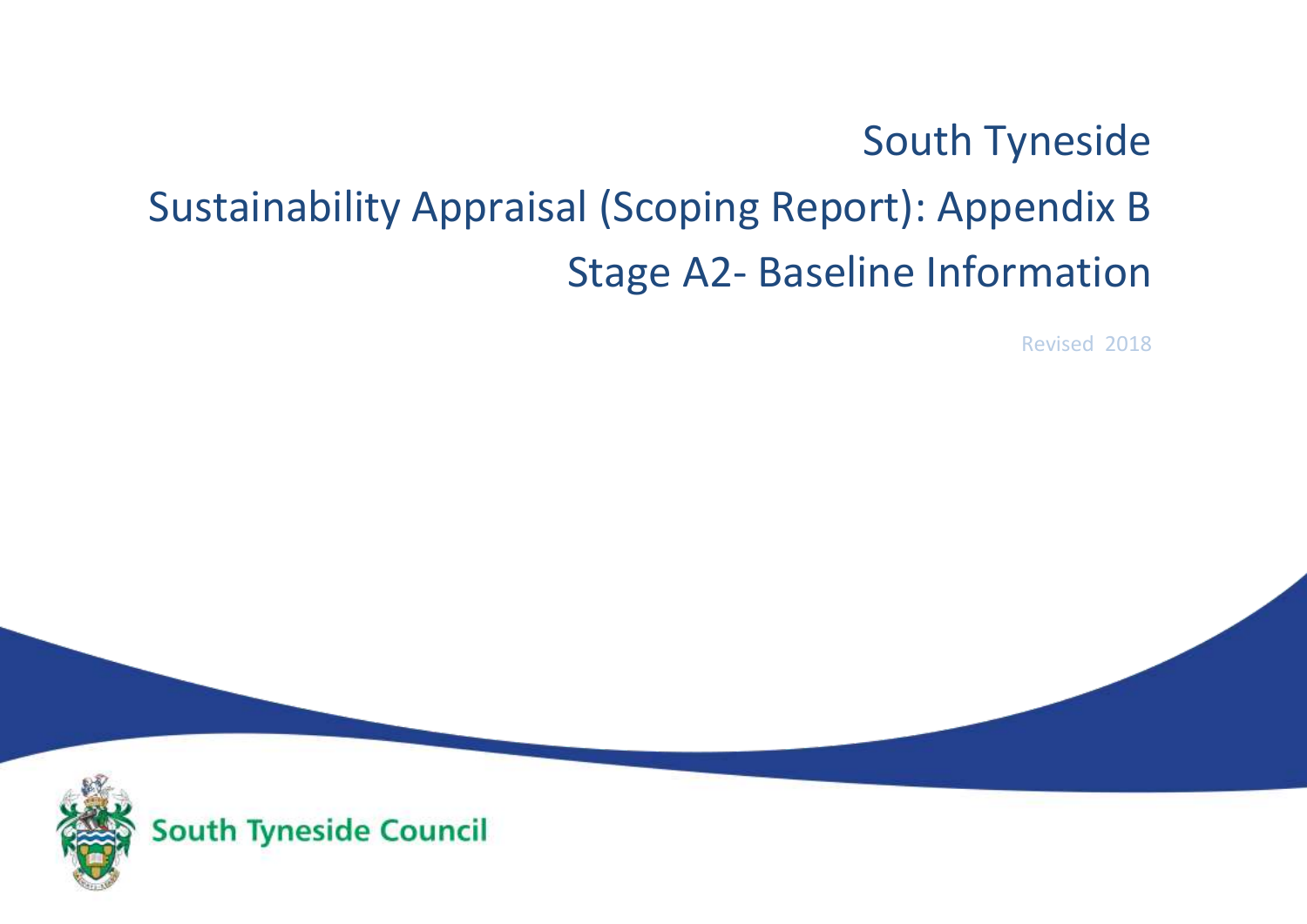|                                                                                                    |                                                                                                                                                                                                                                                                                                                                                                                                                                                                                                                                          |                              |                                                                                                                                                                                                                                                                                                                                                                                                                    |                 |                                |                                                                                                                                                                           |                             |                                                |                                                                                                          | Baseline Information Topic: Biodiversity - Flora & Fauna                                                                  |                                                                                                                                                                                  |                                                                                                                                                                                                   |
|----------------------------------------------------------------------------------------------------|------------------------------------------------------------------------------------------------------------------------------------------------------------------------------------------------------------------------------------------------------------------------------------------------------------------------------------------------------------------------------------------------------------------------------------------------------------------------------------------------------------------------------------------|------------------------------|--------------------------------------------------------------------------------------------------------------------------------------------------------------------------------------------------------------------------------------------------------------------------------------------------------------------------------------------------------------------------------------------------------------------|-----------------|--------------------------------|---------------------------------------------------------------------------------------------------------------------------------------------------------------------------|-----------------------------|------------------------------------------------|----------------------------------------------------------------------------------------------------------|---------------------------------------------------------------------------------------------------------------------------|----------------------------------------------------------------------------------------------------------------------------------------------------------------------------------|---------------------------------------------------------------------------------------------------------------------------------------------------------------------------------------------------|
| <b>SA Issue</b>                                                                                    |                                                                                                                                                                                                                                                                                                                                                                                                                                                                                                                                          |                              | <b>Baseline Information</b>                                                                                                                                                                                                                                                                                                                                                                                        |                 |                                |                                                                                                                                                                           | <b>Comparator or target</b> |                                                | Source                                                                                                   | <b>Overall trends and monitoring over LDF Monitoring</b><br>Period (2004 - 2012)                                          | Data problems or<br>constraints                                                                                                                                                  | <b>Implications for Local Plan</b>                                                                                                                                                                |
| European<br><b>Protected Sites:</b><br>SAC                                                         | Durham Coast: Area: 393.6 ha<br>There are 96 Special Area of<br>Site Character:<br>Conservation within England and<br>• The only example of vegetated sea cliffs on<br>Wales.<br>magnesian limestone exposures in the UK.<br>• The cliffs extend along the North Sea coast for<br>over 20 km from South Shields southwards to<br><b>Blackhall Rocks.</b><br>Northumbrian Coast: Area: 1107.98ha<br>There are 236 Special Protection<br>Site Character:<br>Areas within England and Wales<br>• Includes much of the coastline between the |                              |                                                                                                                                                                                                                                                                                                                                                                                                                    |                 |                                |                                                                                                                                                                           |                             |                                                | JNCC,<br>Natural<br>England                                                                              | N/A                                                                                                                       | Limited data<br>available to<br>monitor changes<br>in SAC and SPA.                                                                                                               | European Sites within South<br>Tyneside will be protected<br>through the Local Plan. A<br><b>Habitats Regulation</b><br>Assessment will also be<br>undertaken. The Local Plan<br>and SA must also |
| European<br><b>Protected Sites:</b><br>SPA & Ramsar                                                |                                                                                                                                                                                                                                                                                                                                                                                                                                                                                                                                          |                              | Tweed and Tees Estuaries in north-east England.<br>• Consists of sections of rocky shore with<br>associated boulder and cobble beaches.<br>• Supports breeding Little Tern, Turnstone and                                                                                                                                                                                                                          |                 |                                |                                                                                                                                                                           |                             |                                                |                                                                                                          |                                                                                                                           |                                                                                                                                                                                  | acknowledge that the SPA<br>and SCA's extend beyond the<br>borough's boundary.<br>Therefore consideration of<br>the wider spatial scales any<br>potential impact must be<br>undertaken.           |
| Updated 2018                                                                                       | Purple Sandpiper<br><b>AMR Monitoring Data</b>                                                                                                                                                                                                                                                                                                                                                                                                                                                                                           |                              |                                                                                                                                                                                                                                                                                                                                                                                                                    |                 |                                |                                                                                                                                                                           |                             |                                                | South                                                                                                    |                                                                                                                           | N/A                                                                                                                                                                              |                                                                                                                                                                                                   |
| Areas of<br><b>Designated Sites</b><br>(ha): European                                              | 2010                                                                                                                                                                                                                                                                                                                                                                                                                                                                                                                                     | 2011                         | 2012                                                                                                                                                                                                                                                                                                                                                                                                               | 20<br>13<br>49. | 2014                           | 2015<br>49.9                                                                                                                                                              | 2016<br>49.9                | 2017<br>49.9                                   | Tyneside<br>Council                                                                                      |                                                                                                                           |                                                                                                                                                                                  |                                                                                                                                                                                                   |
|                                                                                                    | 49.9                                                                                                                                                                                                                                                                                                                                                                                                                                                                                                                                     | 49.9                         | 49.9                                                                                                                                                                                                                                                                                                                                                                                                               | $\mathsf{q}$    | 49.9                           |                                                                                                                                                                           |                             |                                                |                                                                                                          |                                                                                                                           |                                                                                                                                                                                  |                                                                                                                                                                                                   |
| <b>Added 2015</b>                                                                                  | First<br>Winter                                                                                                                                                                                                                                                                                                                                                                                                                                                                                                                          | Ref<br>Winte<br>$\mathbf{r}$ | Short Term<br>change %                                                                                                                                                                                                                                                                                                                                                                                             |                 | Medium Term<br>change %        | Long Term<br>change %                                                                                                                                                     |                             | Change Since<br><b>Classification %</b>        | The<br>Wetland<br>Birds                                                                                  | Long term data show a decrease in the numbers of<br>Purple Sandpiper and Ruddy Turnstone in the<br>Northumbria Coast SPA. | No regular data<br>other than WeBS<br>data to quote $-$                                                                                                                          |                                                                                                                                                                                                   |
| Northumbria<br>Coast SPA:<br>Population<br>trends of<br>qualifying<br>species:<br>Purple Sandpiper | 1984/85                                                                                                                                                                                                                                                                                                                                                                                                                                                                                                                                  | 2009/                        | 28<br>Numbers of Purple Sandpiper over-wintering on the<br>Northumbria SPA have been stable in the short-<br>term having previously declined. The trend on-site<br>appears to be tracking the region and national<br>trends. The increasing proportion of regional<br>numbers supported by this site suggests the<br>environmental conditions remain relatively<br>favourable and also indicates that this site is |                 | $-39$                          | $-56$<br>Numbers of Purple Sandpiper<br>over-wintering in the North-East<br>Region and Great Britain have<br>been stable in the short-term<br>having previously declined. |                             | $-39$                                          | Survey:<br>http://bto.or<br>g/volunteer-<br>surveys/web<br>s/publication<br>s/webs-<br>annual-<br>report |                                                                                                                           | however the<br>sectors in the<br>South Tyneside<br>area are not<br>counted so the<br>data is gathered<br>in other parts of<br>the SPA and will<br>not be fully<br>representative |                                                                                                                                                                                                   |
|                                                                                                    | for this species.                                                                                                                                                                                                                                                                                                                                                                                                                                                                                                                        |                              | becoming increasingly important on a regional scale                                                                                                                                                                                                                                                                                                                                                                |                 |                                |                                                                                                                                                                           |                             |                                                |                                                                                                          |                                                                                                                           |                                                                                                                                                                                  |                                                                                                                                                                                                   |
| <b>Added 2015</b>                                                                                  | First<br>Winter                                                                                                                                                                                                                                                                                                                                                                                                                                                                                                                          | Ref<br>Winte<br><b>r</b>     | Short Term<br>change %                                                                                                                                                                                                                                                                                                                                                                                             |                 | <b>Medium Term</b><br>change % | Long Term<br>change %                                                                                                                                                     |                             | <b>Change Since</b><br><b>Classification %</b> |                                                                                                          |                                                                                                                           |                                                                                                                                                                                  |                                                                                                                                                                                                   |
| Northumbria<br>Coast SPA:                                                                          | 1984 / 85                                                                                                                                                                                                                                                                                                                                                                                                                                                                                                                                | 2009/<br>10                  | $-27$                                                                                                                                                                                                                                                                                                                                                                                                              |                 | $-29$                          | $-46$                                                                                                                                                                     |                             | $-29$                                          |                                                                                                          |                                                                                                                           |                                                                                                                                                                                  |                                                                                                                                                                                                   |
| Population<br>trends of<br>qualifying<br>species:<br>Turnstone                                     | Numbers of Turnstone over-wintering on<br>The numbers of Turnstone over-<br>Northumbria Coast SPA have been decreasing long<br>wintering within North East<br>term. The trend on the site appears to be tracking<br>Region and Great Britain have<br>that of the region and British trends. The increasing<br>been decreasing in the medium-<br>proportion of regional numbers supported by this<br>term having previously peaked.<br>site suggest the environmental conditions remains                                                  |                              |                                                                                                                                                                                                                                                                                                                                                                                                                    |                 |                                |                                                                                                                                                                           |                             |                                                |                                                                                                          |                                                                                                                           |                                                                                                                                                                                  |                                                                                                                                                                                                   |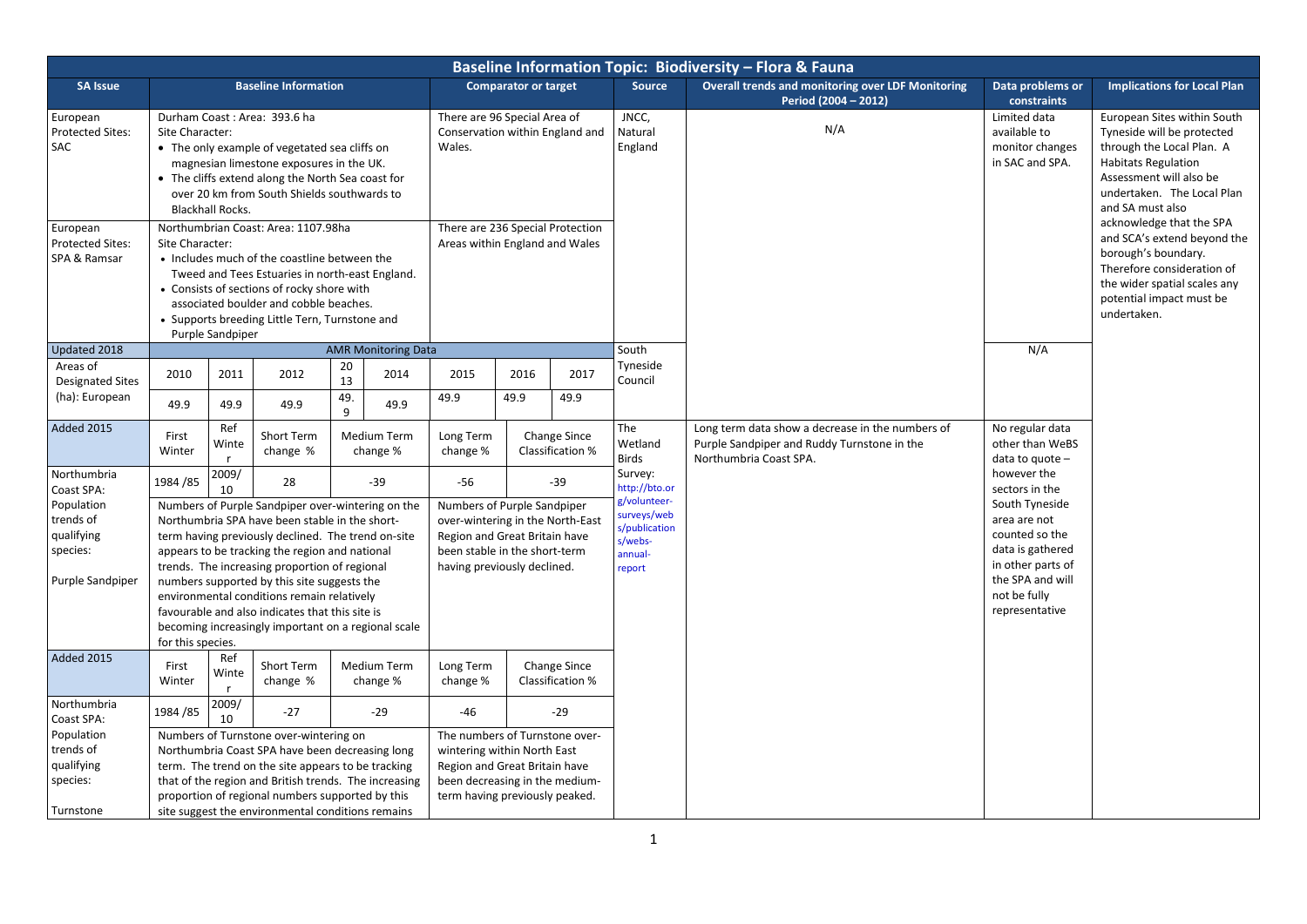|                                                                           | relatively favourable and also indicates that this site<br>is becoming increasingly important on a regional<br>scale for this species.<br>4,100 Sites of Special Scientific<br>There are 5 SSSI's in South Tyneside. |                                                                                                                                                                   |               |                                |                                                                                                                                                                                                                                                                                                                  |       |               |                             |                                                     |               |                              |                                                                                                                                                                                                                                                                                                                                                                                                                                                                                                                                                                                  |                         |                                                                                                                                                                                                                                                        |
|---------------------------------------------------------------------------|----------------------------------------------------------------------------------------------------------------------------------------------------------------------------------------------------------------------|-------------------------------------------------------------------------------------------------------------------------------------------------------------------|---------------|--------------------------------|------------------------------------------------------------------------------------------------------------------------------------------------------------------------------------------------------------------------------------------------------------------------------------------------------------------|-------|---------------|-----------------------------|-----------------------------------------------------|---------------|------------------------------|----------------------------------------------------------------------------------------------------------------------------------------------------------------------------------------------------------------------------------------------------------------------------------------------------------------------------------------------------------------------------------------------------------------------------------------------------------------------------------------------------------------------------------------------------------------------------------|-------------------------|--------------------------------------------------------------------------------------------------------------------------------------------------------------------------------------------------------------------------------------------------------|
| Number of Sites<br>Special Scientific<br>Interest (SSSI)<br>and Area (ha) |                                                                                                                                                                                                                      | Total area: 158.8 ha<br>1. Cleadon Hills<br>2. West Farm Meadow, Boldon<br>3. Boldon Pastures, Boldon<br>4. Durham Coast<br>5. Harton Downhill                    |               |                                | $(10.19)$ ha)<br>$(3.08)$ ha)<br>$(3.55)$ ha)<br>$(140.99)$ ha)<br>(1.03ha)                                                                                                                                                                                                                                      |       |               | Interest (SSSIs) in England |                                                     |               | South<br>Tyneside<br>Council | N/A                                                                                                                                                                                                                                                                                                                                                                                                                                                                                                                                                                              | No issues<br>identified | The Local Plan must continue<br>to protect SSSI's within South<br>Tyneside and maintain a level<br>of 95% of SSSI land to be<br>favourable or recovering.<br>This target is set out in the<br>Government's conservation<br>strategy, Biodiversity 2020 |
| Updated 2015                                                              |                                                                                                                                                                                                                      |                                                                                                                                                                   |               |                                | <b>AMR Monitoring Data</b>                                                                                                                                                                                                                                                                                       |       |               |                             |                                                     |               |                              |                                                                                                                                                                                                                                                                                                                                                                                                                                                                                                                                                                                  | No issues               |                                                                                                                                                                                                                                                        |
| Areas of<br><b>Designated Sites</b><br>(ha): SSSI                         | 2009<br>158.5                                                                                                                                                                                                        | 2010<br>158.5                                                                                                                                                     | 2011<br>158.5 | 2012<br>158.5                  | 2013<br>158.5                                                                                                                                                                                                                                                                                                    |       | 2014<br>158.5 | 2015<br>158.5               | 2016<br>158.5                                       | 2017<br>158.5 |                              |                                                                                                                                                                                                                                                                                                                                                                                                                                                                                                                                                                                  | identified              |                                                                                                                                                                                                                                                        |
| Updated 2018<br>Condition of<br>SSSI's                                    | recovering<br>no change                                                                                                                                                                                              | South Tyneside:<br><b>Favourable Condition</b><br>Unfavourable Condition<br>Unfavourable Condition<br>Unfavourable declining<br>Area destroyed/<br>part destroyed |               | 96 %<br>0%<br>2 %<br>2 %<br>0% | North East:<br>Target:<br>95% of SSSI land<br>Favourable<br>to be in<br>condition<br>25.31%<br>'favourable' or<br>Unfavourable<br>'recovering'<br>68.86%<br>recovering<br>condition by<br>Condition<br>2010.<br>no change<br>4.98%<br>Unfavourable<br>declining<br>0.84%<br>Destroyed/part<br>destroyed<br>0.0 % |       |               |                             |                                                     |               | Natural<br>England<br>(2018) | AMR data suggests that the overall condition of SSSI's<br>has improved since 2004, although the number of<br>SSSI's in 'Favourable' or 'Recovering' condition remains<br>slightly below the 95% target. Boldon Pastures SSSI<br>has had issues with regard to its condition being<br>'Unfavourable' for a number of years and West Farm<br>Meadow was assessed as 'unfavourable declining' in<br>2013. and prevents South Tyneside from achieving the<br>95% target. Despite the condition of these sites, in<br>terms of total area, South Tyneside achieves its 95%<br>target. | No issues<br>identified |                                                                                                                                                                                                                                                        |
|                                                                           |                                                                                                                                                                                                                      |                                                                                                                                                                   |               |                                | <b>AMR Monitoring Data</b>                                                                                                                                                                                                                                                                                       |       |               |                             |                                                     |               | South                        | 2007 - Boldon Pastures and Durham Coast identified as                                                                                                                                                                                                                                                                                                                                                                                                                                                                                                                            |                         |                                                                                                                                                                                                                                                        |
|                                                                           |                                                                                                                                                                                                                      |                                                                                                                                                                   | '04           | '05<br>'06                     | '07                                                                                                                                                                                                                                                                                                              |       | $^{\prime}08$ | '09                         | 10<br>'11                                           | '17           | Tyneside                     | 'Unfavourable'                                                                                                                                                                                                                                                                                                                                                                                                                                                                                                                                                                   |                         |                                                                                                                                                                                                                                                        |
|                                                                           | Favourable                                                                                                                                                                                                           |                                                                                                                                                                   |               | 89.3%                          |                                                                                                                                                                                                                                                                                                                  |       |               | 92.9%                       |                                                     | 96%           | Council                      |                                                                                                                                                                                                                                                                                                                                                                                                                                                                                                                                                                                  |                         |                                                                                                                                                                                                                                                        |
|                                                                           |                                                                                                                                                                                                                      | Recovering                                                                                                                                                        |               |                                |                                                                                                                                                                                                                                                                                                                  |       |               |                             |                                                     |               |                              | 2008 - 2011 - Boldon Pastures identified as<br>'Unfavourable' due to undergrazing                                                                                                                                                                                                                                                                                                                                                                                                                                                                                                |                         |                                                                                                                                                                                                                                                        |
|                                                                           |                                                                                                                                                                                                                      | No Change                                                                                                                                                         | 10.7%         |                                | $\mathcal{L}_{\mathcal{A}}$                                                                                                                                                                                                                                                                                      | 10.7% | ÷.            | $\mathcal{L}^{\mathcal{L}}$ | $\sim$                                              | 2%            |                              |                                                                                                                                                                                                                                                                                                                                                                                                                                                                                                                                                                                  |                         |                                                                                                                                                                                                                                                        |
|                                                                           |                                                                                                                                                                                                                      | Declining                                                                                                                                                         |               |                                |                                                                                                                                                                                                                                                                                                                  |       |               |                             |                                                     | 2%            |                              | 2013 – 2017 – West Farm Meadow assessed as                                                                                                                                                                                                                                                                                                                                                                                                                                                                                                                                       |                         |                                                                                                                                                                                                                                                        |
|                                                                           | Unfavourable                                                                                                                                                                                                         | Destroyed                                                                                                                                                         |               |                                |                                                                                                                                                                                                                                                                                                                  |       |               |                             |                                                     |               |                              | 'unfavourable declining' due to undergrazing.                                                                                                                                                                                                                                                                                                                                                                                                                                                                                                                                    |                         |                                                                                                                                                                                                                                                        |
| Local Nature<br>Reserves                                                  |                                                                                                                                                                                                                      | 7 Local Nature Reserves covering 54.87ha:<br>• Primrose<br>• Tilesheds<br>• Cleadon Hills<br>• Marsden Old Quarry                                                 |               |                                | There are 34 Local Nature<br>Reserves in Tyne & Wear.<br>• Harton Downhill<br>• Whitburn Point<br>• Station Burn                                                                                                                                                                                                 |       |               |                             | South<br>Tyneside<br>Council,<br>Natural<br>England | N/A           | No issues<br>identified      | Local Nature Reserves and<br>Local Wildlife Sites should be<br>considered when developing<br>planning policy both to<br>minimise negative impacts                                                                                                                                                                                                                                                                                                                                                                                                                                |                         |                                                                                                                                                                                                                                                        |
| 2018 Update                                                               |                                                                                                                                                                                                                      |                                                                                                                                                                   |               |                                | <b>AMR Monitoring Data</b>                                                                                                                                                                                                                                                                                       |       |               |                             |                                                     |               |                              | Station Burn LWS was added as a LNR in 2006                                                                                                                                                                                                                                                                                                                                                                                                                                                                                                                                      |                         | upon them and promote the<br>positive elements of them.                                                                                                                                                                                                |
| Areas of                                                                  | 2009                                                                                                                                                                                                                 | 2010                                                                                                                                                              | 2011          | 2012                           | 2013                                                                                                                                                                                                                                                                                                             | 2014  |               | 2015                        | 2016                                                | 2017          |                              |                                                                                                                                                                                                                                                                                                                                                                                                                                                                                                                                                                                  |                         | The Local Plans should also                                                                                                                                                                                                                            |
| <b>Designated Sites</b>                                                   | 55.61                                                                                                                                                                                                                | 55.61                                                                                                                                                             | 55.61         | 55.61                          | 55.61                                                                                                                                                                                                                                                                                                            | 55.61 |               | 55.61                       | 55.61                                               | 55.61         |                              |                                                                                                                                                                                                                                                                                                                                                                                                                                                                                                                                                                                  |                         | seek to increase areas of                                                                                                                                                                                                                              |
|                                                                           |                                                                                                                                                                                                                      |                                                                                                                                                                   |               |                                |                                                                                                                                                                                                                                                                                                                  |       |               |                             |                                                     |               |                              |                                                                                                                                                                                                                                                                                                                                                                                                                                                                                                                                                                                  |                         |                                                                                                                                                                                                                                                        |
| (ha): LNR                                                                 |                                                                                                                                                                                                                      |                                                                                                                                                                   |               |                                |                                                                                                                                                                                                                                                                                                                  |       |               |                             |                                                     |               |                              |                                                                                                                                                                                                                                                                                                                                                                                                                                                                                                                                                                                  |                         | accessible green space and                                                                                                                                                                                                                             |
| 2018 Update                                                               |                                                                                                                                                                                                                      |                                                                                                                                                                   |               |                                | <b>AMR Monitoring Data</b>                                                                                                                                                                                                                                                                                       |       |               |                             |                                                     | 1ha of LNR    |                              | The area of LNR's per 1,000 population has remained at                                                                                                                                                                                                                                                                                                                                                                                                                                                                                                                           |                         | LNR's per 1,000 population.                                                                                                                                                                                                                            |
| Area of LNR's<br>per 1,000                                                | 2005                                                                                                                                                                                                                 | 2006                                                                                                                                                              | 2007          | 2008                           | 2009                                                                                                                                                                                                                                                                                                             | 2010  | 2011          | 2012                        | 1000                                                | space per     |                              | 0.37 over the majority of the AMR monitoring period.<br>This is below the Natural England target.                                                                                                                                                                                                                                                                                                                                                                                                                                                                                |                         |                                                                                                                                                                                                                                                        |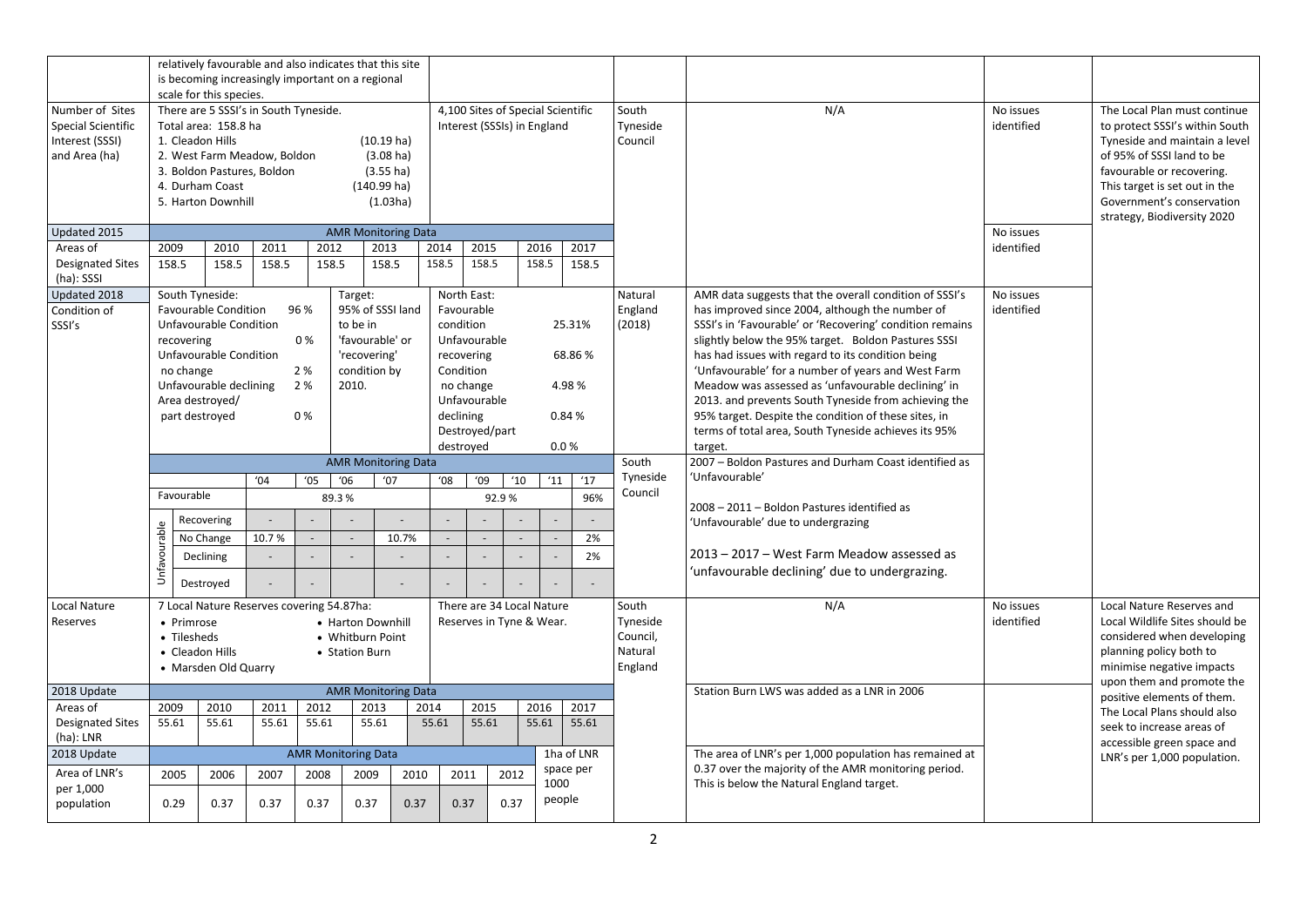| Number of Local<br>Wildlife Sites    |       | 52 Local Wildlife Sites                                                                                       |      |                                                             |                            |      |                                                                                    |      |      | South<br>Tyneside | 208.77 ha added to area of LWS after review for Site<br>Preferred Options. Sites were later adopted in 2011 as | No issues<br>identified |                              |
|--------------------------------------|-------|---------------------------------------------------------------------------------------------------------------|------|-------------------------------------------------------------|----------------------------|------|------------------------------------------------------------------------------------|------|------|-------------------|----------------------------------------------------------------------------------------------------------------|-------------------------|------------------------------|
| 2018 Update                          |       |                                                                                                               |      |                                                             | <b>AMR Monitoring Data</b> |      |                                                                                    |      |      | Council           | part of Development Management Policies DPD.                                                                   |                         |                              |
| Areas of                             | 2004  | 2005                                                                                                          | 2006 | 2007                                                        | 2008                       | 2009 | 2010                                                                               | 2011 | 2018 |                   |                                                                                                                |                         |                              |
| <b>Designated Sites</b><br>(ha): LWS | 215.5 | 424<br>424<br>425<br>425<br>425<br>215.5<br>215.5                                                             |      |                                                             |                            |      |                                                                                    |      | 425  |                   |                                                                                                                |                         |                              |
| Durham                               |       | 74 species and 32 habitats<br>43 species and 19 habitats identified in the DBAP                               |      |                                                             |                            |      |                                                                                    |      |      | South             | N/A                                                                                                            | Regular                 | Important species and        |
| Biodiversity                         |       | identified in the DBAP.<br>are known to occur in the borough.                                                 |      |                                                             |                            |      |                                                                                    |      |      |                   |                                                                                                                | monitoring of           | habitats should be protected |
| <b>Action Plan</b>                   |       |                                                                                                               |      |                                                             |                            |      |                                                                                    |      |      | Council           |                                                                                                                | DBAP species and        | in the Local Plan.           |
| species &                            |       |                                                                                                               |      |                                                             |                            |      |                                                                                    |      |      |                   |                                                                                                                | habitats required.      |                              |
| habitats                             |       |                                                                                                               |      |                                                             |                            |      |                                                                                    |      |      |                   |                                                                                                                |                         |                              |
| Wildlife Corridors                   |       |                                                                                                               |      | • South Pier to Trow Point – coastal sand dunes             |                            |      |                                                                                    |      |      | South             | N/A                                                                                                            | No issues               |                              |
|                                      |       |                                                                                                               |      |                                                             |                            |      | • Trow Point to Whitburn Steel – coastal grasslands, maritime cliffs and magnesian |      |      | Tyneside          |                                                                                                                | identified              |                              |
|                                      |       | limestone grassland                                                                                           |      |                                                             |                            |      |                                                                                    |      |      | Council           |                                                                                                                |                         |                              |
|                                      |       |                                                                                                               |      |                                                             |                            |      | • Cleadon North Farm to Cleadon Hill - magnesian limestone grassland               |      |      |                   |                                                                                                                |                         |                              |
|                                      |       |                                                                                                               |      | • Cleadon Lane to Marsden – magnesian limestone grassland   |                            |      |                                                                                    |      |      |                   |                                                                                                                |                         |                              |
|                                      |       |                                                                                                               |      |                                                             |                            |      |                                                                                    |      |      |                   |                                                                                                                |                         |                              |
|                                      |       | • River Tyne – mud flats salt marsh and otter<br>• Bedes World to River Tyne - mud flats salt marsh and otter |      |                                                             |                            |      |                                                                                    |      |      |                   |                                                                                                                |                         |                              |
|                                      |       | • West Fellgate Farm to River Don - rivers and streams                                                        |      |                                                             |                            |      |                                                                                    |      |      |                   |                                                                                                                |                         |                              |
|                                      |       |                                                                                                               |      | • Boldon Fellgate Farm to River Don - water vole and otter  |                            |      |                                                                                    |      |      |                   |                                                                                                                |                         |                              |
|                                      |       |                                                                                                               |      | • Boldon North Bridge to Bedes World – water vole and otter |                            |      |                                                                                    |      |      |                   |                                                                                                                |                         |                              |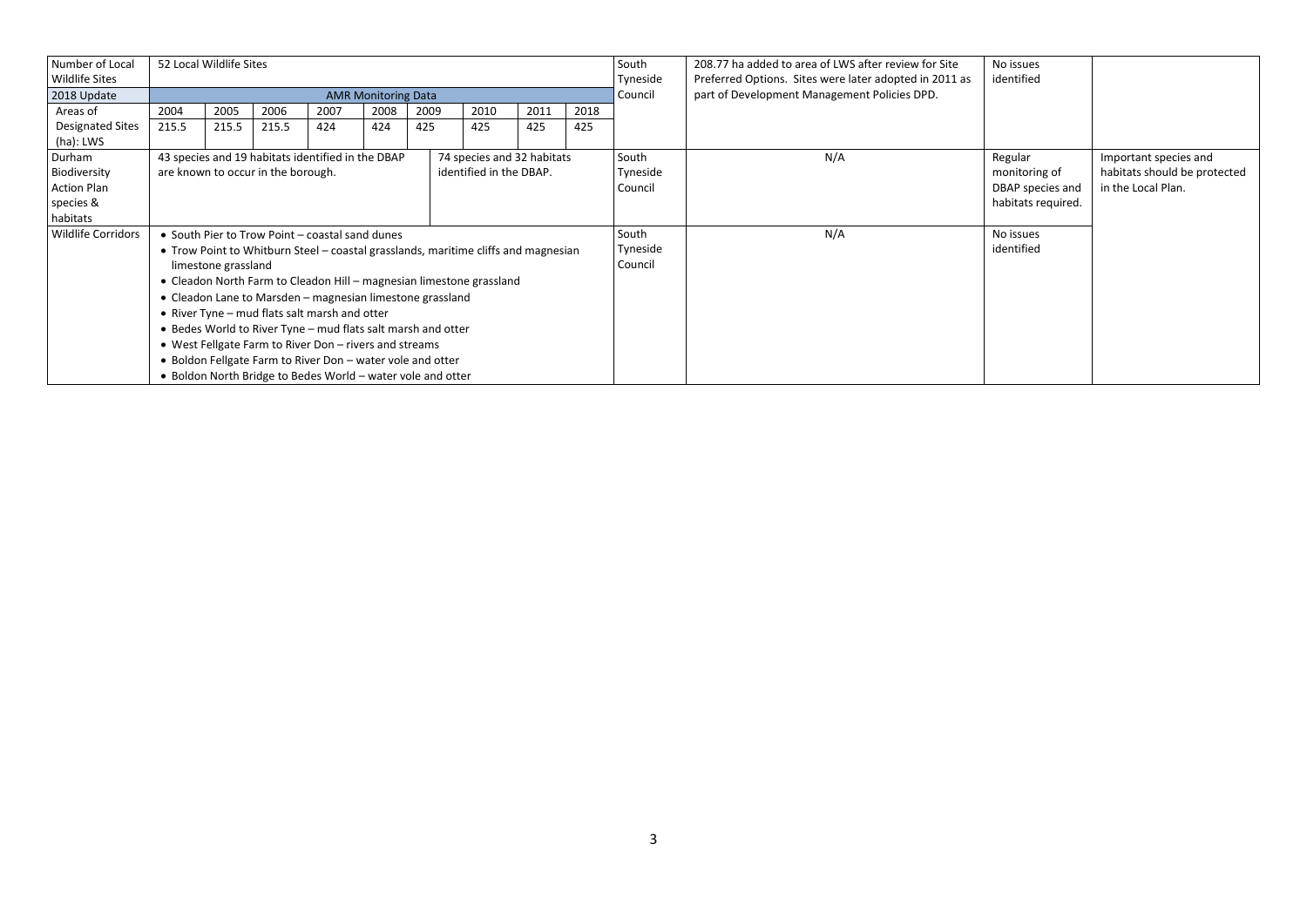|                                                                                                                        |                                                 |                |            |                                       |                                       |                                     | <b>Baseline Information Topic: Human Health</b>                                                                                |                                 |                                                                                              |
|------------------------------------------------------------------------------------------------------------------------|-------------------------------------------------|----------------|------------|---------------------------------------|---------------------------------------|-------------------------------------|--------------------------------------------------------------------------------------------------------------------------------|---------------------------------|----------------------------------------------------------------------------------------------|
| <b>SA Issue</b>                                                                                                        | <b>Baseline Information</b>                     |                |            | <b>Comparator or target</b>           |                                       | <b>Source</b>                       | <b>Overall trends and monitoring over LDF Monitoring</b><br>Period (2004 - 2012)                                               | Data problems<br>or constraints | <b>Implications for Local Plan</b>                                                           |
| General health                                                                                                         |                                                 | South Tyneside | North East |                                       | England                               | Office for                          | South Tyneside has a lower percentage of adults                                                                                | No issues                       | The Local Plan should be                                                                     |
| of population                                                                                                          | Very good health                                | 42.8%          | 44.0%      |                                       | 47.2%                                 | National                            | claiming to be in very good or good health in                                                                                  | identified                      | aware of the health needs of                                                                 |
| (2011)                                                                                                                 | Good health                                     | 33.0%          | 33.3%      |                                       | 34.2%                                 | <b>Statistics</b>                   | comparison to the region and the rest of England.                                                                              |                                 | the population and should                                                                    |
| Added 2018                                                                                                             | South Tyneside                                  |                | North East |                                       | England                               |                                     |                                                                                                                                | No issues<br>identified         | seek to increase life<br>expectancy within South                                             |
| Percentage with<br>a long-term<br>illness, disability<br>or medical<br>condition<br>diagnosed by a<br>doctor (2014-15) | 13.7%<br>South Tyneside<br>Male<br>77.6         |                | 15.1%      |                                       | 14.1%                                 |                                     |                                                                                                                                |                                 | Tyneside and reduce the<br>health inequalities between<br>wards.                             |
| Updated 2018                                                                                                           |                                                 |                | North East |                                       | England                               | Public                              |                                                                                                                                | No issues                       |                                                                                              |
| Life expectancy                                                                                                        |                                                 |                | 77.8       |                                       | 79.5                                  | Health                              | Life expectancy in South Tyneside is below the                                                                                 | identified                      |                                                                                              |
| $(2014 - 2016)$                                                                                                        | 81.5<br>Female                                  |                | 81.5       |                                       | 83.1                                  | England -                           | national average for both male and female.                                                                                     |                                 |                                                                                              |
|                                                                                                                        | * HIA Indicator                                 |                |            |                                       |                                       | PHOF                                |                                                                                                                                |                                 |                                                                                              |
| Updated 2018                                                                                                           | Ward                                            |                | Male       |                                       | Female                                | Office for                          | Within the borough there is significant difference                                                                             |                                 |                                                                                              |
| Life expectancy                                                                                                        | Beacon & Bents                                  |                | 74.5       |                                       | 81.0                                  | National                            | between life expectancy between different wards.                                                                               |                                 |                                                                                              |
| by ward in                                                                                                             | Bede                                            |                | 75.5       |                                       | 79.7                                  | <b>Statistics</b>                   | Cleadon and East Boldon have the highest life                                                                                  |                                 |                                                                                              |
| <b>South Tyneside</b>                                                                                                  | <b>Biddick &amp; All Saints</b>                 |                | 75.8       |                                       | 78.1                                  |                                     | expectancy for both men and women.                                                                                             |                                 |                                                                                              |
| $(2011 - 2015)$                                                                                                        | <b>Boldon Colliery</b>                          |                | 78.9       |                                       | 82.1                                  |                                     |                                                                                                                                |                                 |                                                                                              |
|                                                                                                                        | Cleadon & East Boldon                           |                | 82.2       |                                       | 87.0                                  |                                     | Beacon and Bents has the lowest male life                                                                                      |                                 |                                                                                              |
|                                                                                                                        | Cleadon Park                                    |                | 76.9       |                                       | 82.8                                  |                                     | expectancy levels and Bede has the lowest female                                                                               |                                 |                                                                                              |
|                                                                                                                        | Fellgate & Hedworth                             |                | 79.4       |                                       | 80.4                                  |                                     | life expectancy.                                                                                                               |                                 |                                                                                              |
|                                                                                                                        | Harton                                          |                | 77.8       |                                       | 81.6                                  |                                     |                                                                                                                                |                                 |                                                                                              |
|                                                                                                                        | Hebburn North                                   |                | 74.9       |                                       | 78.4                                  |                                     |                                                                                                                                |                                 |                                                                                              |
|                                                                                                                        | Hebburn South                                   |                | 77.0       |                                       | 83.1                                  |                                     |                                                                                                                                |                                 |                                                                                              |
|                                                                                                                        | <b>Horsley Hill</b>                             |                | 78.7       |                                       | 85.0                                  |                                     |                                                                                                                                |                                 |                                                                                              |
|                                                                                                                        | Monkton                                         |                | 77.4       |                                       | 80.6                                  |                                     |                                                                                                                                |                                 |                                                                                              |
|                                                                                                                        | Primrose                                        |                | 75.5       |                                       | 78.9                                  |                                     |                                                                                                                                |                                 |                                                                                              |
|                                                                                                                        | Simonside & Rekendyke                           |                | 74.9       |                                       | 79.7                                  |                                     |                                                                                                                                |                                 |                                                                                              |
|                                                                                                                        | West Park                                       |                | 79.5       |                                       | 4.4                                   |                                     |                                                                                                                                |                                 |                                                                                              |
|                                                                                                                        | Westoe                                          |                | 78.3       |                                       | 80.8                                  |                                     |                                                                                                                                |                                 |                                                                                              |
|                                                                                                                        | Whitburn & Marsden                              |                | 77.8       |                                       | 85.3                                  |                                     |                                                                                                                                |                                 |                                                                                              |
|                                                                                                                        | Whiteleas                                       |                | 74.4       |                                       | 80.9                                  |                                     |                                                                                                                                |                                 |                                                                                              |
|                                                                                                                        | * HIA Indicator                                 |                |            |                                       |                                       |                                     |                                                                                                                                |                                 |                                                                                              |
| Updated 2018<br>Mortality rate:<br>causes                                                                              | South Tyneside 232.3 per 100,000<br>population  |                |            |                                       | England: 182.8 per 100,000 population | Public<br>Health<br>England<br>PHOF | There has been a consistent decline in numbers of<br>early deaths from cancer and circulatory disease<br>over the last decade. | No issues<br>identified         | The Local Plan should seek to<br>contribute to the reduction<br>of early deaths and increase |
| considered<br>preventable<br>$(2014 - 2016)$                                                                           | * HIA Indicator                                 |                |            |                                       |                                       |                                     | While the mortality rate from CVD was similar to<br>the England average in 2014 -16, the mortality rate                        |                                 | mortality rates.                                                                             |
| Updated 2015<br>Under 75<br>mortality rate                                                                             | South Tyneside: 162.7 per 100,000<br>population |                |            | England: 136.8 per 100,000 population |                                       | Public<br>Health<br>England         | from cancer continues to be significantly higher<br>than the national average.<br>However, mortality rates from cancer and     |                                 |                                                                                              |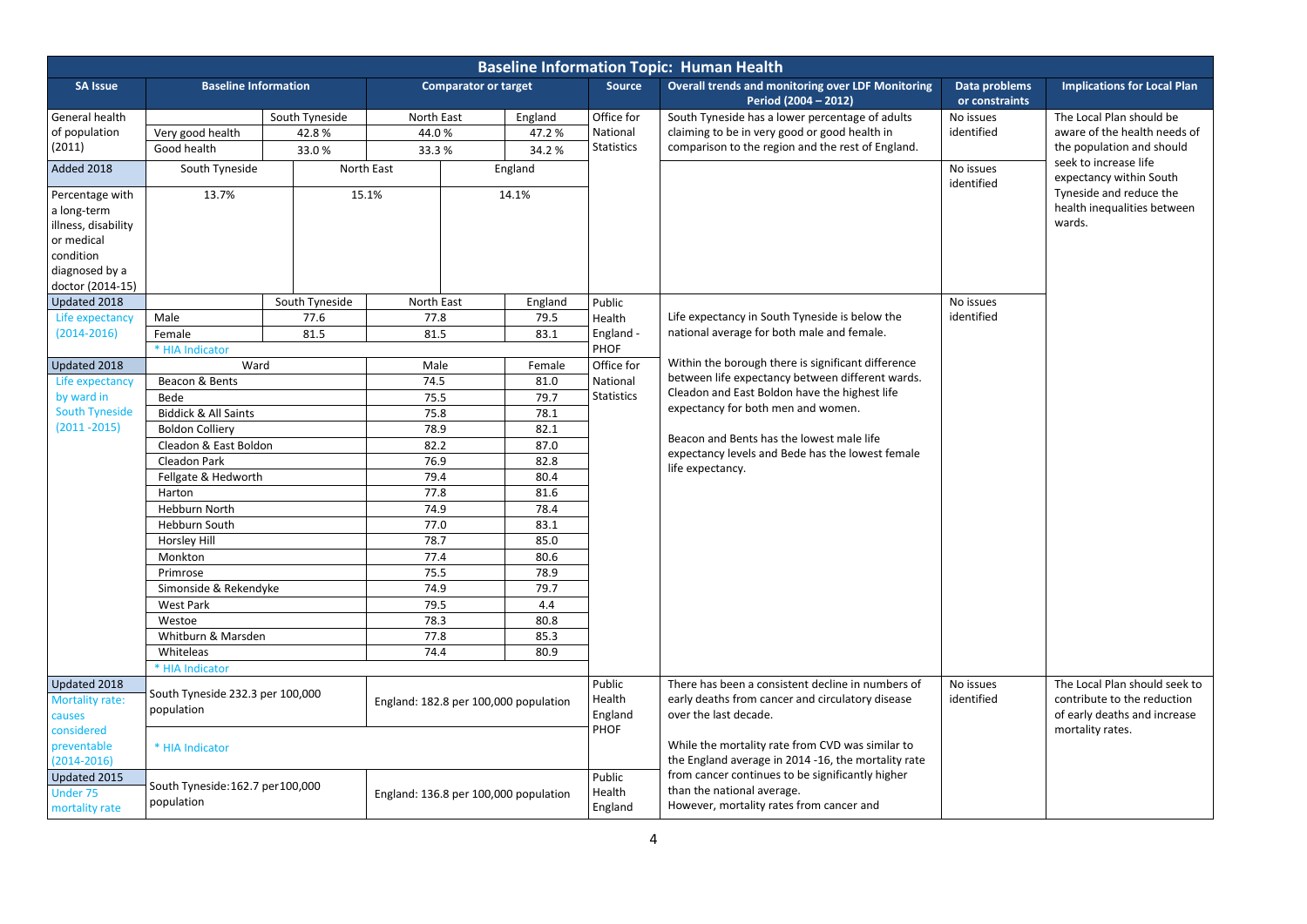| from cancer<br>$(2010 - 2012)$                                    | * HIA Indicator                                              |                                                                                                                 |                 |       |                            |                                    |       |                 |                | PHOF                                  | cardiovascular disease is considerably higher than                                                          |                                     |                                                                                                                              |
|-------------------------------------------------------------------|--------------------------------------------------------------|-----------------------------------------------------------------------------------------------------------------|-----------------|-------|----------------------------|------------------------------------|-------|-----------------|----------------|---------------------------------------|-------------------------------------------------------------------------------------------------------------|-------------------------------------|------------------------------------------------------------------------------------------------------------------------------|
| Early deaths                                                      |                                                              |                                                                                                                 |                 |       | <b>AMR Monitoring Data</b> |                                    |       |                 |                | South                                 | the national average. The mortality rate from<br>causes considered to be preventable is also higher         | Some gaps in                        |                                                                                                                              |
| from cancer per                                                   | 2004                                                         | 2005                                                                                                            | 2006            | 2007  | 2008                       | 2009                               |       | 2010            | 2011           | Tyneside                              | than the national average.                                                                                  | AMR monitoring                      |                                                                                                                              |
| 1,000<br>population                                               |                                                              | 154.7                                                                                                           | 149.9           | 145.5 | 145.1                      | 143.7                              |       | 141.69          |                | Council                               |                                                                                                             | data                                |                                                                                                                              |
| Updated 2015<br>Under <sub>75</sub>                               | population                                                   | South Tyneside: 73.4 per 1,000                                                                                  |                 |       |                            | England: 62.0 per 1,000 population |       |                 |                | Public<br>Health                      |                                                                                                             |                                     |                                                                                                                              |
| mortalityrate<br>cardiovascular<br>diseases(2010<br>2012)         |                                                              | * HIA Indicator<br><b>AMR Monitoring Data</b>                                                                   |                 |       |                            |                                    |       |                 |                | England<br>PHOF                       |                                                                                                             |                                     |                                                                                                                              |
| Early deaths                                                      |                                                              |                                                                                                                 |                 |       |                            |                                    |       | South           |                | No issues                             |                                                                                                             |                                     |                                                                                                                              |
| from heart                                                        | 2010<br>2004<br>2005<br>2006<br>2007<br>2008<br>2009<br>2011 |                                                                                                                 |                 |       |                            |                                    |       | Tyneside        |                | identified                            |                                                                                                             |                                     |                                                                                                                              |
| disease or stroke<br>per 1,000                                    |                                                              | 119.2                                                                                                           | 119.2           | 104.8 | 100.3                      | 91.6                               |       | 87.22           | $\blacksquare$ | Council                               |                                                                                                             |                                     |                                                                                                                              |
| population<br><b>Adults taking 5 x</b>                            |                                                              |                                                                                                                 |                 |       |                            |                                    |       |                 |                | South                                 | The number of adults taking this level of activity in                                                       | Problems with                       | The Local Plan should be                                                                                                     |
| 30 minutes<br>physical activity                                   |                                                              | South Tyneside (2016/17)<br>England (2016/17)<br>34.9%<br>36.2%                                                 |                 |       |                            |                                    |       |                 |                | Tyneside<br>Council                   | South Tyneside is similar to the England average.<br>However, nearly two thirds of the adult population     | inconstancy in<br>the collection of | aware of the role the physical<br>environment can have on the                                                                |
| 5+ times per<br>week (2016 –<br>2017)                             |                                                              | * HIA Indicator                                                                                                 |                 |       |                            |                                    |       |                 |                |                                       | of South Tyneside don't achieve the minimum<br>recommended activity level.                                  | national data                       | lifestyle choices and wider<br>determinants of health of the<br>community.                                                   |
| Updated 2018                                                      |                                                              | South Tyneside: 26.4 %                                                                                          |                 |       |                            | North East: 24.6%                  |       |                 |                | Public                                | The proportion eating five a day in South Tyneside is                                                       | No issues                           |                                                                                                                              |
| Percentage of<br>physically<br>inactive adults<br>$(2016 - 2017)$ |                                                              |                                                                                                                 |                 |       |                            | England: 22.2%                     |       |                 |                | Health<br>England-<br>Local<br>Health | below the average across England.                                                                           | identified                          | South Tyneside has some of<br>the highest levels of inactivity<br>and lowest levels of activity<br>in the whole country. The |
| <b>Prevalence of</b><br>obesity among                             |                                                              | South Tyneside (2010/11): 27.4 %                                                                                |                 |       |                            | England (201: 24.1%)               |       |                 |                |                                       | Prevalence of obesity in adults is higher than the<br>average in England.                                   |                                     | local plan needs to create an<br>active environment to help                                                                  |
| adults                                                            | * HIA Indicator                                              |                                                                                                                 |                 |       |                            |                                    |       |                 |                |                                       |                                                                                                             |                                     | reverse these trends.                                                                                                        |
| Updated 2018                                                      |                                                              |                                                                                                                 | South Tyneside% |       |                            | North East %                       |       |                 | England %      |                                       | Over 23% of 10 and 11 year olds in South Tyneside                                                           | Data recorded                       | Levels of childhood obesity                                                                                                  |
| Prevalence of                                                     |                                                              | Obese                                                                                                           | Overweight      |       | Obese                      | Overweight                         | Obese |                 | Overweight     | <b>NCMP</b>                           | are obese. Across England there was a constant rise                                                         | annually to track                   | significant concern and the                                                                                                  |
| obese and<br>overweight in                                        | Reception<br>(4-5 yrs)                                       | 11.3                                                                                                            | 11.5            |       | 10.7                       | 13.8                               | 9.6   |                 | 13.0           |                                       | in the proportion of children who are obese.                                                                | the number of<br>children that are  | local plan need to mitigate<br>the impact of the obesogenic                                                                  |
| Children<br>$(2016/17)$ :                                         | Year 6<br>$(10-11 \text{ yrs})$                              | 23.3                                                                                                            | 15.8            |       | 22.5                       | 14.8                               |       | 20.0            | 14.3           |                                       |                                                                                                             | overweight or<br>obese.             | environment on the<br>increasing obesity trends.                                                                             |
|                                                                   | * HIA Indicator                                              |                                                                                                                 |                 |       |                            |                                    |       |                 |                |                                       |                                                                                                             |                                     | Levels of alcohol related                                                                                                    |
| Updated 2018<br><b>Binge Drinking-</b><br>% of adult              |                                                              | South Tyneside: 22.3 %<br>England: 16.5%                                                                        |                 |       |                            |                                    |       |                 |                | Public<br>Health<br>England -         | The percentage of adult's binge drinking and<br>smoking in South Tyneside is above the national<br>average. | No known issues                     | admissions are amongst the<br>highest in the country. This                                                                   |
| population                                                        |                                                              |                                                                                                                 |                 |       |                            |                                    |       | Local<br>Health |                |                                       | reflects the significant<br>financial, social and health                                                    |                                     |                                                                                                                              |
| Updated 2018<br><b>Smoking</b><br>prevalence-                     |                                                              | South Tyneside (2012): 21.6 %<br>England (2010): 20.0 %<br>South Tyneside (2016): 18.5%<br>England (2016) 15.5% |                 |       |                            |                                    |       |                 |                |                                       |                                                                                                             |                                     | related impact of alcohol<br>misuse. The local plan needs<br>to consider its role in                                         |
| over 18's                                                         | * HIA Indicator                                              |                                                                                                                 |                 |       |                            |                                    |       |                 |                |                                       |                                                                                                             |                                     | controlling alcohol related                                                                                                  |
| Updated 2018                                                      |                                                              |                                                                                                                 |                 | 2008  | 2009                       | 2010                               | 2011  | 2014            | 2015           | Office for                            | The Under 18 conception rate in South Tyneside                                                              | No issues                           | harm.                                                                                                                        |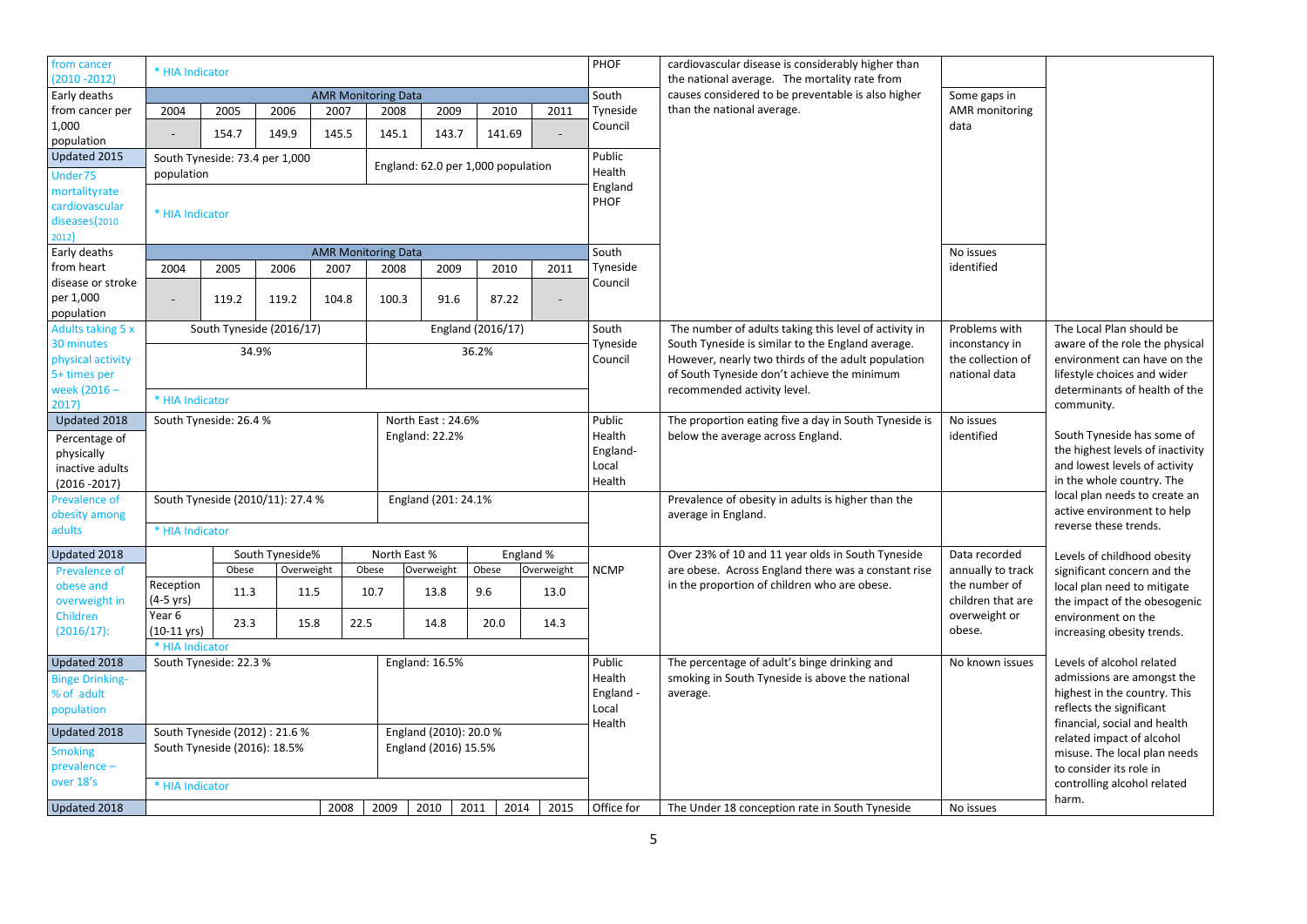| Under 18                             | South Tyneside                             | 50.7           | 57.8                    | 39.8                      | 42.5 | 30.9    | 25.0 | National          | remains significantly above the rate in England;      | identified         |                                 |
|--------------------------------------|--------------------------------------------|----------------|-------------------------|---------------------------|------|---------|------|-------------------|-------------------------------------------------------|--------------------|---------------------------------|
| conception rate                      | North East                                 | 49.0           | 46.9                    | 44.3                      | 38.4 | 30.2    | 28.0 | <b>Statistics</b> | however, the overall trend shows a decline in the     |                    |                                 |
| per 1,000                            | England                                    | 37.1           | 39.7                    | 34.2                      | 30.7 | 22.8    | 20.8 |                   | number of conceptions.                                |                    |                                 |
| women in age                         | *South Tyneside Council Equality Objective |                |                         |                           |      |         |      |                   |                                                       |                    |                                 |
| group                                | * HIA Indicator                            |                |                         |                           |      |         |      |                   |                                                       |                    |                                 |
| Updated 2015                         | South Tyneside (2012): 22.7%               |                |                         | England (2012): 47.2 %    |      |         |      | Public            | The rate of breastfeeding at 6-8 weeks is almost half |                    |                                 |
|                                      | South Tyneside (2013): 26%                 |                |                         | England (2013): 47.2 %    |      |         |      | Health            | the national rate.                                    |                    |                                 |
| <b>Breastfeeding</b>                 | *South Tyneside Council Equality Objective |                |                         |                           |      |         |      | England           |                                                       |                    |                                 |
| prevalence at 6-                     | * HIA Indicator                            |                |                         |                           |      |         |      | PHOF              |                                                       |                    |                                 |
| 8 weeks                              |                                            |                |                         |                           |      |         |      |                   |                                                       |                    |                                 |
| Noise pollution                      |                                            |                |                         | 2005/06                   |      | 2007/08 |      | South             | The main noise sources in the borough include road    | More regular       | Whilst South Tyneside does      |
| in South                             | Licensed premises                          |                |                         | 18                        |      | 80      |      | Tyneside          | traffic, air traffic, and rail and Metro trains.      | reporting of local | not experience the extent of    |
| Tyneside                             | Construction sites                         |                |                         | $\overline{27}$           |      | 16      |      | Council           | However, domestic noise is the main area of           | data would be      | the noise problems of some      |
|                                      | Industrial premises                        |                |                         | 25                        |      | 53      |      | <b>Noise</b>      | complaint                                             | advantageous.      | of the larger cities and towns, |
|                                      | Commercial intruder alarms                 |                |                         | 8                         |      | 44      |      | management        |                                                       |                    | noise pollution is an           |
|                                      | Domestic intruder alarms                   |                |                         | 35                        |      | 92      |      | strategy          | Trends show that the numbers of noise complaints      |                    | important issue for many        |
|                                      | <b>Barking dogs</b>                        |                |                         | 194                       |      | 291     |      | (2008 -11)        | are rising; however they generally remain lower       |                    | people in our                   |
|                                      | Domestic noise                             |                |                         | 507                       |      | 1905    |      |                   | than the number of noise complaints nationally.       |                    | community and should be         |
|                                      | Total                                      |                |                         | 814                       |      | 2481    |      |                   |                                                       |                    | considered by the Local Plan.   |
| Updated 2015                         | South Tyneside (2011): 7.1%                |                |                         | England (2011): 7.8%      |      |         |      | Public            |                                                       |                    |                                 |
| % population                         | South Tyneside (2012):8.1%                 |                |                         |                           |      |         |      | Health            |                                                       |                    |                                 |
| affected by                          |                                            |                |                         | England (2012): 7.5%      |      |         |      | England           |                                                       |                    |                                 |
| noise - Number                       |                                            |                |                         |                           |      |         |      | -PHOF             |                                                       |                    |                                 |
| of complaints                        |                                            |                |                         |                           |      |         |      |                   |                                                       |                    |                                 |
|                                      |                                            |                |                         |                           |      |         |      |                   |                                                       |                    |                                 |
| Added 2018                           | South Tyneside                             |                | North East              |                           |      | England |      | Public            |                                                       | No issues          | The Local Plan should be        |
| Suicide Rate per                     | 7.4                                        |                | 11.6                    |                           |      | 9.9     |      | Health            |                                                       | identified         | aware of the impact the built   |
| 100,000                              |                                            |                |                         |                           |      |         |      | England           |                                                       |                    | environment can have on         |
| $(2014-16)$                          |                                            |                |                         |                           |      |         |      |                   |                                                       |                    | mental wellbeing.               |
| Added 2018                           | South Tyneside                             |                | North East              |                           |      | England |      | QOF               |                                                       | No issues          |                                 |
| <b>Mental Health</b>                 |                                            |                |                         |                           |      |         |      |                   |                                                       | identified         |                                 |
| Prevalence                           | 0.93%                                      |                | 0.92%                   |                           |      | 0.90%   |      |                   |                                                       |                    |                                 |
| $(2015-16)$                          |                                            |                |                         |                           |      |         |      |                   |                                                       |                    |                                 |
| Added 2018                           |                                            | South Tyneside |                         | North East                |      | England |      | Office for        |                                                       | No issues          |                                 |
| Self-reported                        | Low satisfaction score                     | 6.0%           |                         | 5.1%                      |      | 4.5%    |      | National          |                                                       | identified         |                                 |
| wellbeing                            | Low worthwhile score                       | 3.9%           |                         | 4.2%                      |      | 3.9%    |      | <b>Statistics</b> |                                                       |                    |                                 |
|                                      | Low happiness score                        | 8.8%           |                         | 8.7%                      |      | 8.5%    |      |                   |                                                       |                    |                                 |
| $(2016-17)$                          | High anxiety score                         | 16.6%          |                         | 19.8%                     |      | 19.9%   |      |                   |                                                       |                    |                                 |
| Added 2018                           | South Tyneside                             |                | North East              |                           |      | England |      | Public            | Whilst cycling rates are lower than the national      | Data often         |                                 |
|                                      |                                            |                |                         |                           |      |         |      | Health            | average in South Tyneside, utilisation of outdoor     | suppressed due     |                                 |
| Percentage of<br>adults who do       |                                            |                |                         |                           |      |         |      | England           | space for exercise/ health reasons is significantly   | to low numbers     |                                 |
|                                      |                                            |                |                         |                           |      |         |      |                   | higher.                                               | locally            |                                 |
| any cycling, at<br>least three times | 4.4%                                       |                | 3.3%                    |                           |      | 7.2%    |      |                   |                                                       |                    |                                 |
| per week.                            |                                            |                |                         |                           |      |         |      |                   |                                                       |                    |                                 |
| $(2014-15)$                          |                                            |                |                         |                           |      |         |      |                   |                                                       |                    |                                 |
| Added 2018                           | South Tyneside: 24.8%                      |                | England (2010/11): 14%  |                           |      |         |      |                   |                                                       |                    |                                 |
|                                      |                                            |                | England (2012/13: 15.3% |                           |      |         |      |                   |                                                       |                    |                                 |
| Utilisation of<br>outdoor space      |                                            |                |                         | England (2014/2015) 17.9% |      |         |      |                   |                                                       |                    |                                 |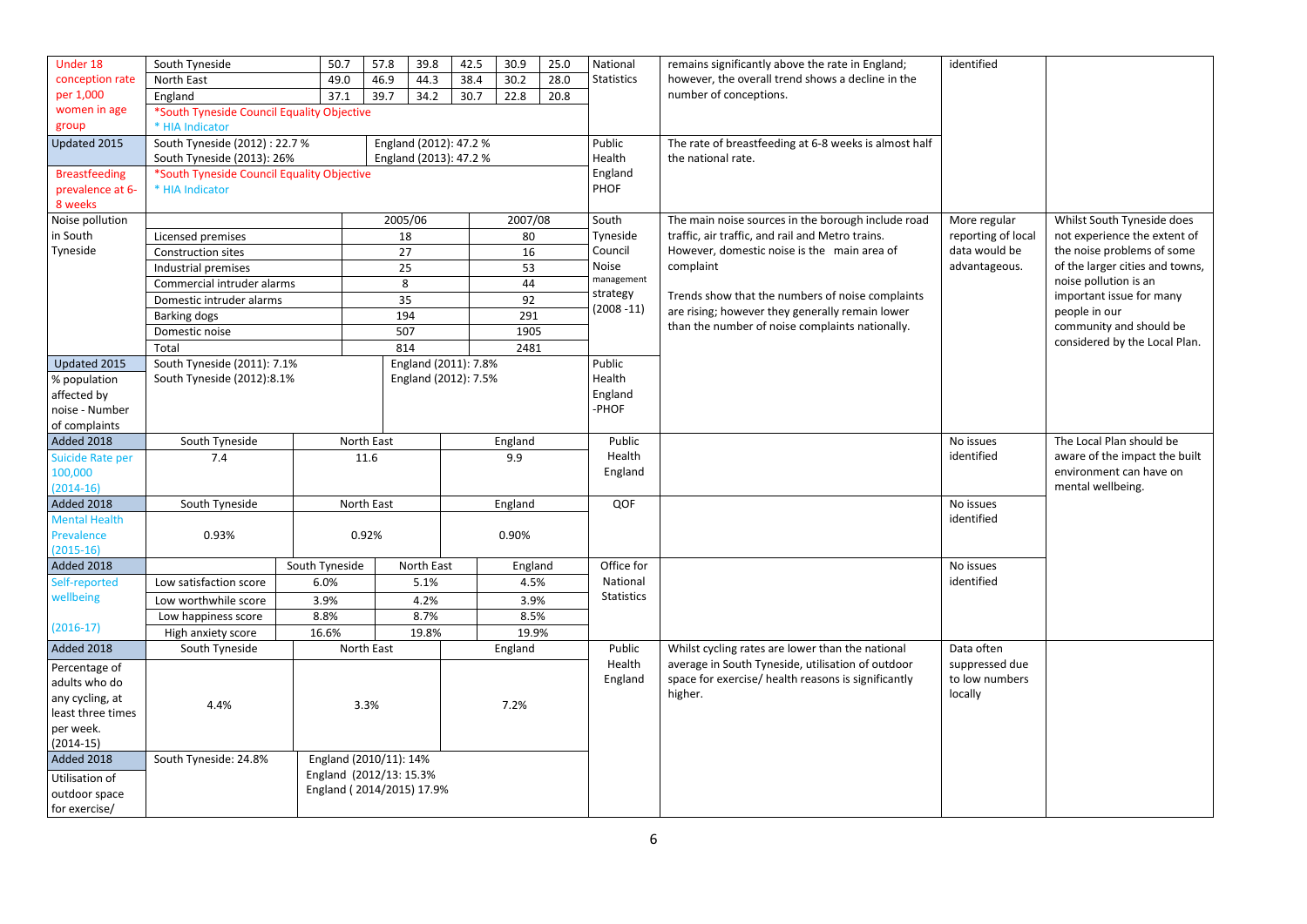| health reasons<br>$(2014-15)$ |                        |                  |         |                                                       |            |  |
|-------------------------------|------------------------|------------------|---------|-------------------------------------------------------|------------|--|
| Added 2018                    | South Tyneside: 59.3 % | England: 56.6%   | Public  | The proportion eating five a day in South Tyneside is | No issues  |  |
| Levels of healthy             |                        |                  | Health  | above the average across England.                     | identified |  |
| eating in adults              |                        |                  | England |                                                       |            |  |
| $(2015-16)$                   |                        |                  |         |                                                       |            |  |
| Added 2018                    | South Tyneside: 69.4%  | England: $61.3%$ |         | Prevalence of obesity in adults is higher than the    | No issues  |  |
| Prevalence of                 | * HIA Indicator        |                  |         | average in England.                                   | identified |  |
| excess weight                 |                        |                  |         |                                                       |            |  |
| among adults                  |                        |                  |         |                                                       |            |  |
| $(2015-16)$                   |                        |                  |         |                                                       |            |  |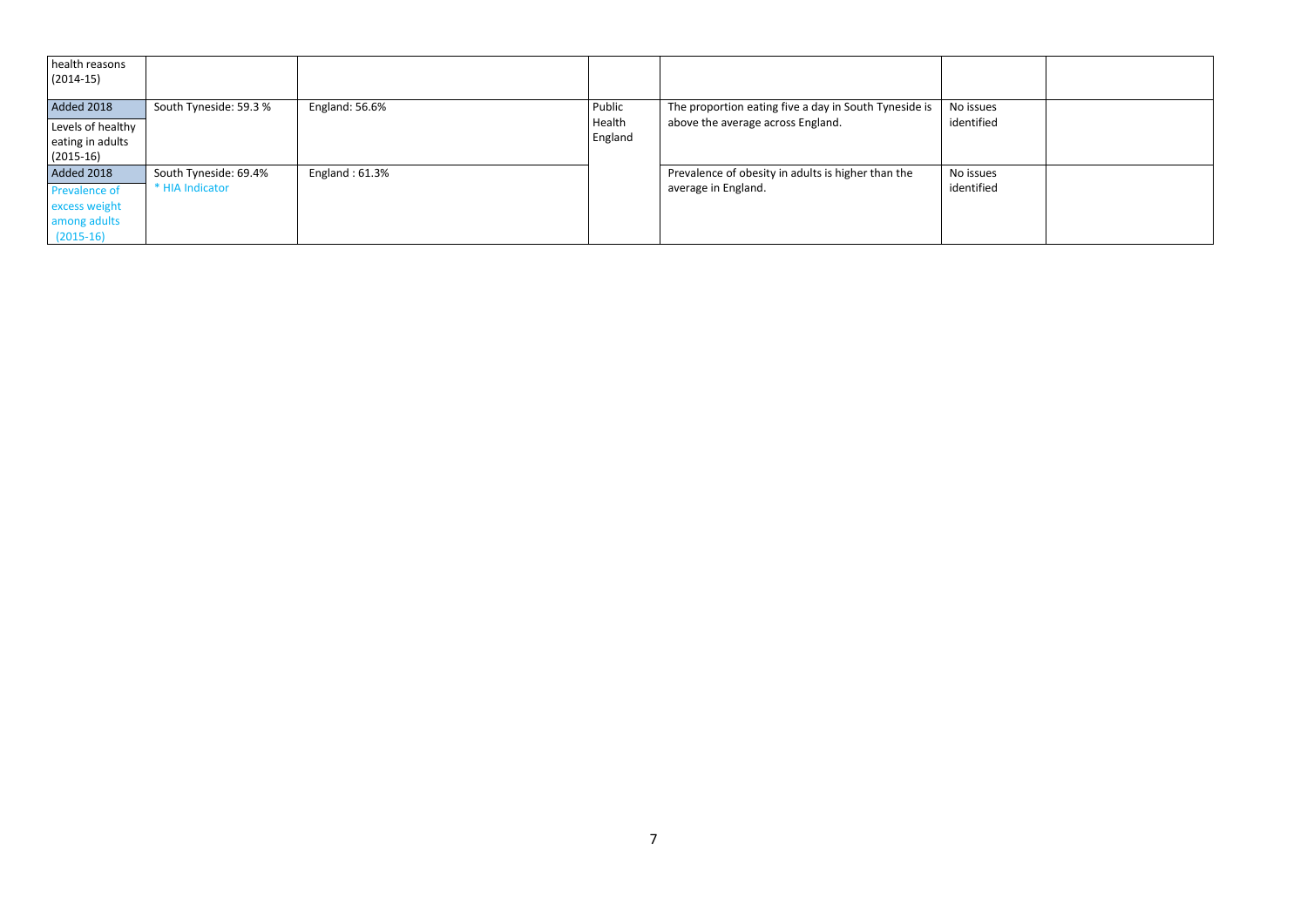|                                                      |                                                                                                                                                                                                                                                                                                                                                                                                                                                                                                                                                                                                                                                                                                                                                                                                                                                                                                                                                                                                                                                                                                                                                                                                                                                                                                                                                 |                                  |                                                | Baseline Information Topic: Natural Assets - Water, Air, Soil & Landscape                                                                                                                                                                                    |                                                                                                          |                                                                                                                                                                                                                                                                                                                                                                |
|------------------------------------------------------|-------------------------------------------------------------------------------------------------------------------------------------------------------------------------------------------------------------------------------------------------------------------------------------------------------------------------------------------------------------------------------------------------------------------------------------------------------------------------------------------------------------------------------------------------------------------------------------------------------------------------------------------------------------------------------------------------------------------------------------------------------------------------------------------------------------------------------------------------------------------------------------------------------------------------------------------------------------------------------------------------------------------------------------------------------------------------------------------------------------------------------------------------------------------------------------------------------------------------------------------------------------------------------------------------------------------------------------------------|----------------------------------|------------------------------------------------|--------------------------------------------------------------------------------------------------------------------------------------------------------------------------------------------------------------------------------------------------------------|----------------------------------------------------------------------------------------------------------|----------------------------------------------------------------------------------------------------------------------------------------------------------------------------------------------------------------------------------------------------------------------------------------------------------------------------------------------------------------|
| <b>SA Issue</b>                                      | <b>Baseline Information</b>                                                                                                                                                                                                                                                                                                                                                                                                                                                                                                                                                                                                                                                                                                                                                                                                                                                                                                                                                                                                                                                                                                                                                                                                                                                                                                                     | <b>Comparator or target</b>      | Source                                         | <b>Overall trends and monitoring over LDF Monitoring</b><br>Period (2004 - 2012)                                                                                                                                                                             | Data problems or<br>constraints                                                                          | <b>Implications for Local Plan</b>                                                                                                                                                                                                                                                                                                                             |
| Water resource                                       | South Tyneside falls within the Northumbria River Basin, which covers an area of 9,029<br>km <sup>2</sup> and extends from the Scottish borders to Redcar. The Tees is the longest river in the<br>district, and the Tyne has the largest catchment area. Other important rivers include the<br>Wear, Aln and Coquet. Rainfall is comparatively high, although levels vary significantly<br>across the district (between 650 mm and 1200 mm per year). Over 18,000 people are at<br>risk from flooding in this district.                                                                                                                                                                                                                                                                                                                                                                                                                                                                                                                                                                                                                                                                                                                                                                                                                        |                                  | Environment<br>Agency 2009                     | N/A                                                                                                                                                                                                                                                          | Data provided at a<br>regional / River<br>Basin scale.<br>Specific data<br>relating to South<br>Tyneside | Water resources supply and<br>increases in water demand<br>should be considered within the<br>Local Plan.                                                                                                                                                                                                                                                      |
| Water demand in<br>Northumbria<br><b>River Basin</b> | Total demand for water is currently 1590 Mega litres per day (MI/d) in Northumbria.                                                                                                                                                                                                                                                                                                                                                                                                                                                                                                                                                                                                                                                                                                                                                                                                                                                                                                                                                                                                                                                                                                                                                                                                                                                             |                                  | <i><b>Environment</b></i><br>Agency 2009       | Predicted water demand 2050:<br>+33 per cent increase to 2055 MI/d                                                                                                                                                                                           | unavailable.                                                                                             |                                                                                                                                                                                                                                                                                                                                                                |
| Household water<br>demand                            | Northumbria River Basin 2008:<br>Metered per capita consumption <130 litres per person per day.<br>Unmetered per capita consumption was between 130 -150 person per day                                                                                                                                                                                                                                                                                                                                                                                                                                                                                                                                                                                                                                                                                                                                                                                                                                                                                                                                                                                                                                                                                                                                                                         |                                  |                                                | Average pcc within the region is forecast to decrease<br>This decrease is likely due to metering and water<br>efficiency. Whilst the amount of water individuals use<br>is forecast to decrease, the number of people using<br>water is forecast to increase |                                                                                                          |                                                                                                                                                                                                                                                                                                                                                                |
| Flood risk in<br>South Tyneside -<br>Type            | <b>Tidal Flood Risk:</b><br>This risk is caused by high tides or storm surges in the North Sea, generating extreme<br>water levels within the estuary and coastal regions. Flooding can be complex and<br>difficult to predict as flood levels are also influenced by the volume of water flowing<br>down the river at any time during the tidal cycle.<br>River Tyne:<br>Fluvial flooding is caused by high flows in rivers or streams exceeding the capacity of the<br>river channel and spilling onto the floodplain. The main source of flooding to residential<br>development is associated with the River Don.<br>Coastal Flooding:<br>Coastal flooding is contained to the eastern coastline of the borough. Flood risk,<br>associated with Flood Zone 2, is restricted to the coastline by an area of undeveloped<br>land located between the tidal flood zone and the various urban areas.<br>Flooding from Land:<br>Flooding of land from surface water runoff is usually caused by intense, short duration,<br>rainfall events. Surface water flow paths often coincide with fluvial floodplains in low-<br>lying areas. Flooding in urban areas can also be attributed to sewer systems. Four<br>Critical Drainage Areas have been identified as areas that have significant risks of surface<br>water flooding within the borough. |                                  | South<br>Tyneside<br>Council,<br><b>SFRA</b>   | N/A                                                                                                                                                                                                                                                          | No issues<br>identified                                                                                  | Flood Risk will increasingly be an<br>issue for South Tyneside over<br>the Local Plan period. Climate<br>change predictions suggest that<br>the frequency of flood incidents<br>will increase.<br>The Local Plan will need to<br>promote developments in areas<br>which do not increase flood risk<br>and encourage flood defences<br>and mitigation measures. |
| Number of<br>historic flood risk<br>incidents        | 152 historic flood risk incidents in South Tyneside                                                                                                                                                                                                                                                                                                                                                                                                                                                                                                                                                                                                                                                                                                                                                                                                                                                                                                                                                                                                                                                                                                                                                                                                                                                                                             |                                  | South<br>Tyneside<br>Preliminary<br>Flood Risk | N/A                                                                                                                                                                                                                                                          | Potential data<br>gaps or<br>unrecorded<br>incidents                                                     |                                                                                                                                                                                                                                                                                                                                                                |
| Number. of                                           | Location                                                                                                                                                                                                                                                                                                                                                                                                                                                                                                                                                                                                                                                                                                                                                                                                                                                                                                                                                                                                                                                                                                                                                                                                                                                                                                                                        | Number of Residential Properties | Assessment                                     |                                                                                                                                                                                                                                                              | No issues                                                                                                |                                                                                                                                                                                                                                                                                                                                                                |
| properties at risk                                   | South Shields                                                                                                                                                                                                                                                                                                                                                                                                                                                                                                                                                                                                                                                                                                                                                                                                                                                                                                                                                                                                                                                                                                                                                                                                                                                                                                                                   | 2000                             | 2011                                           |                                                                                                                                                                                                                                                              | identified                                                                                               |                                                                                                                                                                                                                                                                                                                                                                |
| from flooding in                                     | Hebburn                                                                                                                                                                                                                                                                                                                                                                                                                                                                                                                                                                                                                                                                                                                                                                                                                                                                                                                                                                                                                                                                                                                                                                                                                                                                                                                                         | 900                              |                                                |                                                                                                                                                                                                                                                              |                                                                                                          |                                                                                                                                                                                                                                                                                                                                                                |
| South Tyneside                                       | Jarrow                                                                                                                                                                                                                                                                                                                                                                                                                                                                                                                                                                                                                                                                                                                                                                                                                                                                                                                                                                                                                                                                                                                                                                                                                                                                                                                                          | 500                              |                                                |                                                                                                                                                                                                                                                              |                                                                                                          |                                                                                                                                                                                                                                                                                                                                                                |
|                                                      | Whitburn, Cleadon & Boldon                                                                                                                                                                                                                                                                                                                                                                                                                                                                                                                                                                                                                                                                                                                                                                                                                                                                                                                                                                                                                                                                                                                                                                                                                                                                                                                      | 600                              |                                                |                                                                                                                                                                                                                                                              |                                                                                                          |                                                                                                                                                                                                                                                                                                                                                                |
|                                                      | All South Tyneside                                                                                                                                                                                                                                                                                                                                                                                                                                                                                                                                                                                                                                                                                                                                                                                                                                                                                                                                                                                                                                                                                                                                                                                                                                                                                                                              | 4000                             |                                                |                                                                                                                                                                                                                                                              |                                                                                                          |                                                                                                                                                                                                                                                                                                                                                                |
|                                                      | 100 businesses may be affected by future flooding                                                                                                                                                                                                                                                                                                                                                                                                                                                                                                                                                                                                                                                                                                                                                                                                                                                                                                                                                                                                                                                                                                                                                                                                                                                                                               |                                  |                                                |                                                                                                                                                                                                                                                              |                                                                                                          |                                                                                                                                                                                                                                                                                                                                                                |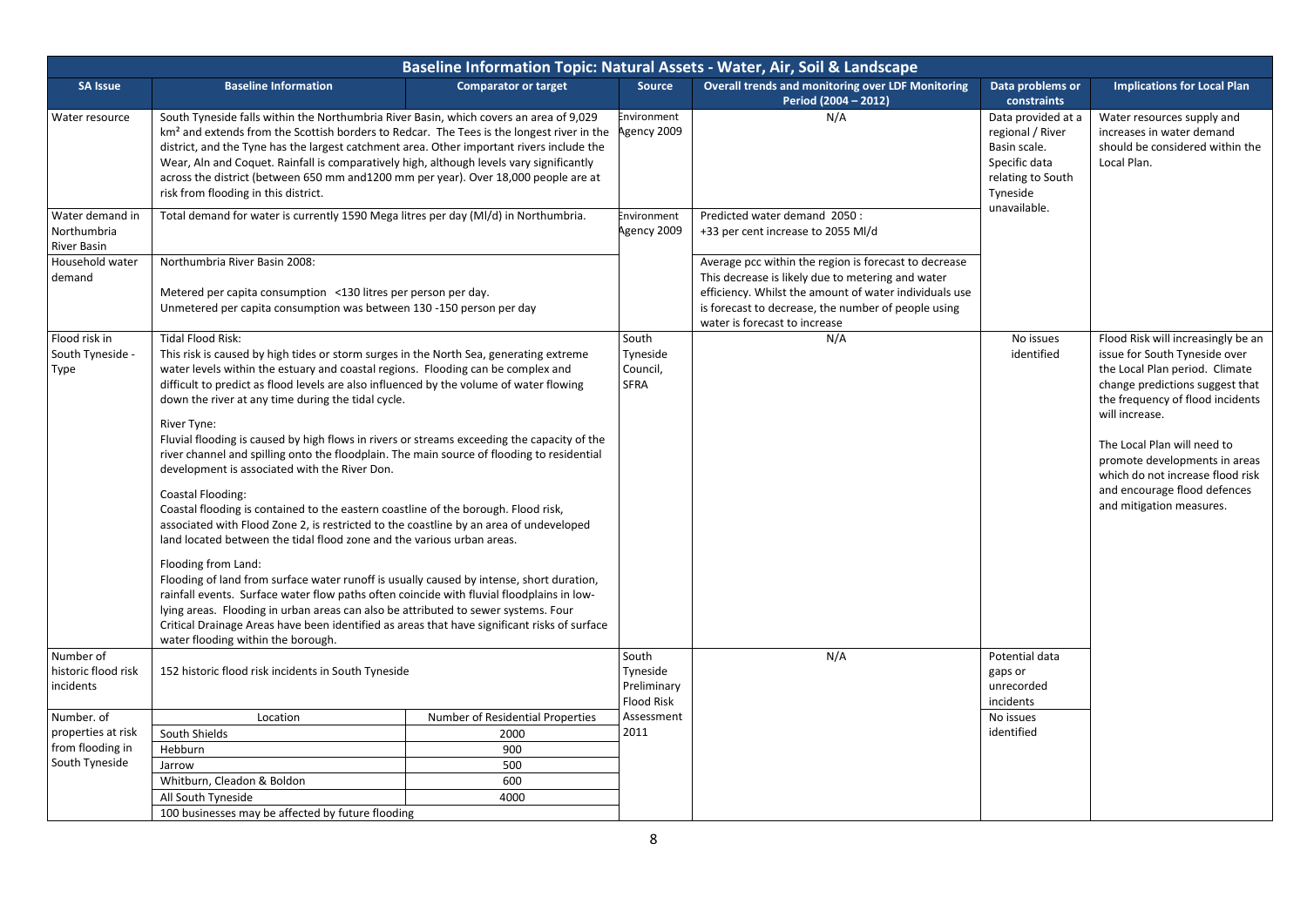| Updated 2018                    |                |                                                                   |             |               |             |                        | <b>AMR Monitoring Data</b> |             |                  |                  |                        |          | South        | The number of planning applications objected to by   | No issues                 |                                    |
|---------------------------------|----------------|-------------------------------------------------------------------|-------------|---------------|-------------|------------------------|----------------------------|-------------|------------------|------------------|------------------------|----------|--------------|------------------------------------------------------|---------------------------|------------------------------------|
| Number of                       |                |                                                                   |             |               |             |                        |                            |             |                  |                  |                        |          | Tyneside     | the Environment Agency has decreased over the LDF    | identified                |                                    |
| permissions                     | '04            | '05<br>'06                                                        | '07         | $^{\prime}08$ | '09         | $^{\prime}10$          | 11                         | 12          | 13               | '14              | '15                    | 16       | Council.     | plan period.                                         |                           |                                    |
| granted contrary                |                |                                                                   |             |               |             |                        |                            |             |                  |                  |                        |          | Environment  |                                                      |                           |                                    |
| to Environment                  |                |                                                                   |             |               |             |                        |                            |             |                  |                  |                        |          | Agency       |                                                      |                           |                                    |
| Agency advice on                | $\overline{2}$ | $\mathbf{1}$<br>$\mathbf 0$                                       | $\mathbf 0$ | $\mathbf 0$   | $\mathbf 0$ | $\mathbf 0$            | $\Omega$                   | $\mathbf 0$ | $\mathbf 0$      | $\Omega$         | $\Omega$               | $\Omega$ |              |                                                      |                           |                                    |
| flood risk grounds              |                |                                                                   |             |               |             |                        |                            |             |                  |                  |                        |          |              |                                                      |                           |                                    |
| <b>Bathing Water</b>            |                |                                                                   |             |               |             |                        | <b>AMR Monitoring Data</b> |             |                  |                  |                        |          | South        |                                                      | Changes in                | The Local Plan should seek to      |
| Quality                         |                | South Shields Beach                                               |             |               |             | Marsden Beach          |                            |             |                  | Whitburn North   |                        |          | Tyneside     |                                                      | monitoring                | ensure that river and coastal      |
|                                 | 2004           | 2 of 2 standards                                                  |             |               |             | 2 of 2 standards       |                            |             |                  | 2 of 2 standards |                        |          | Council      |                                                      | method of coastal         | water quality levels are of a high |
|                                 | 2005           | 1 of 2 standards                                                  |             |               |             | 2 of 2 standards       |                            |             |                  | 2 of 2 standards |                        |          |              |                                                      | water quality.            | standard and prevent new           |
|                                 | 2006           | 2 of 2 standards                                                  |             |               |             | 2 of 2 standards       |                            |             |                  | 2 of 2 standards |                        |          |              |                                                      |                           | development from have a            |
|                                 | 2007           | 2 of 2 standards                                                  |             |               |             | 2 of 2 standards       |                            |             |                  | 2 of 2 standards |                        |          |              |                                                      |                           | negative impact.                   |
|                                 | 2008           | Excellent                                                         |             |               |             | Excellent              |                            |             |                  |                  |                        |          |              |                                                      |                           |                                    |
|                                 | 2009           | Excellent                                                         |             |               |             | Excellent              |                            |             |                  |                  |                        |          |              |                                                      |                           |                                    |
|                                 | 2010           | <b>Higher Standard</b>                                            |             |               |             | <b>Higher Standard</b> |                            |             |                  |                  |                        |          |              |                                                      |                           |                                    |
|                                 | 2011           | <b>Higher Quality</b>                                             |             |               |             | Minimum Quality        |                            |             |                  |                  |                        |          |              |                                                      |                           |                                    |
|                                 | 2012           | <b>Higher Standard</b>                                            |             |               |             | <b>Higher Standard</b> |                            |             |                  |                  |                        |          |              |                                                      |                           |                                    |
|                                 | 2013           | <b>Higher Standard</b>                                            |             |               |             |                        | Minimum Standard           |             |                  |                  |                        |          |              |                                                      |                           |                                    |
| Updated 2018                    |                | South Shields Beach                                               |             |               |             | Marsden Beach          |                            |             |                  | Whitburn North   |                        |          | Environme    | Data has not been monitored from 2012 -              |                           |                                    |
| <b>Bathing Water</b>            | 2006           | 2 of 2 standards                                                  |             |               |             | 2 of 2 standards       |                            |             |                  | 2 of 2 standards |                        |          | nt Agency    | 2014. A new classification system for bathing        |                           |                                    |
| Quality                         | 2007           | 2 of 2 standards                                                  |             |               |             | 2 of 2 standards       |                            |             |                  | 2 of 2 standards |                        |          | https://en   | waters was introduced in 2015, with Councils         |                           |                                    |
|                                 | 2008           | Excellent                                                         |             |               |             | Excellent              |                            |             |                  |                  |                        |          | vironment.   | required to provide information on the more          |                           |                                    |
|                                 | 2009           | Excellent                                                         |             |               |             | Excellent              |                            |             |                  |                  |                        |          | data.gov.u   |                                                      |                           |                                    |
|                                 | 2010           | <b>Higher Standard</b>                                            |             |               |             | <b>Higher Standard</b> |                            |             |                  |                  |                        |          | k/bwg/pro    | stringent standards during the bathing season,       |                           |                                    |
|                                 | 2011           | <b>Higher Quality</b>                                             |             |               |             | Minimum Quality        |                            |             |                  |                  |                        |          | files/profil | which runs from 15 May to 30 September each          |                           |                                    |
|                                 | 2012           | <b>Higher Standard</b>                                            |             |               |             | <b>Higher Standard</b> |                            |             |                  |                  |                        |          | e.html?sit   | year.                                                |                           |                                    |
|                                 | 2015           | Excellent                                                         |             |               | Good        |                        |                            |             |                  |                  |                        |          | e=ukc2204    |                                                      |                           |                                    |
|                                 | 2016           | Excellent                                                         |             |               | Good        |                        |                            |             |                  |                  |                        |          | $-05300$     |                                                      |                           |                                    |
| <b>Coastal Waters</b>           |                | <b>Current Ecological Quality</b>                                 |             |               |             |                        | <b>Good Status</b>         |             |                  |                  |                        |          | Environment  | N/A                                                  |                           |                                    |
| water quality                   |                | <b>Current Chemical Quality</b>                                   |             |               |             |                        | Good                       |             |                  |                  |                        |          | Agency       |                                                      |                           |                                    |
| (2012)                          |                | <b>Biological Quality:</b>                                        |             |               |             |                        | Good                       |             |                  |                  |                        |          |              |                                                      |                           |                                    |
|                                 |                | General Physico Chemical Quality:                                 |             |               |             |                        |                            |             |                  |                  |                        |          |              |                                                      |                           |                                    |
|                                 |                |                                                                   |             |               |             |                        | Good                       |             |                  |                  |                        |          |              |                                                      |                           |                                    |
|                                 |                |                                                                   |             |               |             |                        |                            |             |                  |                  |                        |          |              |                                                      |                           |                                    |
|                                 |                | Hydro Morphological Quality:                                      |             |               |             |                        | Not High<br>High           |             |                  |                  |                        |          |              |                                                      |                           |                                    |
|                                 |                | Specific Pollutants Quality:<br>2015 Predicted Ecological Quality |             |               |             |                        | Good Status                |             |                  |                  |                        |          |              |                                                      |                           |                                    |
|                                 |                | 2015 Predicted Chemical Quality                                   |             |               |             |                        | Good                       |             |                  |                  |                        |          |              |                                                      |                           |                                    |
|                                 |                |                                                                   |             |               |             |                        | <b>AMR Monitoring Data</b> |             |                  |                  |                        |          | South        | The River Don has fluctuated between Poor and        | <b>Biological quality</b> |                                    |
| Updated 2018<br>River Don water |                |                                                                   |             |               |             |                        |                            |             |                  |                  |                        |          | Tyneside     | moderate ecological and overall quality in recent    | not available over        |                                    |
| quality (Historic)              |                | Chemistry                                                         |             |               |             | Nutrient status        |                            |             | Biological       |                  |                        |          | Council      | years. However in 2015 it was tested for chemical    | <b>AMR</b> monitoring     |                                    |
|                                 |                | Organic                                                           |             |               |             |                        |                            |             |                  |                  | Target:                |          |              | quality and achieved a status of Good.               | period.                   |                                    |
|                                 |                | pollution                                                         |             | Phosphates    |             | Nitrates               |                            |             | Health of rivers |                  | excellent or           |          |              |                                                      |                           |                                    |
|                                 | 2004           |                                                                   |             |               |             |                        |                            |             |                  |                  | good                   |          |              | Chemical quality did 'not require assessment' until  | Changes in                |                                    |
|                                 |                | Fair                                                              |             |               |             | Low                    |                            |             |                  |                  |                        |          |              | 2013. At this point it failed the assessment but has | monitoring                |                                    |
|                                 | 2005           |                                                                   |             |               |             |                        |                            |             |                  |                  | In 2008 79             |          |              | gained Good status since 2015.                       | method of water           |                                    |
|                                 |                |                                                                   |             |               |             | Moderately             |                            |             |                  |                  | per cent of<br>English |          |              |                                                      | quality post 2009.        |                                    |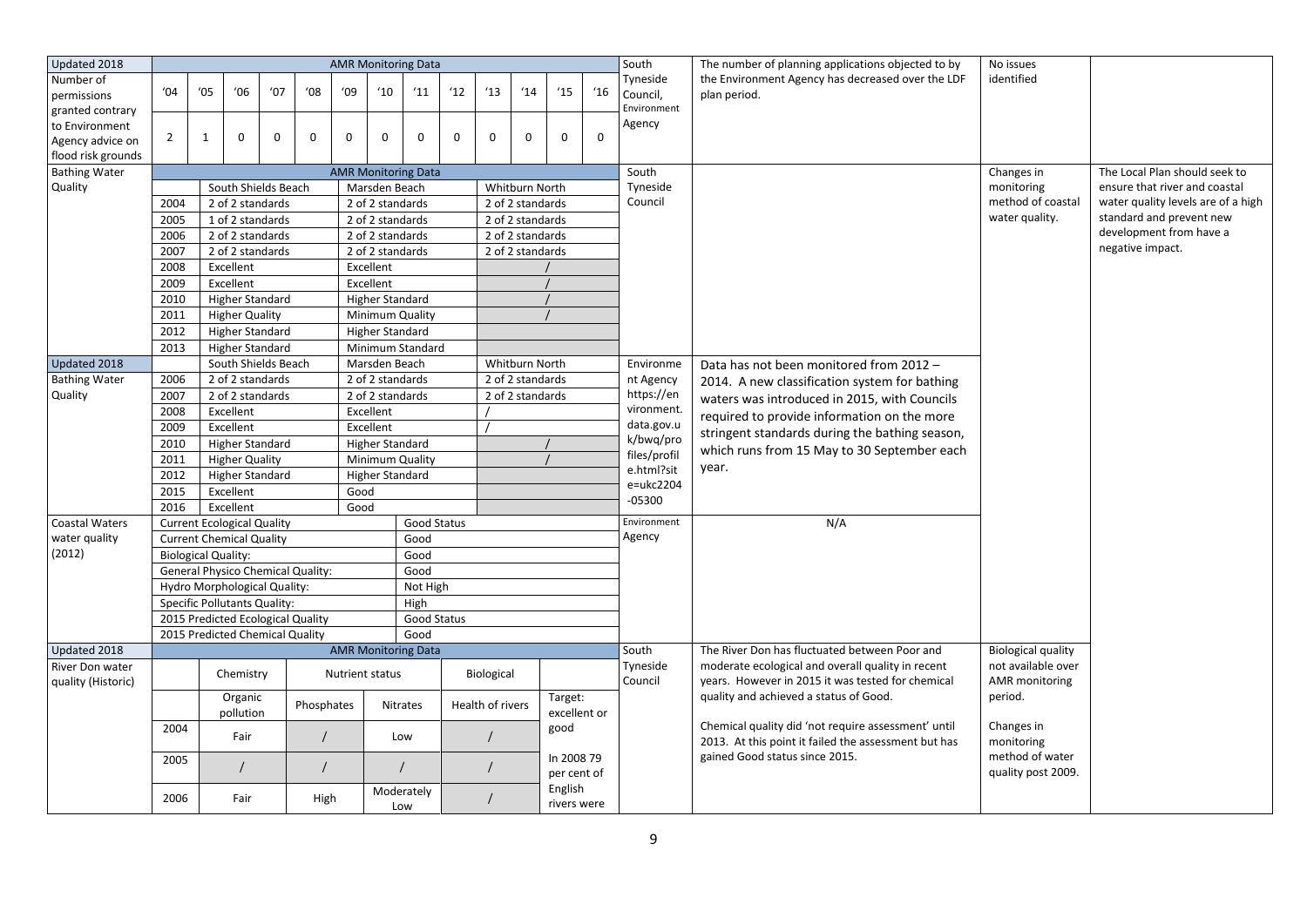|                                   | 2007                       | Fair                                      | Very High                  | Moderately            |          |                                       | at excellent       |             |                                                                                         |            |                                                       |
|-----------------------------------|----------------------------|-------------------------------------------|----------------------------|-----------------------|----------|---------------------------------------|--------------------|-------------|-----------------------------------------------------------------------------------------|------------|-------------------------------------------------------|
|                                   | 2008                       | Fair                                      | Very High                  | Low<br>Low            |          |                                       | or good<br>quality |             |                                                                                         |            |                                                       |
|                                   |                            |                                           |                            | Moderately            |          |                                       |                    |             |                                                                                         |            |                                                       |
|                                   | 2009                       | Fairly good                               | High                       | Low                   |          |                                       |                    |             |                                                                                         |            |                                                       |
|                                   | 2010                       | $\prime$                                  | $\prime$                   |                       |          | $\prime$                              |                    |             |                                                                                         |            |                                                       |
|                                   | 2011                       |                                           |                            |                       |          |                                       |                    |             |                                                                                         |            |                                                       |
|                                   | 2012                       |                                           | Poor                       |                       | Poor     |                                       |                    |             |                                                                                         |            |                                                       |
|                                   | 2013                       | Fail                                      | Moderate                   |                       | Moderate |                                       |                    |             |                                                                                         |            |                                                       |
|                                   | 2014                       | Fail                                      | Moderate                   |                       | Moderate |                                       |                    |             |                                                                                         |            |                                                       |
|                                   | 2015                       | Good                                      | Poor                       |                       | Poor     |                                       |                    |             |                                                                                         |            |                                                       |
|                                   | 2016                       | Good                                      | Moderate                   |                       | Moderate |                                       |                    |             |                                                                                         |            |                                                       |
| Updated 2018                      |                            | Don from Source to Tidal Limit            |                            | 2012                  |          | 2013                                  | 2016               | Environment | N/A                                                                                     |            |                                                       |
| River Don water<br>quality (2012) |                            | <b>Current Ecological Quality</b>         |                            | <b>Good Potential</b> |          | Good                                  | Moderate           | Agency      |                                                                                         |            |                                                       |
|                                   | <b>Biological Quality:</b> |                                           |                            | Poor                  |          |                                       | Good               |             |                                                                                         |            |                                                       |
|                                   |                            | General Physico Chemical Quality:         |                            | Good                  |          |                                       | Good               |             |                                                                                         |            |                                                       |
|                                   |                            | Hydro Morphological Quality:              |                            | Not High              |          |                                       | Good               |             |                                                                                         |            |                                                       |
|                                   |                            | Specific Pollutants Quality:              |                            | High                  |          |                                       | High               |             |                                                                                         |            |                                                       |
|                                   |                            | 2015/227 Predicted Ecological             |                            | Good Potential        |          | Good                                  | Good               |             |                                                                                         |            |                                                       |
|                                   | Quality                    |                                           |                            |                       |          |                                       |                    |             |                                                                                         |            |                                                       |
| Updated 2015                      |                            | 2013: 1 application objected to on water  |                            |                       |          | <b>AMR Monitoring:</b>                |                    | South       | N/A                                                                                     | No issues  |                                                       |
| Number of                         |                            | quality grounds. Objection withdrawn on   |                            |                       |          | No applications have been objected to |                    | Tyneside    |                                                                                         | identified |                                                       |
| permissions                       |                            | submission of more detailed information.  |                            |                       |          | on water quality grounds by the       |                    | Council,    |                                                                                         |            |                                                       |
| granted contrary                  |                            | 2012: 2 applications objected to on water |                            |                       |          | Environment Agency between 2004 -     |                    | Environment |                                                                                         |            |                                                       |
| to Environment                    |                            | quality grounds. Objection withdrawn on   |                            |                       | 2011     |                                       |                    | Agency      |                                                                                         |            |                                                       |
| Agency advice on                  |                            | submission of more detailed information.  |                            |                       |          |                                       |                    |             |                                                                                         |            |                                                       |
| water quality                     |                            |                                           |                            |                       |          |                                       |                    |             |                                                                                         |            |                                                       |
| Grounds                           |                            |                                           |                            |                       |          |                                       |                    |             |                                                                                         |            |                                                       |
| Coastal Change                    | Location                   |                                           | SMP management policy      |                       |          | Erosion predicted over (metres)       |                    | Environment | Data predicts that there will be a some coastal                                         | No issues  | The Local Plan should be aware                        |
|                                   | Ref                        | 20 year                                   | 50 year                    | 100 year              | 20 year  | 50 year                               | 100 year           | Agency      | erosion during the Local Plan period (20 years)-                                        | identified | of the risks coastal erosion and                      |
|                                   | 6150-6290                  |                                           | Hold existing defence line |                       |          | Negligible<br>(depending on defences) |                    |             | however, more risk is identified with the long-term<br>predictions for coastal erosion. |            | change, particularly beyond the<br>Local Plan period. |
|                                   | 6350-6360                  | No active<br>intervention                 |                            | Managed realignment   | 4-8 m    | N/A                                   | N/A                |             |                                                                                         |            |                                                       |
|                                   | 6400 - 6430                |                                           | Hold existing defence line |                       |          | Negligible<br>(depending on defences) |                    |             |                                                                                         |            |                                                       |
|                                   | 6460-<br>6570, 6660        |                                           |                            |                       | N/A      | N/A                                   | 52-70 m            |             |                                                                                         |            |                                                       |
|                                   | 6610                       |                                           |                            | No active             | N/A      | N/A                                   | 37 -52.8 m         |             |                                                                                         |            |                                                       |
|                                   | 6620&                      | Managed realignment                       |                            | intervention          |          |                                       |                    |             |                                                                                         |            |                                                       |
|                                   | 6640                       |                                           |                            |                       | N/A      | N/A                                   | 30-45 m            |             |                                                                                         |            |                                                       |
|                                   | 6630                       |                                           |                            |                       | N/A      | N/A                                   | 46-63 m            |             |                                                                                         |            |                                                       |
|                                   | 670-6680                   |                                           |                            |                       | $9-18$ m | 30-45 m                               | 60-95 m            |             |                                                                                         |            |                                                       |
|                                   | $6700 -$                   |                                           | No active intervention     |                       | 4-8 m    | $10 - 20$ m                           | 20-40 m            |             |                                                                                         |            |                                                       |
|                                   | 6710, 6770                 |                                           |                            |                       |          | Negligible                            |                    |             |                                                                                         |            |                                                       |
|                                   | 6720                       |                                           | Hold existing defence line |                       |          | (depending on defences)               |                    |             |                                                                                         |            |                                                       |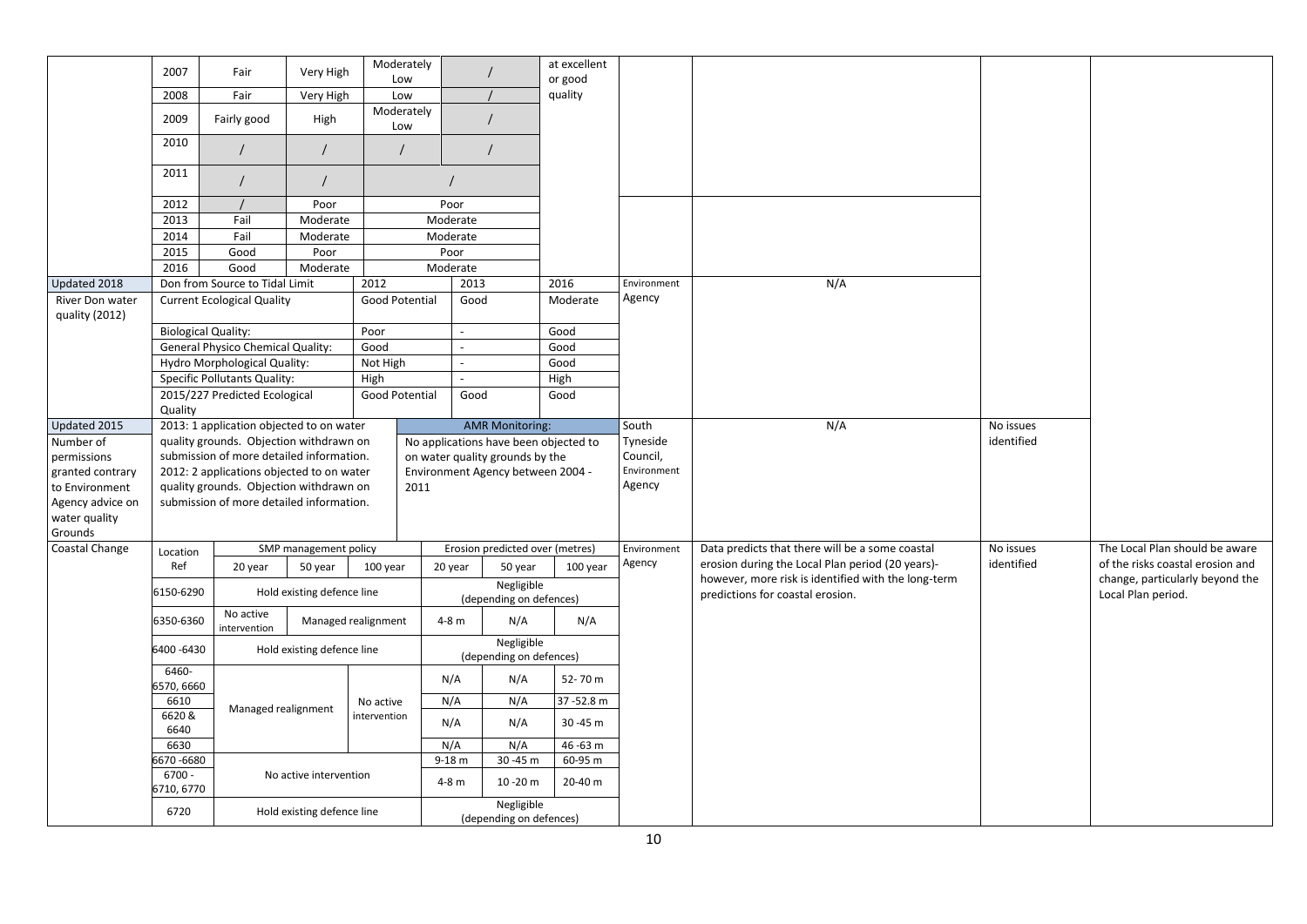| Contaminated                           | <b>AMR Monitoring Data</b> |                                                                                        |                  |             |                                     |                                                                                                  |                               |                                   |                   | South                           | There has been no contaminated land remediated         | The data recorded                    | The Plan should be aware of       |
|----------------------------------------|----------------------------|----------------------------------------------------------------------------------------|------------------|-------------|-------------------------------------|--------------------------------------------------------------------------------------------------|-------------------------------|-----------------------------------|-------------------|---------------------------------|--------------------------------------------------------|--------------------------------------|-----------------------------------|
| land in South                          |                            |                                                                                        |                  |             |                                     |                                                                                                  |                               |                                   |                   | Tyneside                        | during the AMR monitoring period.                      | in AMR relates to                    | contaminated land in the          |
| Tyneside-Land                          |                            | 2005<br>2004                                                                           | 2006             | 2007        | 2008                                | 2009                                                                                             | 2010                          | 2011                              | 2013              | Council                         |                                                        | remediation                          | borough due to its industrial     |
| remediated under                       |                            |                                                                                        |                  |             |                                     |                                                                                                  |                               |                                   |                   |                                 |                                                        | enforced by the                      | past.                             |
| Part II A of the                       |                            |                                                                                        |                  |             |                                     |                                                                                                  |                               |                                   |                   |                                 |                                                        | local authority.<br>Work undertaken  |                                   |
| Environmental<br><b>Protection Act</b> |                            |                                                                                        |                  |             |                                     |                                                                                                  |                               |                                   |                   |                                 |                                                        | by developers                        |                                   |
| 1990                                   |                            |                                                                                        |                  |             |                                     |                                                                                                  |                               |                                   |                   |                                 |                                                        | through the                          |                                   |
|                                        |                            |                                                                                        |                  |             |                                     |                                                                                                  |                               |                                   |                   |                                 |                                                        | planning system is                   |                                   |
|                                        |                            | Not monitored                                                                          |                  | $\mathbf 0$ | $\Omega$                            | $\mathbf 0$                                                                                      | $\mathbf 0$                   | $\mathbf 0$                       | $\Omega$          |                                 |                                                        | not recorded.                        |                                   |
|                                        |                            |                                                                                        |                  |             |                                     |                                                                                                  |                               |                                   |                   |                                 |                                                        | Therefore, it is                     |                                   |
|                                        |                            |                                                                                        |                  |             |                                     |                                                                                                  |                               |                                   |                   |                                 |                                                        | difficult to                         |                                   |
|                                        |                            |                                                                                        |                  |             |                                     |                                                                                                  |                               |                                   |                   |                                 |                                                        | establish the                        |                                   |
|                                        |                            |                                                                                        |                  |             |                                     |                                                                                                  |                               |                                   |                   |                                 |                                                        | amount of land                       |                                   |
|                                        |                            |                                                                                        |                  |             |                                     |                                                                                                  |                               |                                   |                   |                                 |                                                        | remediated in the                    |                                   |
| 2018 Update                            |                            | There are 2 Air Quality Management Areas in                                            |                  |             |                                     |                                                                                                  | AQMA's in England by declared |                                   |                   | South                           | Monitored levels of pollutants appear to suggest a     | borough.<br>Air Quality is           | The Local Plan will contribute to |
|                                        |                            | South Tyneside.                                                                        |                  |             |                                     | pollutants:                                                                                      |                               |                                   |                   | Tyneside                        | reduction in air pollutants over the plan period, as   | regularly                            | the management and control of     |
| Air quality<br>management              |                            | • Boldon Lane/ Stanhope Road                                                           |                  |             |                                     |                                                                                                  |                               |                                   |                   | Council,                        | there are fewer incidences of pollutants exceeding air | monitored                            | air pollution issues through the  |
| areas                                  |                            | • Lindisfarne Roundabout/ Leam Lane                                                    |                  |             |                                     | Nitrogen Dioxide NO2: 501<br>Particulate Matter PM10's:38<br>Sulphur Dioxide SO <sub>2</sub> : 5 |                               |                                   |                   | <b>DEFRA</b><br>quality levels. | throughout the                                         | promotion of sustainable             |                                   |
|                                        |                            |                                                                                        |                  |             |                                     |                                                                                                  |                               |                                   |                   |                                 |                                                        | UK at the national                   | development and transport.        |
| 2018 Update                            |                            | Pollutant Declared: Nitrogen Dioxide NO2                                               |                  |             | <b>AMR Monitoring Data</b>          |                                                                                                  |                               |                                   |                   | South                           | Pollutant levels appear to have fallen which suggests  | and local                            |                                   |
|                                        |                            |                                                                                        | Sunderland Road  |             |                                     | Henley Way                                                                                       |                               | Air quality levels:               |                   | Tyneside                        | that policies in the LDF are preventing the            | authority level.                     |                                   |
|                                        |                            |                                                                                        | South Shields    |             |                                     | <b>Boldon Colliery</b>                                                                           |                               | Benzene:                          |                   | Council                         | deterioration and indeed improving air quality levels  | However, there                       |                                   |
| Monitor air                            |                            | NO <sub>2</sub>                                                                        | <b>PM10</b>      |             | NO <sub>2</sub>                     |                                                                                                  | <b>PM10</b>                   | $16.25 \mu/m^3$                   |                   |                                 | in the Borough                                         | may be potential                     |                                   |
| quality against                        | 04                         | $25 \mu$ gm                                                                            | $14 \mu$ gm      |             | 28 μgm                              |                                                                                                  | $20 \mu$ gm                   | (2003)<br>$5.0 \mu/m^3$ (2010)    |                   |                                 |                                                        | data gaps in the                     |                                   |
| national targets                       | 05                         | $24 \mu$ gm                                                                            | $21 \mu$ gm      |             | $28 \mu$ gm                         |                                                                                                  | $21 \mu$ gm                   | annual mean                       |                   |                                 |                                                        | AMR monitoring<br>of some            |                                   |
|                                        | 06                         |                                                                                        |                  |             | AMR STATES DATA NOT AVAILABLE       |                                                                                                  |                               |                                   | Nitrogen Dioxide: |                                 |                                                        | pollutants.                          |                                   |
|                                        |                            |                                                                                        | Leam Lane        |             |                                     | <b>Boldon Lane</b>                                                                               |                               | $200 \mu/m^3$ not to              |                   |                                 |                                                        |                                      |                                   |
|                                        |                            | (Lindisfarne Roundabout)                                                               |                  |             |                                     | (Stanhope Road)                                                                                  |                               |                                   | be exceeded >18   |                                 |                                                        | Data unavailable                     |                                   |
|                                        |                            | $27\mu$ gm                                                                             |                  |             | $27 \mu$ gm                         |                                                                                                  |                               | times a year (1<br>hour mean)     |                   |                                 |                                                        | from monitoring                      |                                   |
|                                        | 07                         | Borough                                                                                | $\sqrt{2}$       |             | Borough                             |                                                                                                  | $\sqrt{2}$                    | (2005)                            |                   |                                 |                                                        | stations in 2015<br>due to technical |                                   |
|                                        |                            | average                                                                                |                  |             | average                             |                                                                                                  |                               | $40\mu/m^3$ annual                |                   |                                 |                                                        | issues.                              |                                   |
|                                        | 08                         |                                                                                        | No<br>exceedance |             | $-3$<br>$29 \mu$ gm                 |                                                                                                  | No<br>exceedance              | mean (2005)                       |                   |                                 |                                                        |                                      |                                   |
|                                        |                            |                                                                                        | No               |             |                                     |                                                                                                  | <b>No</b>                     | Particles (PM10)                  |                   |                                 |                                                        |                                      |                                   |
|                                        | 09                         | Exceedance                                                                             | exceedance       |             | Exceedance                          |                                                                                                  | exceedance                    | (gravimetric):                    |                   |                                 |                                                        |                                      |                                   |
|                                        | 10                         | Exceedance                                                                             | No               |             | Exceedance                          |                                                                                                  | <b>No</b>                     | $5.0 \mu/m^3$ not to              | be exceeded >35   |                                 |                                                        |                                      |                                   |
|                                        |                            |                                                                                        | exceedance       |             |                                     |                                                                                                  | exceedance                    | times a year, 24                  |                   |                                 |                                                        |                                      |                                   |
|                                        | 11                         | No                                                                                     | No               |             | No                                  |                                                                                                  | No                            | hour mean                         |                   |                                 |                                                        |                                      |                                   |
|                                        |                            | exceedance                                                                             | exceedance       |             | exceedance                          |                                                                                                  | exceedance                    | (2004)                            |                   |                                 |                                                        |                                      |                                   |
|                                        |                            | 2012 - 2017                                                                            |                  |             | No exceedances recorded at any site |                                                                                                  |                               | $40\mu/m^3$ annual<br>mean (2004) |                   |                                 |                                                        |                                      |                                   |
| South Tyneside                         |                            | • South Tyneside is underlain by rocks of the Middle Coal Measures, a Carboniferous    |                  |             |                                     |                                                                                                  |                               |                                   |                   | South                           |                                                        |                                      | Protecting and safeguarding       |
| geology                                |                            | formation of mudstone, sandstone and coal seams.                                       |                  |             |                                     |                                                                                                  |                               |                                   |                   | Tyneside                        |                                                        |                                      | landscape character and           |
|                                        |                            | • In the east and south of the borough, coal measures are overlain by rocks of Permian |                  |             |                                     |                                                                                                  |                               |                                   |                   | Landscape                       |                                                        |                                      | geodiversity within South         |
|                                        |                            | age (260-250 million years ago). The oldest layer is the sand dune derived Yellow      |                  |             |                                     |                                                                                                  |                               |                                   |                   | Character                       |                                                        |                                      | Tyneside will be an issue         |
|                                        |                            | Sands, which outcrop along a line linking Trow Point, Cleadon and Boldon Downhill.     |                  |             |                                     |                                                                                                  |                               |                                   |                   | Assessment                      |                                                        |                                      | addressed in the Local Plan.      |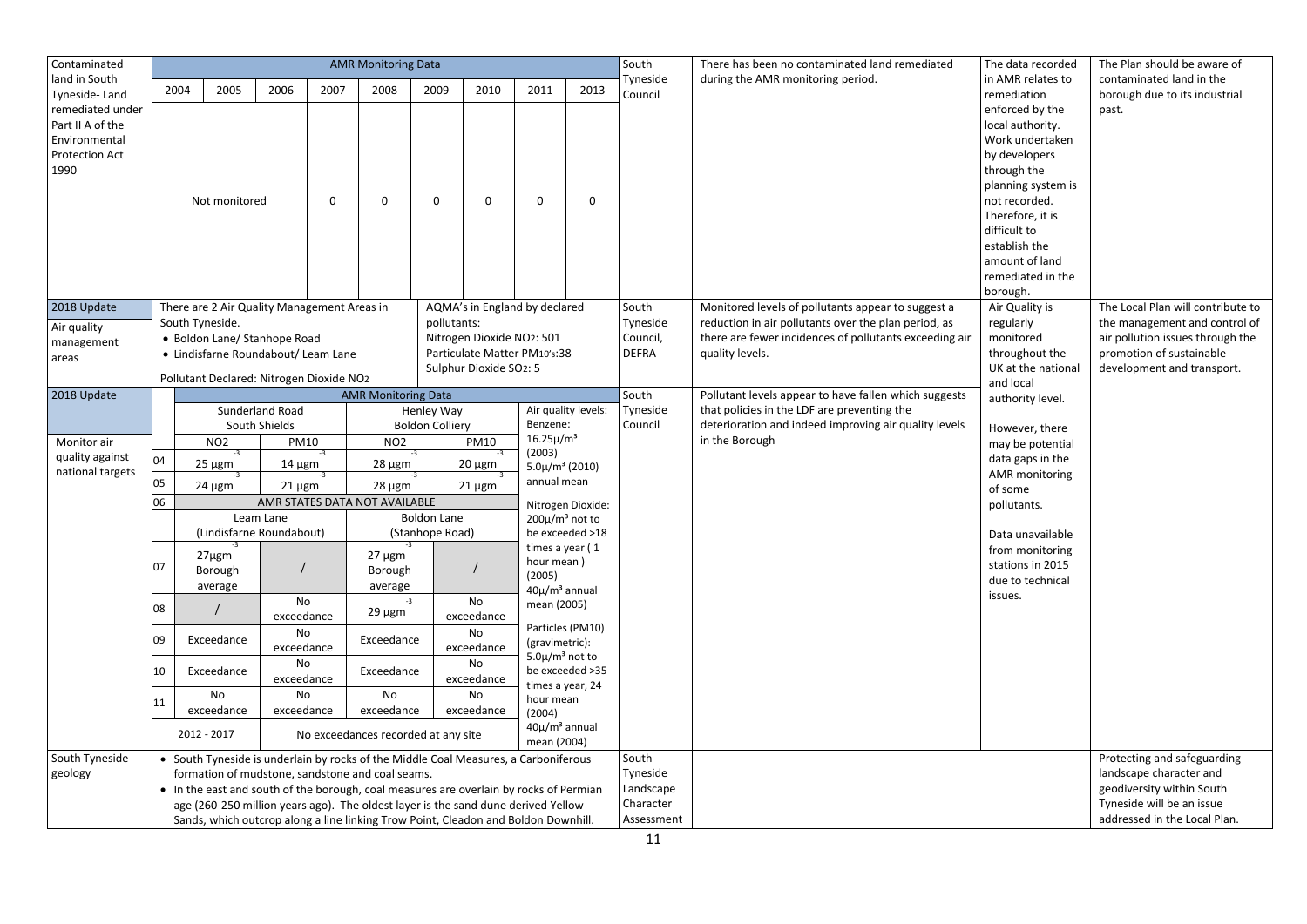|                    | • Above the Yellow Sands are the Permian rocks of the Magnesian Limestone. This             |                          |                                  |             |            |                                                                               |                |                                   |
|--------------------|---------------------------------------------------------------------------------------------|--------------------------|----------------------------------|-------------|------------|-------------------------------------------------------------------------------|----------------|-----------------------------------|
|                    | forms the higher ground of the borough, and extends south along the County Durham           |                          |                                  |             |            |                                                                               |                |                                   |
|                    | coast. South Tyneside represents the northern-most extent of these rocks in the UK.         |                          |                                  |             |            |                                                                               |                |                                   |
|                    | Formations of the Magnesian Limestone which occur in the area include: the fossil-          |                          |                                  |             |            |                                                                               |                |                                   |
|                    | bearing Marl Slate, present at Boldon Downhill; the Raisby Formation which outcrops         |                          |                                  |             |            |                                                                               |                |                                   |
|                    | at Frenchman's Bay; and the unusual Concretionary Limestone or 'cannonball rock',           |                          |                                  |             |            |                                                                               |                |                                   |
|                    | which forms geometric crystalline structures and is visible at Marsden Old Quarry.          |                          |                                  |             |            |                                                                               |                |                                   |
|                    | • Coal measures and Magnesian Limestone are overlain by drift deposits originating in       |                          |                                  |             |            |                                                                               |                |                                   |
|                    | the Devensian glacial event.                                                                |                          |                                  |             |            |                                                                               |                |                                   |
| Topography         | • South Tyneside is a low-lying area, gently undulating and with few steep slopes.          |                          |                                  |             | South      |                                                                               |                |                                   |
|                    | • The north and west the borough is relatively flat, sloping towards the river.             |                          |                                  |             | Tyneside   |                                                                               |                |                                   |
|                    | • The eastern and southern areas tend to be more undulating, reflecting the underlying      |                          |                                  |             | Landscape  |                                                                               |                |                                   |
|                    | geology.                                                                                    |                          |                                  |             | Character  |                                                                               |                |                                   |
|                    | • There are few areas over 50 m, the largest extent of high ground being Cleadon Hills,     |                          |                                  |             | Assessment |                                                                               |                |                                   |
|                    | which rise to 83 m at Beacon Hill. Smaller in area but slightly higher at 90 m, the         |                          |                                  |             |            |                                                                               |                |                                   |
|                    | Boldon Hills are also unusually steep on their western side.                                |                          |                                  |             |            |                                                                               |                |                                   |
|                    | • Along the coast, there are cliffs up to 30 m at Marsden Bay, and lower cliffs at The      |                          |                                  |             |            |                                                                               |                |                                   |
|                    | Leas and by Whitburn.                                                                       |                          |                                  |             |            |                                                                               |                |                                   |
|                    | • The river front is generally low-lying, though there are exceptions, such as at the river |                          |                                  |             |            |                                                                               |                |                                   |
|                    | mouth, where the ground rises steeply up to The Lawe (20-25 m).                             |                          |                                  |             |            |                                                                               |                |                                   |
| Number of          | Six Geodiversity sites - Total Hectares: 36.8 ha                                            |                          |                                  |             | South      | Local Geodiversity Sites first considered in 2009 Sites were later adopted in |                |                                   |
| Geodiversity sites | 1. Cleadon Hill Cliffs (1.3 ha)                                                             |                          | 4. Marsden Limekilns (2.0 ha)    |             | Tyneside   | 2011 as part of Development Management Policies DPD.                          |                |                                   |
|                    | 2. Cleadon Park Quarry (6.1ha)                                                              |                          | 5. Marsden Old Quarry (13.8 ha)  |             | Council    |                                                                               |                |                                   |
|                    | 3. Downhill Old Quarry (1.5 ha)                                                             |                          | 6. South Shields Dunes (12.1 ha) |             |            |                                                                               |                |                                   |
| Limestone          | Limestone Coast-This is defined on its inland edge by the coast road (A183).                |                          |                                  |             | Limestone  | N/A                                                                           |                | The Local Plan should be aware    |
| Landscape types    |                                                                                             |                          |                                  |             | Landscapes |                                                                               |                | of the cross boundary landscape   |
| within South       | Coastal Limestone Plateau- The Cleadon Hills fall into this category due to the scale and   |                          |                                  |             | Character  |                                                                               |                | designations.                     |
| Tyneside           | frequency of the limestone outcrop and maritime influences.                                 |                          |                                  |             | Framework  |                                                                               |                |                                   |
|                    |                                                                                             |                          |                                  |             | 2010       |                                                                               |                |                                   |
|                    | Clay Plateau- The flat clay lands of Whitburn and Cleadon Moors fall naturally into this    |                          |                                  |             |            |                                                                               |                |                                   |
|                    | category. The Clay Plateau extends to the coast between Whitburn and Seaburn.               |                          |                                  |             |            |                                                                               |                |                                   |
|                    | Limestone Escarpment-. Boldon Hill with its steep western slope, limestone outcrops and     |                          |                                  |             |            |                                                                               |                |                                   |
|                    | abandoned quarries is its northern-most point. The gentler eastern slopes merge             |                          |                                  |             |            |                                                                               |                |                                   |
|                    | gradually with the flatter land of the Clay Plateau.                                        |                          |                                  |             |            |                                                                               |                |                                   |
| Agricultural land  | Agricultural Land is South Tyneside area is generally identified as Grade 3 - Good to       |                          |                                  |             | Natural    | N/A                                                                           | Data is either | The Local Plan should take into   |
| Classification     | Moderate (Natural England).                                                                 |                          |                                  |             | England    |                                                                               | provided on a  | consideration soil quality and    |
|                    |                                                                                             |                          | Area                             |             | South      |                                                                               | regional scale | agricultural land classifications |
|                    |                                                                                             | Grade 2                  | Subgrade 3a                      | Subgrade 3b | Tyneside   |                                                                               | or is dated.   | when identifying sites for        |
|                    | Land at South Lane, Boldon                                                                  | 1.7                      | 7.1                              | 10.8        | <b>UDP</b> |                                                                               |                | development.                      |
|                    | Land at Boker Lane, East Boldon                                                             |                          | 1.9                              | 19.6        | Evidence   |                                                                               |                |                                   |
|                    | Land at Natley Avenue, East Boldon                                                          |                          | $\blacksquare$                   | 1.6         | Base       |                                                                               |                |                                   |
|                    | Land at Moor Lane, Cleadon                                                                  | $\overline{\phantom{a}}$ | $\overline{\phantom{a}}$         | 10.3        | (research  |                                                                               |                |                                   |
|                    | Land at Whitburn Hotel, Whitburn                                                            |                          | 0.8                              | 0.9         | undertaken |                                                                               |                |                                   |
|                    | Land at Wellands Farm, Whitburn                                                             |                          | 2.0                              |             | during     |                                                                               |                |                                   |
|                    | Elliscope Farm, Hebburn                                                                     | $7.0\,$                  | $\sim$                           | 184.8       | 1990's)    |                                                                               |                |                                   |
|                    | Pikes Hole Farm, Hebburn                                                                    |                          | 7.1                              | 129.4       |            |                                                                               |                |                                   |
|                    |                                                                                             |                          |                                  |             |            |                                                                               |                |                                   |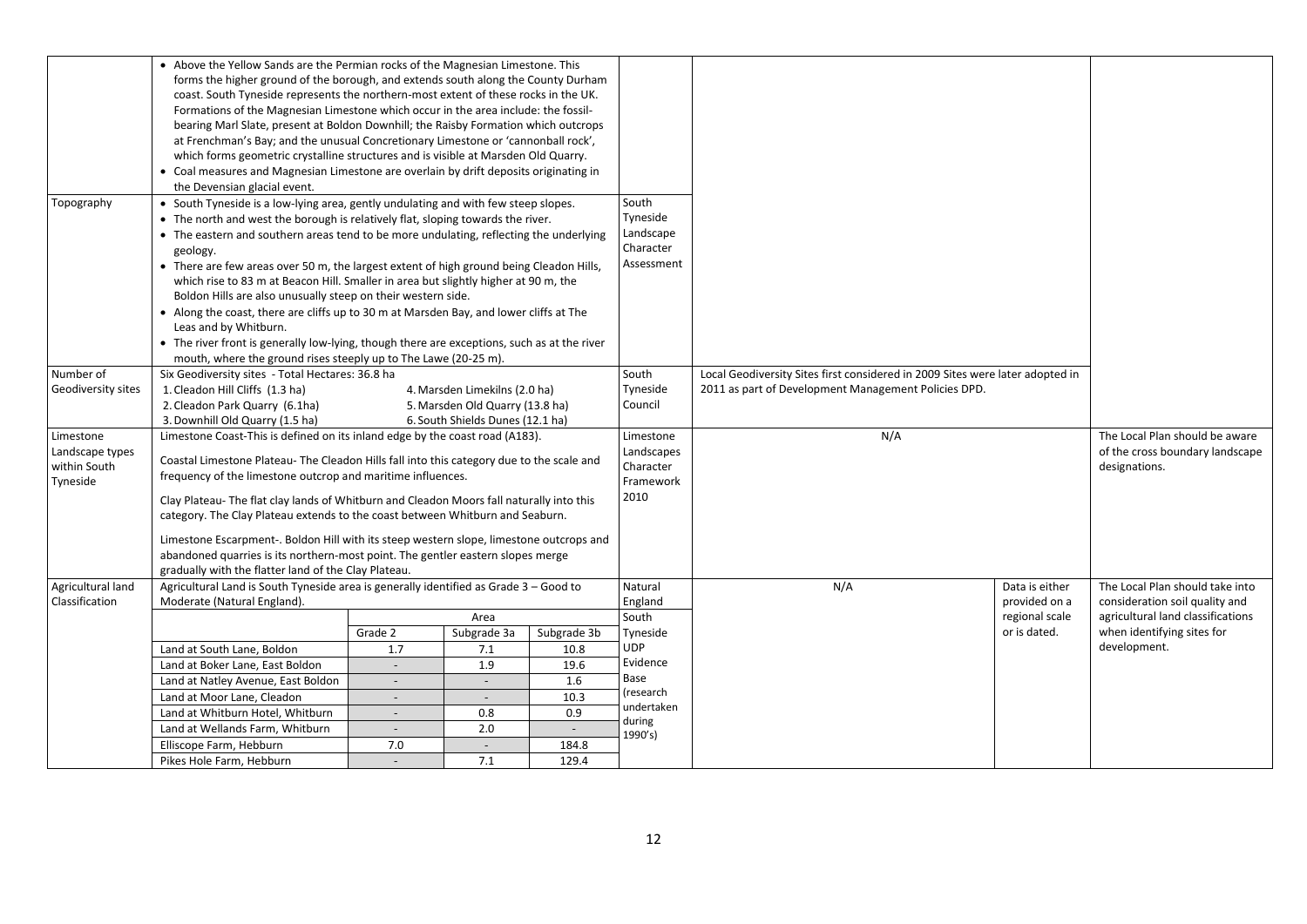|                                                    |                                                                                                                                                                                                                                                                                                                                                                                                                                                                                                                                                                                                                                                                                                                                                                                                                                                                                                                                                                                                                                                                                                                                                                                                                                                                                                                                                                                                                                                                                                                                                              |                                  |                                                                                        | Baseline Information Topic: Climatic Factors, Sustainability & Energy                                |                                 |                                                                                                                                                                                                                                 |
|----------------------------------------------------|--------------------------------------------------------------------------------------------------------------------------------------------------------------------------------------------------------------------------------------------------------------------------------------------------------------------------------------------------------------------------------------------------------------------------------------------------------------------------------------------------------------------------------------------------------------------------------------------------------------------------------------------------------------------------------------------------------------------------------------------------------------------------------------------------------------------------------------------------------------------------------------------------------------------------------------------------------------------------------------------------------------------------------------------------------------------------------------------------------------------------------------------------------------------------------------------------------------------------------------------------------------------------------------------------------------------------------------------------------------------------------------------------------------------------------------------------------------------------------------------------------------------------------------------------------------|----------------------------------|----------------------------------------------------------------------------------------|------------------------------------------------------------------------------------------------------|---------------------------------|---------------------------------------------------------------------------------------------------------------------------------------------------------------------------------------------------------------------------------|
| <b>SA Issue</b>                                    | <b>Baseline Information</b>                                                                                                                                                                                                                                                                                                                                                                                                                                                                                                                                                                                                                                                                                                                                                                                                                                                                                                                                                                                                                                                                                                                                                                                                                                                                                                                                                                                                                                                                                                                                  | <b>Comparator or target</b>      | <b>Source</b>                                                                          | <b>Overall trends and monitoring over LDF Monitoring</b><br>Period (2004 - 2012)                     | Data problems<br>or constraints | <b>Implications for Local Plan</b>                                                                                                                                                                                              |
| Climate Change<br>Risk/Impacts                     | Climate change Impacts Tyne & Wear:<br>Flooding<br>• Increases in winter rainfall and storm rainfall will cause local flooding due to the urban<br>drainage system reaching capacity.<br>• Increased frequency of overtopping-related flooding from rivers, streams and sea.<br><b>Increased Rainfall</b><br>• Increased rainfall may disturb areas of contaminated land, potentially leading to<br>leaching from contaminated sites<br>Increased Sea levels<br>• Increased risk of hazardous material from former landfill sites being released creating a<br>public health and an environmental risk.<br><b>Rising Temperatures</b><br>• Discomfort for workers in offices and factories<br>• Risks to business continuity through overheating of equipment<br>• Potential adaptation of housing stock to deal with climate changes,<br>• Longer growing season will increase the need for maintenance of green spaces<br>• Threat of fires in areas of grassland<br>• Increased pressure on health services during heat waves<br>Wind Speed<br>• Coastal areas and areas of exposed topography will be susceptible to high wind related<br>impacts, such as damage to buildings and transport infrastructure.<br>Medium emissions scenario in the 2050s for UK :<br>• Projected warming of mean temperature ranges from approximately 1°C to 3°C in<br>winter and from 1°C to 4°C in the summer<br>• Projected changes in summer precipitation averaged over administrative areas range<br>from decreases of 20%-40% to increases of approximately 1%-7%. |                                  | The UK<br>Climate<br><b>Change Risk</b><br>Assessment<br>2012,<br>Climate<br>Change NE | N/A                                                                                                  | No issues<br>identified         | The Local Plan should consider<br>the risks associated with<br>climate change prediction in<br>the region. The plan should<br>support mitigation measures<br>to help protect residents,<br>biodiversity and the<br>environment. |
| Water resources:                                   | • Projected changes in winter precipitation shows an increase, from approx. 5% to 30%.<br>Climate Change predictions by 2050:                                                                                                                                                                                                                                                                                                                                                                                                                                                                                                                                                                                                                                                                                                                                                                                                                                                                                                                                                                                                                                                                                                                                                                                                                                                                                                                                                                                                                                |                                  | South                                                                                  | N/A                                                                                                  | No issues                       |                                                                                                                                                                                                                                 |
| Impact of Climate<br>Change                        | • Higher river flows in winter<br>• Lower river flows in summer<br>• Lowering of groundwater levels which may increase demand on surface water<br>• Warmer temperatures place increased pressure on groundwater supplies.                                                                                                                                                                                                                                                                                                                                                                                                                                                                                                                                                                                                                                                                                                                                                                                                                                                                                                                                                                                                                                                                                                                                                                                                                                                                                                                                    |                                  | Tyneside<br>Preliminary<br><b>Flood Risk</b><br>Assessment                             |                                                                                                      | identified                      |                                                                                                                                                                                                                                 |
| Future flood risk<br>Northumberland<br>river basin | UKCP09 projected changes by the 2050s:<br>• Winter precipitation increases of around 10%<br>•Precipitation on the wettest day in winter up by around 11%<br>• Relative sea level at Tynemouth very likely to be up between 7-38 cms from 1990 levels<br>. Peak river flows in a typical catchment likely to increase between 8 and 13%<br>. Increases in rain are projected to be greater nearer the coast than inland                                                                                                                                                                                                                                                                                                                                                                                                                                                                                                                                                                                                                                                                                                                                                                                                                                                                                                                                                                                                                                                                                                                                       |                                  |                                                                                        | Increased levels of precipitation and sea levels rise will<br>increase flood risk in South Tyneside. | No issues<br>identified         |                                                                                                                                                                                                                                 |
| Updated 2018                                       | <b>AMR Monitoring Data</b>                                                                                                                                                                                                                                                                                                                                                                                                                                                                                                                                                                                                                                                                                                                                                                                                                                                                                                                                                                                                                                                                                                                                                                                                                                                                                                                                                                                                                                                                                                                                   |                                  | South                                                                                  | Trends show an increase in renewable energy sources.                                                 | New renewable                   | The Local Plan should continue                                                                                                                                                                                                  |
| Number of<br>buildings                             | Renewable Energy Permissions<br>2011<br>2012<br>2007<br>2008<br>2009<br>2010                                                                                                                                                                                                                                                                                                                                                                                                                                                                                                                                                                                                                                                                                                                                                                                                                                                                                                                                                                                                                                                                                                                                                                                                                                                                                                                                                                                                                                                                                 | 2013<br>2014<br>2015<br>20<br>20 | Tyneside<br>Council                                                                    |                                                                                                      | energy sources<br>not requiring | to support energy efficiency<br>and renewable energy                                                                                                                                                                            |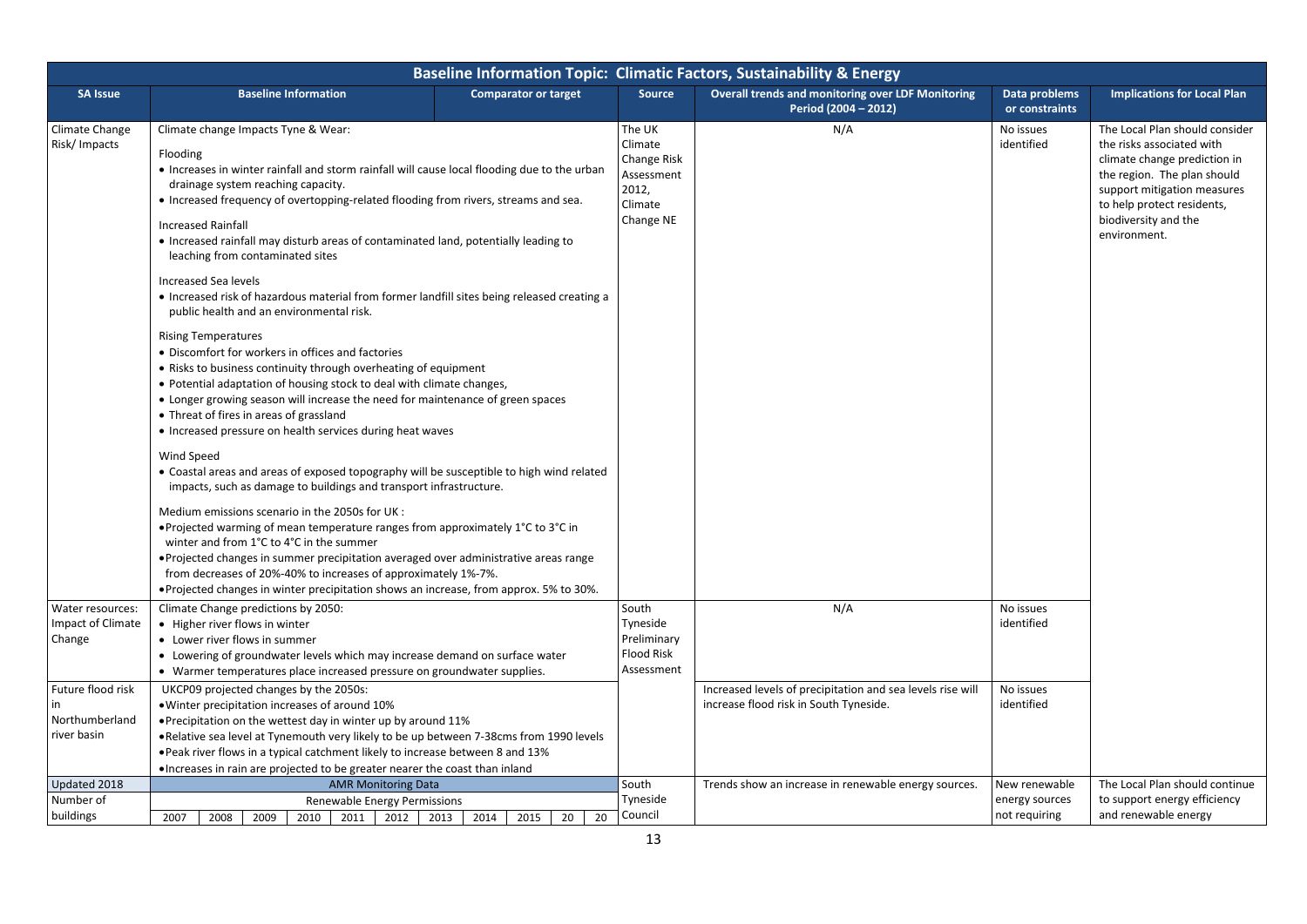| sourcing                     |                |                          |                            |              |                                            |                          |                |                    |                                       | 16         | 17             |             |                                                                                                           | permission are           | generation in South Tyneside.     |
|------------------------------|----------------|--------------------------|----------------------------|--------------|--------------------------------------------|--------------------------|----------------|--------------------|---------------------------------------|------------|----------------|-------------|-----------------------------------------------------------------------------------------------------------|--------------------------|-----------------------------------|
| renewable                    |                |                          |                            |              |                                            |                          |                |                    |                                       |            |                |             |                                                                                                           | not monitored.           |                                   |
| energy                       | 8              | 5                        | 4                          | 6            | 13                                         | 6                        | $\overline{2}$ | 8                  | 3                                     | 3          | $\overline{2}$ |             |                                                                                                           |                          |                                   |
| Added 2018                   |                |                          |                            |              | Average EPC Rating in South Tyneside 2017: |                          |                |                    | Average EPC Rating in England 2017: D |            |                | South       | Energy efficiency in new buildings in South Tyneside is                                                   | No issues                |                                   |
| Average Energy               | D(41.7%)       |                          |                            |              |                                            |                          | (31.1%)        |                    |                                       |            |                | Tyneside    | increasing. Although the average EPC rating in South                                                      | identified               |                                   |
| Performance                  |                |                          |                            |              |                                            |                          |                |                    |                                       |            |                | Council,    | Tyneside is lower than the national average with more                                                     |                          |                                   |
| Certificate rating           |                |                          |                            |              |                                            |                          |                |                    |                                       |            |                | <b>DECC</b> | homes.                                                                                                    |                          |                                   |
| SAP Ratings in               |                |                          |                            |              | <b>AMR Monitoring Data</b>                 |                          |                |                    |                                       |            |                |             |                                                                                                           |                          |                                   |
| South Tyneside               | 2004           | 2005                     | 2006                       |              | 2007                                       | 2008                     | 2009           |                    | 2010                                  |            | 2011           |             | In recent years there has been an increase in B rated                                                     |                          |                                   |
|                              | 63             | 62                       |                            | 66           | 67                                         | 68                       | 68.5           |                    | 69                                    |            | 69.5           |             | certificates and a decrease in C rated certificates, this                                                 |                          |                                   |
| Updated 2018                 |                |                          | <b>AMR Monitoring Data</b> |              |                                            |                          |                |                    |                                       |            |                |             | correlates with national trends                                                                           |                          |                                   |
| Number of new                |                | Excellent                | Very Good                  |              | Pass                                       | Total                    |                |                    |                                       |            |                |             |                                                                                                           |                          |                                   |
| developments                 | 2008           | $\mathbf{1}$             |                            | $\mathbf{1}$ | 1                                          | 3                        |                |                    | Total number of BREEAM                |            |                |             |                                                                                                           |                          |                                   |
| built to BREEAM              | 2009           |                          |                            |              | No reported data                           |                          |                |                    | developments in UK: 2442              |            |                |             |                                                                                                           |                          |                                   |
| standards                    | 2010           | $\mathbf{1}$             |                            | $\mathbf{1}$ | 1                                          | 3                        |                |                    |                                       |            |                |             |                                                                                                           |                          |                                   |
|                              | 2011           | $\sim$                   |                            | $\mathbf{1}$ | $\overline{\phantom{a}}$                   | $\mathbf{1}$             |                |                    |                                       |            |                |             |                                                                                                           |                          |                                   |
|                              | 2012           | $\overline{\phantom{a}}$ |                            | $\sim$       | $\overline{\phantom{a}}$                   |                          |                |                    |                                       |            |                |             |                                                                                                           |                          |                                   |
|                              | 2013           | $\mathbf{1}$             |                            | $\sim$       | $\sim$                                     | $\sim$                   |                |                    |                                       |            |                |             |                                                                                                           |                          |                                   |
|                              | 2014           |                          |                            |              | $\overline{\phantom{a}}$                   |                          |                |                    |                                       |            |                |             |                                                                                                           |                          |                                   |
|                              | 2015           | $\sim$                   |                            | $\sim$       | $\sim$                                     | $\sim$                   |                |                    |                                       |            |                |             |                                                                                                           |                          |                                   |
|                              | 2016           | $\overline{\phantom{a}}$ |                            | $\sim$       | $\sim$                                     | $\overline{\phantom{a}}$ |                |                    |                                       |            |                |             |                                                                                                           |                          |                                   |
|                              | 2017           |                          |                            | $\mathbf{1}$ | $\overline{1}$                             |                          |                |                    |                                       |            |                |             |                                                                                                           |                          |                                   |
| Updated 2015                 |                |                          |                            |              | <b>AMR Monitoring Data</b>                 |                          |                |                    |                                       |            |                | South       | AMR monitoring data indicates an overall decline in                                                       | 2006 - Emissions         | The Local Plan will have some     |
| Carbon Dioxide               |                |                          | Industry                   |              | Domestic                                   |                          | Transport      |                    |                                       | Total      |                | Tyneside    | carbon dioxide emissions in the Borough. The biggest                                                      | expressed as             | impact on encouraging             |
| emissions                    | 2004           |                          |                            |              |                                            | NOT MONITORED            |                |                    |                                       |            |                | Council,    | reduction has come from domestic emissions,                                                               | %ages with no            | efficient use of natural          |
| (kilotons)                   | 2005           |                          | 272                        |              | 404                                        |                          | 221            |                    |                                       | 866        |                | DECC        | however, this still remains the largest contributor                                                       | overall total            | resources by supporting           |
|                              | 2006           |                          | 30.4%                      |              | 41.9%                                      |                          | 27.5%          |                    |                                       |            |                |             | overall.                                                                                                  | recorded                 | renewable energy and              |
|                              | 2007           |                          | 240                        |              | 365                                        |                          | 207            |                    |                                       | 800        |                |             |                                                                                                           |                          | reducing the use of fossil fuels. |
|                              | 2008           |                          | 213                        |              | 334                                        |                          | 202            |                    |                                       | 751        |                |             |                                                                                                           |                          |                                   |
|                              | 2009           |                          | 193                        |              | 306                                        |                          | 192            |                    |                                       | 691        |                |             |                                                                                                           |                          |                                   |
|                              | 2010           |                          | 208                        |              | 342                                        |                          | 197            |                    |                                       | 746        |                |             |                                                                                                           |                          |                                   |
|                              | 2011           |                          | 201                        |              | 325                                        |                          | 192            |                    |                                       | 719        |                |             |                                                                                                           |                          |                                   |
|                              | 2012           |                          | 199                        |              | 324                                        |                          | 176            |                    |                                       | 700        |                |             |                                                                                                           |                          |                                   |
| Updated 2018                 |                |                          | Industry                   |              |                                            | Domestic                 |                | Transport          |                                       | Total      |                | <b>DECC</b> |                                                                                                           |                          |                                   |
| Carbon Dioxide<br>Emissions- |                |                          | Per Capita<br>2012         | 2015         | Per Capita<br>2012                         | 2015                     | 2012           | Per Capita<br>2015 | 2012                                  | Per Capita | 2015           |             |                                                                                                           |                          |                                   |
| Estimate &                   | South Tyneside |                          | 1.3                        | 0.99         | 2.2                                        |                          | 1.2            | 1.2                | 4.7                                   |            | 3.8            |             |                                                                                                           |                          |                                   |
| emissions per                |                |                          |                            |              |                                            | 1.7                      |                |                    |                                       |            |                |             |                                                                                                           |                          |                                   |
| capita (2052)                | North East     |                          | 6.7                        | 2.2          | 2.3                                        | 2.5                      | 1.7            | 1.8                | 4.6                                   |            | 5.5            |             |                                                                                                           |                          |                                   |
|                              | England        |                          | 3.1                        | 1.7          | 3.2                                        | 1.6                      | 1.9            | 1.4                | 7.1                                   |            | 4.8            |             |                                                                                                           |                          |                                   |
| Updated 2018                 |                |                          |                            |              | <b>AMR Monitoring Data</b>                 |                          |                |                    |                                       |            |                | <b>DECC</b> | Data shows a steady decline in the amount of fossil                                                       | Industrial &             |                                   |
| Demand for fossil            |                |                          |                            | Domestic kWh |                                            |                          |                |                    | Industrial & Commercial kWh           |            |                |             | fuels consumed in South Tyneside. The biggest                                                             | Commercial               |                                   |
| fuels – Gas &                |                |                          | Electricity                |              | Gas                                        |                          | Electricity    |                    | Gas                                   |            |                |             | reduction has been in the amount of gas used in both<br>the domestic and industrial & commercial sectors. | data -<br>anomalous data |                                   |
| Electricity                  | 2006           |                          | 3,540                      |              | 19,420                                     |                          | 6,500          |                    | 8,900                                 |            |                |             |                                                                                                           | sets caused by a         |                                   |
| consumption                  | 2007           |                          | 3,540                      |              | 19,140                                     |                          | 72,300         |                    | 5,700                                 |            |                |             |                                                                                                           | change in the            |                                   |
|                              | 2008           |                          | 3,480                      |              | 18,240                                     |                          | 6,600          |                    | 8,200                                 |            |                |             |                                                                                                           | method of data           |                                   |
|                              | 2009           |                          | 3,400                      |              | 17,540                                     |                          | 6,000          |                    | 7,400                                 |            |                |             |                                                                                                           | collection               |                                   |
|                              | 2010           |                          | 3,262                      |              | 15,001                                     |                          | 62,212         |                    | 395,750                               |            |                |             |                                                                                                           |                          |                                   |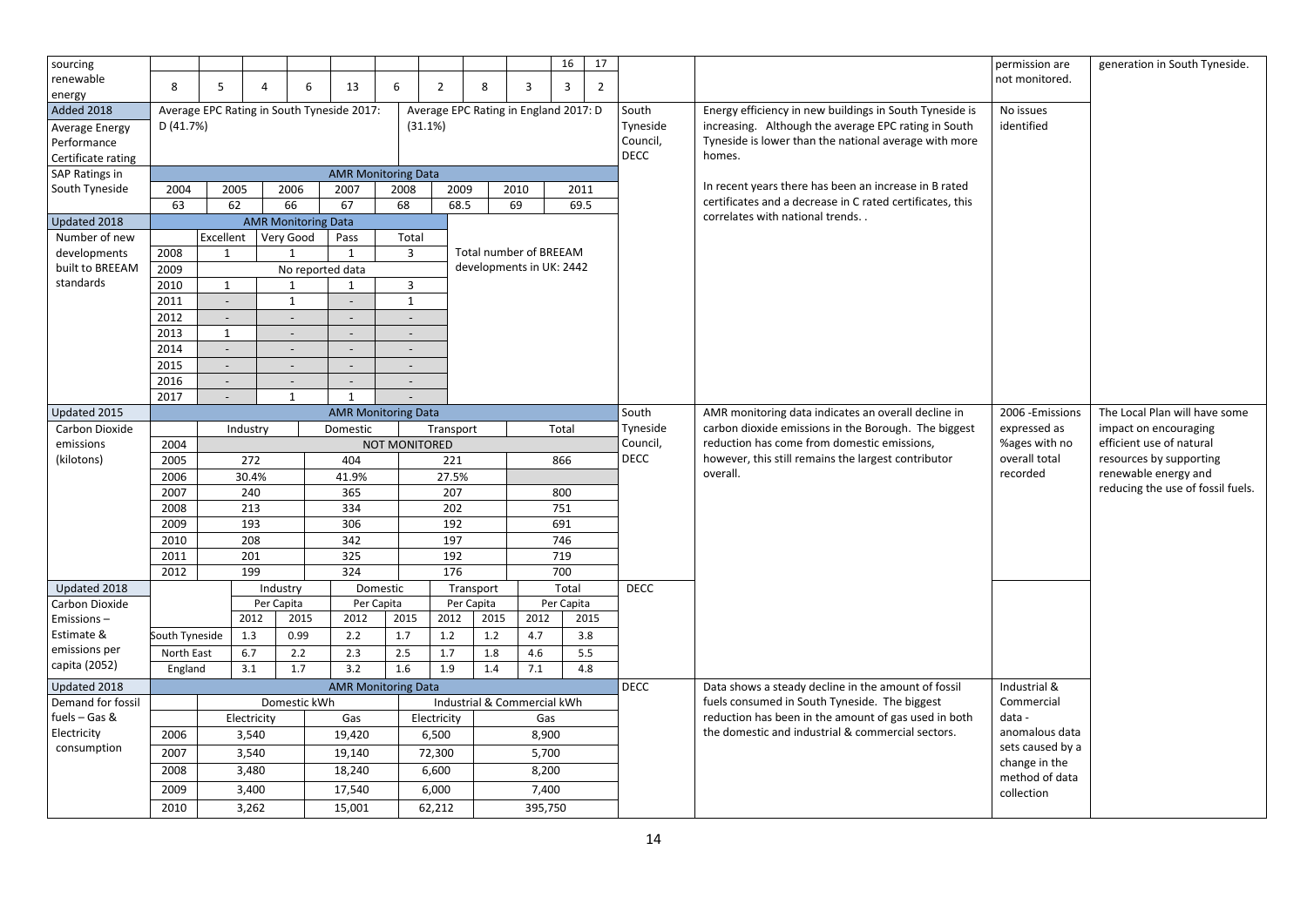| 2011 | $\sim$ $\sim$<br>3,221 | 12E10<br>.<br>13.JT. | 61,183                 | 405,905 |
|------|------------------------|----------------------|------------------------|---------|
| 2012 | 2.150<br>:د⊥رد         | 42.52<br>13,561      | $\sim$ $\sim$<br>62.Z/ | 393.795 |
| 2016 | 3,098                  | 12,431               | 4972/<br>.9.124        | 359,359 |

|                                                         |                                                            |                                              |                             |        |                                    |                            |                                                                          |                             |                          |                |                                                   | <b>Baseline Information Topic: Green Infrastructure and Green Belt</b>                                         |                                 |                                                                                |
|---------------------------------------------------------|------------------------------------------------------------|----------------------------------------------|-----------------------------|--------|------------------------------------|----------------------------|--------------------------------------------------------------------------|-----------------------------|--------------------------|----------------|---------------------------------------------------|----------------------------------------------------------------------------------------------------------------|---------------------------------|--------------------------------------------------------------------------------|
| <b>SA Issue</b>                                         |                                                            |                                              | <b>Baseline Information</b> |        |                                    |                            |                                                                          | <b>Comparator or target</b> |                          |                | <b>Source</b>                                     | <b>Overall trends and monitoring over LDF Monitoring</b><br>Period (2004 - 2012)                               | Data problems<br>or constraints | <b>Implications for Local Plan</b>                                             |
| Green Belt area<br>(ha)                                 | Green Belt area: 2,408 (ha)                                |                                              |                             |        |                                    |                            | 14 Green Belts in England which cover<br>1,636,670 ha, 13% of land area. |                             |                          |                | South<br>Tyneside<br>Council, CPRE                |                                                                                                                | No issues<br>identified         | The Local Plan should<br>protect the Green Belt in<br>accordance with the NPPF |
| Updated 2018                                            |                                                            |                                              |                             |        | <b>AMR Monitoring Data</b>         |                            |                                                                          |                             |                          |                | South                                             | The Green Belt has largely been protected from                                                                 | No issues                       |                                                                                |
| Major                                                   | 2009                                                       | 2010                                         | 2011                        | 2012   | 2013                               |                            | 2014                                                                     | 2015                        | 2016                     | 2017           | Tyneside                                          | development over the AMR monitoring period.                                                                    | identified                      |                                                                                |
| development in                                          | $\mathbf{1}$                                               | $\Omega$                                     | 1                           | 1      | 1                                  |                            | $\overline{2}$                                                           | $\overline{2}$              | $\Omega$                 | $\mathbf 0$    | Council                                           |                                                                                                                |                                 |                                                                                |
| the Green Belt<br>Updated 2018                          |                                                            |                                              |                             |        | <b>AMR Monitoring Data</b>         |                            |                                                                          |                             |                          |                | South                                             | In past years, housing development in South Tyneside                                                           | Data gaps in                    | Sustainable patterns of                                                        |
| Housing                                                 |                                                            | 2008                                         | 2009                        | 2010   | 2011                               | 2012                       | 2013                                                                     | 2014                        | 2015                     | 2016           | Tyneside                                          | has predominantly been on previously developed land.                                                           | AMR                             | development and land use                                                       |
| completions on<br>Previously<br>Developed Land<br>(PDL) | % on PDL                                                   | 90.7                                         | 98                          | 99     | 98                                 |                            |                                                                          | $\sim$                      | 72.7<br>72.6             |                | Council                                           | In more recent times this has dropped to 72%<br>presumably accounting to a reduction of available PDL<br>land. | monitoring                      | will be considered in the<br>Local Plan.                                       |
| Updated 2015                                            |                                                            |                                              |                             |        |                                    | <b>AMR Monitoring Data</b> |                                                                          |                             |                          |                |                                                   | The majority of employment available in South                                                                  | Data gaps in                    |                                                                                |
| Employment                                              |                                                            | 2006<br>2004<br>2005<br>25.5<br>27.9<br>34.1 |                             |        | 2007                               | 2008                       | 2009                                                                     | 2010                        | 2011<br>2013             |                |                                                   | Tyneside is on PDL.                                                                                            | <b>AMR</b>                      |                                                                                |
| Land available on                                       | PDL                                                        | 2.7                                          |                             |        | 27.2                               | 27.1                       | 45.0                                                                     | 43.3                        | 38.7                     | 49             |                                                   |                                                                                                                | monitoring                      |                                                                                |
| Previously<br>Developed Land                            | Non-PDL                                                    | 5.9<br>2.7<br>20.7                           |                             |        |                                    | $\Omega$                   | $\Omega$                                                                 | $\mathbf 0$                 | 6.8                      | $\overline{7}$ |                                                   | Only 6.8 ha (1.5%) of allocated employment land is on<br>undeveloped land.                                     |                                 |                                                                                |
| (PDL)                                                   | Total                                                      | 36.8<br>46.1<br>33.8                         |                             | 29.9   | 56<br>27.1<br>45.0<br>43.3<br>45.5 |                            |                                                                          |                             |                          |                |                                                   |                                                                                                                |                                 |                                                                                |
| Updated 2015                                            |                                                            |                                              |                             |        | <b>AMR Monitoring Data</b>         |                            |                                                                          |                             |                          | South          | Due to the compact nature of the borough, all new | Data gaps in                                                                                                   |                                 |                                                                                |
| % of residential                                        | 2004                                                       | 2005                                         | 2006                        |        | 2007                               | 2008                       | 2009                                                                     | 2010                        |                          | 2013           | Tyneside                                          | residential developments have been in easy access of                                                           | AMR                             |                                                                                |
| developments<br>within 30 mins of<br>facilities         | 100%                                                       | 100%                                         | 100%                        |        | 100%                               | 100%<br>100%<br>100%       |                                                                          | 100%                        | Council                  | facilities.    | monitoring                                        |                                                                                                                |                                 |                                                                                |
| Updated 2015                                            |                                                            |                                              |                             |        | <b>AMR Monitoring Data</b>         |                            |                                                                          |                             |                          |                |                                                   | The majority of residential developments in South                                                              |                                 |                                                                                |
| Percentage of                                           |                                                            |                                              | 2004                        | 2005   | 2006                               | 2007                       | 2008                                                                     | 2009                        | 2010                     | 2013           |                                                   | Tyneside can be considered has high density, with few                                                          |                                 |                                                                                |
| new dwellings                                           | $<$ 30 per ha $(%)$                                        |                                              | $\Omega$                    | 1.8    | 7.9                                | 15                         | $\overline{7}$                                                           | $\sim$                      | $\sim$                   |                |                                                   | completed developments with an average density of<br>$<$ 30%.                                                  |                                 |                                                                                |
| completed at<br>$<$ 30, 30-50, &                        | 30-50 per ha<br>(%)                                        |                                              | 81.4                        | 11.8   | 3.9                                | $\overline{3}$             | 47                                                                       |                             | $\overline{a}$           |                |                                                   |                                                                                                                |                                 |                                                                                |
| 50> dwellings                                           | 50> per ha (%)                                             |                                              | 18.6                        | 86.4   | 88.2                               | 82                         | 47                                                                       | $\overline{\phantom{a}}$    | $\overline{\phantom{a}}$ |                |                                                   |                                                                                                                |                                 |                                                                                |
| per hectare                                             | Average per                                                |                                              | 39.3                        | 68.8   | 63.9                               | 60.4                       | 51                                                                       | 32                          | 50                       | 45.9           |                                                   |                                                                                                                |                                 |                                                                                |
|                                                         | annum                                                      |                                              |                             |        |                                    |                            |                                                                          |                             |                          |                |                                                   |                                                                                                                |                                 |                                                                                |
| Updated 2018                                            |                                                            |                                              |                             |        | South                              | Hebburn &                  |                                                                          | Urban                       |                          | Borough        | South                                             | N/A                                                                                                            | No issues                       | The Local Plan should                                                          |
| Green Spaces in                                         |                                                            |                                              |                             |        | Shields                            | Jarrow<br>49.2             |                                                                          | Fringe<br>11.78             |                          | 100.90         | Tyneside<br>Council,                              |                                                                                                                | identified                      | provide access to a range of<br>high quality green space                       |
| South Tyneside                                          | 39.92<br>Parks and Gardens<br>Natural & Semi-Natural Green |                                              | 3.19                        | 2.36   |                                    | 156.32                     |                                                                          | 487.95                      | Open Space               |                |                                                   | areas which meet the needs                                                                                     |                                 |                                                                                |
| (Ha)                                                    | space                                                      |                                              |                             |        |                                    |                            |                                                                          |                             |                          | Assessment     |                                                   |                                                                                                                | of the borough.                 |                                                                                |
|                                                         | <b>Amenity Greenspace</b>                                  |                                              |                             |        | 41.44                              |                            | 86.28                                                                    | 50.62                       |                          | 178.34         | Report 2015                                       |                                                                                                                |                                 |                                                                                |
|                                                         | Children                                                   | &                                            | Young                       | People | 2.67                               | 1.2                        |                                                                          | 1.59                        |                          | 5.46           |                                                   |                                                                                                                |                                 |                                                                                |
|                                                         | Provision                                                  |                                              |                             |        |                                    |                            |                                                                          |                             |                          |                |                                                   |                                                                                                                |                                 |                                                                                |
|                                                         | Allotments                                                 |                                              |                             |        | 15.48                              |                            | 9.20<br>42.29<br>17.61                                                   |                             |                          |                |                                                   |                                                                                                                |                                 |                                                                                |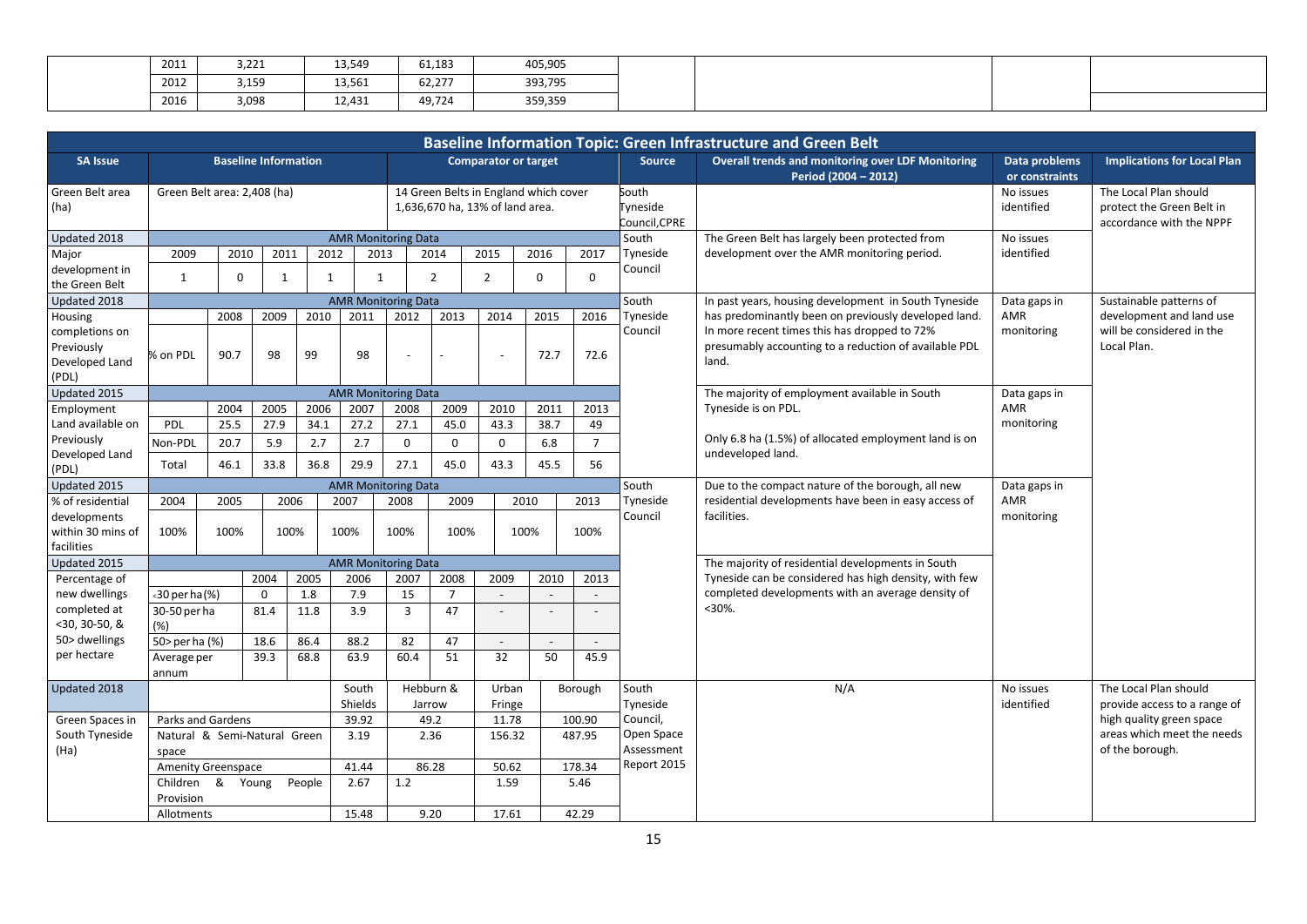|                                                                                                                                                                 | Cemeteries & Crematoria                                                                                                                                                                                                                                                                                                                                                                                                                                                                               | 24.25                                               | 20.94                                                                                                                                                                             | 4.96   | 50.15  |                                                                                               |                                                                                                                                                                                                                                                                                                                                                                                                                                                                                                  |                                                                                                          |                                                                                                           |
|-----------------------------------------------------------------------------------------------------------------------------------------------------------------|-------------------------------------------------------------------------------------------------------------------------------------------------------------------------------------------------------------------------------------------------------------------------------------------------------------------------------------------------------------------------------------------------------------------------------------------------------------------------------------------------------|-----------------------------------------------------|-----------------------------------------------------------------------------------------------------------------------------------------------------------------------------------|--------|--------|-----------------------------------------------------------------------------------------------|--------------------------------------------------------------------------------------------------------------------------------------------------------------------------------------------------------------------------------------------------------------------------------------------------------------------------------------------------------------------------------------------------------------------------------------------------------------------------------------------------|----------------------------------------------------------------------------------------------------------|-----------------------------------------------------------------------------------------------------------|
|                                                                                                                                                                 | Total                                                                                                                                                                                                                                                                                                                                                                                                                                                                                                 | 126.95                                              | 169.18                                                                                                                                                                            | 242.88 | 865.09 |                                                                                               |                                                                                                                                                                                                                                                                                                                                                                                                                                                                                                  |                                                                                                          |                                                                                                           |
| Updated 2018<br><b>Access to Natural</b><br>Greenspace in<br>South Tyneside<br><b>Village Greens</b><br>Total amount of<br>accessible green<br>spaces per 1,000 | 487.95 ha of Accessible Natural<br>Greenspace<br>3.29 ha per 1,000 population<br>Most densely populated areas could<br>access natural and semi-natural<br>greenspace within a 15 minute walk time<br>(1,200 m), apart from a gap in Inner &<br>Outer South Shields. Access within a 30<br>minute drive time shows no shortfalls.<br>South Tyneside has two statutorily registered village greens:<br>• Cleadon Village Green<br>• Whitburn Village Green<br>Hectares per 1,000<br>Population: 7.55 ha | North East                                          | Fields in Trust (2015) recommendations:<br>Natural/semi-natural: 1.8ha per 1,000<br>population, 720m walking distance from<br>dwelling.<br>Hectares per 1,000 Population: 1.77 ha |        |        | South<br>Tyneside<br>Council<br>South<br>Tyneside<br>Council<br>South<br>Tyneside<br>Council, | The standard for natural and semi-natural greenspace<br>has been calculated by combining current areas<br>greenspace with additional sites to be improved to<br>provide better access to this type of green<br>infrastructure.<br>The 2015 Open Space Assessment adopted accessibility<br>uses locally informed in order to set catchments rather<br>than ANGSt standards.<br>South Tyneside has a higher standard of accessible<br>green space per 1,000 population than the regional<br>level. | No regular<br>monitoring of<br>ANGSt<br>standards.<br>No issues<br>identified<br>No issues<br>identified |                                                                                                           |
| population                                                                                                                                                      |                                                                                                                                                                                                                                                                                                                                                                                                                                                                                                       |                                                     |                                                                                                                                                                                   |        |        |                                                                                               |                                                                                                                                                                                                                                                                                                                                                                                                                                                                                                  |                                                                                                          |                                                                                                           |
| Number of<br>allotment sites<br>/plots and area                                                                                                                 | There are 24 council owned allotment sites and 4 private allotments in South Tyneside.<br>These sites cover 42.71 Ha and provide 1371 plots.                                                                                                                                                                                                                                                                                                                                                          |                                                     |                                                                                                                                                                                   |        |        | CABE (2010)<br>South<br>Tyneside<br>Council                                                   | Data shows a high number of people waiting for an<br>allotment and that provision per 1,000/pop is lower<br>than a neighbouring authority.                                                                                                                                                                                                                                                                                                                                                       | Limited data<br>available for<br>regional or                                                             | The Local Plan should seek<br>to improve allotment<br>provision.                                          |
| Allotments<br>provision per<br>1,000 Population                                                                                                                 | Hectares per 1,000 population: 0.28                                                                                                                                                                                                                                                                                                                                                                                                                                                                   | Sunderland - Hectares per 1,000 population:<br>0.36 |                                                                                                                                                                                   |        |        | South<br>Tyneside<br>Council,<br>Sunderland<br><b>City Council</b>                            |                                                                                                                                                                                                                                                                                                                                                                                                                                                                                                  | national<br>allotment<br>provision.                                                                      |                                                                                                           |
| Updated 2018                                                                                                                                                    | 2018:                                                                                                                                                                                                                                                                                                                                                                                                                                                                                                 |                                                     | 2012:                                                                                                                                                                             |        |        | Allotment                                                                                     |                                                                                                                                                                                                                                                                                                                                                                                                                                                                                                  |                                                                                                          |                                                                                                           |
| Allotment<br>waiting list                                                                                                                                       | 1300 people on waiting list<br>Average waiting time: 4 years<br>Average of 78 people waiting for every                                                                                                                                                                                                                                                                                                                                                                                                |                                                     | 686 people on waiting list<br>Average waiting time: 3.3 years<br>Average of 50 people waiting for every 100<br>plots                                                              |        |        | <b>Waiting Lists</b><br>England                                                               |                                                                                                                                                                                                                                                                                                                                                                                                                                                                                                  |                                                                                                          |                                                                                                           |
| Updated 2018                                                                                                                                                    | 100 plots<br>Hectares per 1,000 Population: 0.68                                                                                                                                                                                                                                                                                                                                                                                                                                                      |                                                     | Fields in Trust Standard: 0.80 per 1,000                                                                                                                                          |        |        | South                                                                                         | N/A                                                                                                                                                                                                                                                                                                                                                                                                                                                                                              | Limited data                                                                                             | The Local Plan should seek                                                                                |
| Parks & garden<br>provision per<br>1,000 population                                                                                                             | Average quality score: 50%                                                                                                                                                                                                                                                                                                                                                                                                                                                                            |                                                     | population                                                                                                                                                                        |        |        | Tyneside<br>Council                                                                           |                                                                                                                                                                                                                                                                                                                                                                                                                                                                                                  | available for<br>regional/<br>national<br>provision.                                                     | to provide high quality<br>recreational open spaces<br>within the borough, which<br>meet the needs of the |
| Updated 2018<br>Number of parks<br>with Green Flag<br>awards (2014)                                                                                             | 2 x Green Flag award - South Marine<br>Park and West Park in Jarrow                                                                                                                                                                                                                                                                                                                                                                                                                                   |                                                     | 61 parks in the North East were awarded<br>Green Flags                                                                                                                            |        |        | South<br>Tyneside<br>Council,<br>Keep Britain<br>Tidy                                         | N/A                                                                                                                                                                                                                                                                                                                                                                                                                                                                                              | No issues<br>identified                                                                                  | community.                                                                                                |
| Updated 2018<br>Children's play<br>areas per 1,000<br>population                                                                                                | Hectares per 1,000 Population: 0.04                                                                                                                                                                                                                                                                                                                                                                                                                                                                   |                                                     | Fields in Trust standard:<br>Children's play facilities: 2.3 ha<br>Equipped playgrounds: 0.8 ha                                                                                   |        |        | South<br>Tyneside<br>Council,<br>Fields in                                                    | N/A                                                                                                                                                                                                                                                                                                                                                                                                                                                                                              | No issues<br>identified                                                                                  |                                                                                                           |
| Outdoor sport<br>per 1,000<br>population                                                                                                                        | Hectares per 1,000 Population: 1.63                                                                                                                                                                                                                                                                                                                                                                                                                                                                   |                                                     | 1.6 hectares per 1,000 population                                                                                                                                                 |        |        | Trust                                                                                         | N/A                                                                                                                                                                                                                                                                                                                                                                                                                                                                                              |                                                                                                          |                                                                                                           |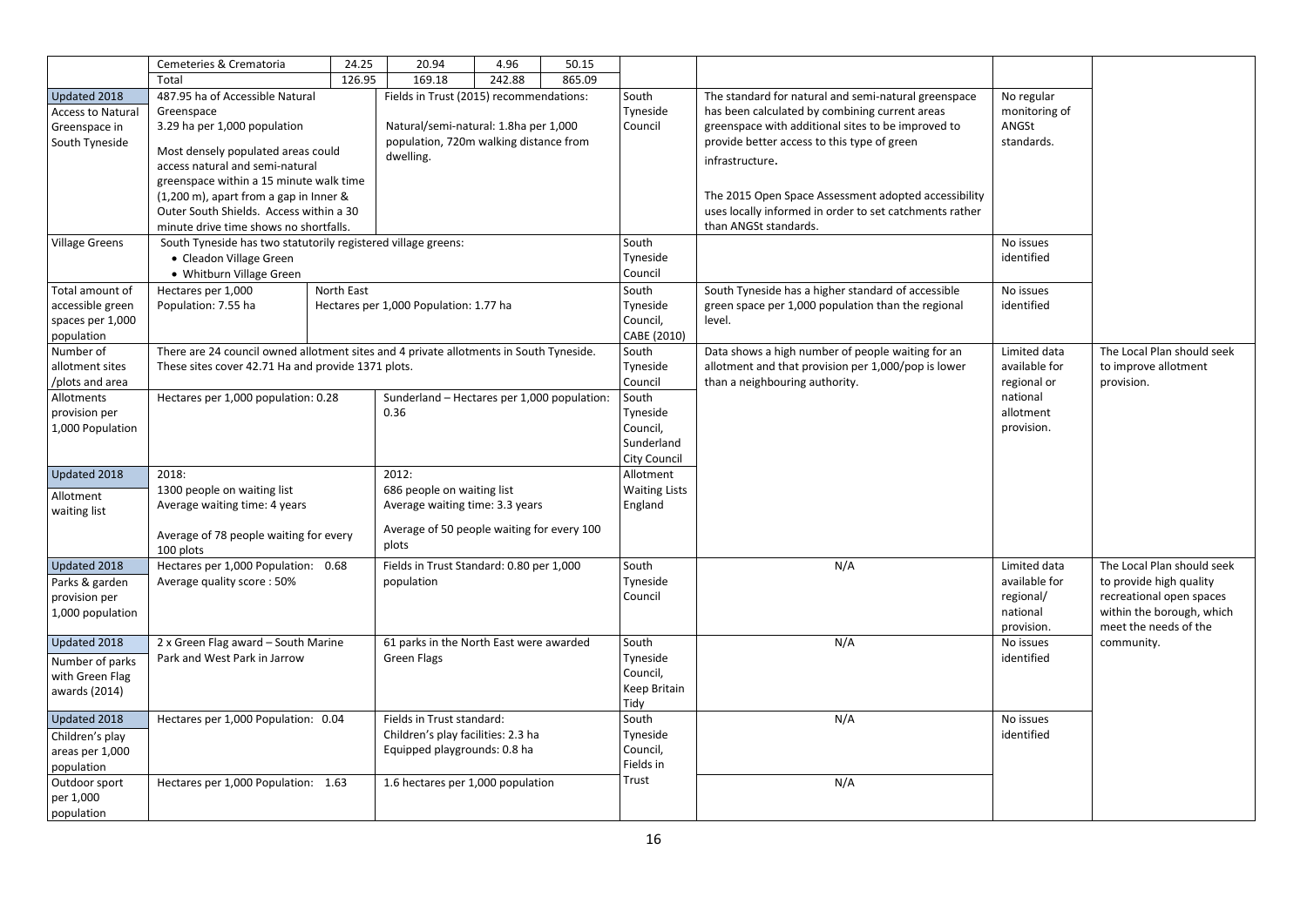| Updated 2015         |                               |                   |                |                  | <b>AMR Monitoring Data</b> |                |                                 |                      |                         | South             | The number of applications for sport and recreation                                                          | No issues               |                              |
|----------------------|-------------------------------|-------------------|----------------|------------------|----------------------------|----------------|---------------------------------|----------------------|-------------------------|-------------------|--------------------------------------------------------------------------------------------------------------|-------------------------|------------------------------|
| No. sport &          | 2004                          | 2005              | 2006           | 2007             | 2008                       | 2009           | 2010                            | 2011                 | 2013                    | Tyneside          | facilities and improvements has increased over the LDF                                                       | identified              |                              |
| recreation           |                               |                   |                |                  |                            |                |                                 |                      |                         | Council           | period.                                                                                                      |                         |                              |
| permissions          | $\mathbf{1}$                  | $\mathbf{1}$      | $\overline{4}$ | $\overline{2}$   | 5                          | 5              | 5                               | 12                   | $\overline{3}$          |                   |                                                                                                              |                         |                              |
| Updated 2018         |                               |                   | Mini<br>Soccer | Junior<br>Soccer | Senior<br>Soccer           | Rugby          | Cricket                         | Tennis               | <b>Bowling</b><br>Green | South<br>Tyneside | South Tyneside currently has enough playing pitches to<br>provide for its current and future needs. However, | No issues<br>identified |                              |
| <b>Community Use</b> | Hebburn & Jarrow              |                   | $\overline{4}$ | 5                | 17                         | $\overline{2}$ | $\mathbf{1}$                    | 14                   | 8                       | Council           | there is a predicted shortage of cricket pitches from                                                        |                         |                              |
| Playing Pitch        | South Shields                 |                   | $\overline{4}$ | $\sim$           | 28                         | $\overline{3}$ | $\overline{3}$                  | 33                   | 8                       |                   | 2037.                                                                                                        |                         |                              |
| Provision &          | <b>Urban Fringe</b>           |                   | $\overline{2}$ | 3                | 15                         | $\overline{2}$ | 4                               | 14                   | 3                       |                   |                                                                                                              |                         |                              |
| Need (2015)          | Total                         |                   | 10             | 8<br>78          | 60                         | $\overline{7}$ | 8                               | 61                   | 19                      |                   |                                                                                                              |                         |                              |
| Length of Public     |                               |                   |                |                  |                            |                |                                 | Length of route (km) |                         | South             | N/A                                                                                                          | No issues               |                              |
| Rights of Way        | Footpath                      |                   |                |                  |                            |                |                                 | 46                   |                         | Tyneside          |                                                                                                              | identified              |                              |
| (2010)               | Bridleway                     |                   |                |                  |                            |                |                                 | 17                   |                         | Council           |                                                                                                              |                         |                              |
|                      | Restricted byway              |                   |                |                  |                            |                |                                 | $\overline{2}$       |                         |                   |                                                                                                              |                         |                              |
|                      | Byway open to all traffic     |                   |                |                  |                            |                |                                 | 0.5                  |                         |                   |                                                                                                              |                         |                              |
|                      | Cycle network                 |                   |                |                  |                            |                |                                 | 164                  |                         |                   |                                                                                                              |                         |                              |
| Updated 2018         | 2016:                         |                   |                |                  |                            | 2010:          |                                 |                      |                         | <b>DEFRA</b>      | The area of land used for agricultural purposes has                                                          | Data presents           | The Local Plan should be     |
| Number of            | Gateshead & South Tyneside:86 |                   |                |                  |                            |                | Gateshead & South Tyneside: 101 |                      |                         |                   | decreased significantly between 2010 - 2016                                                                  | South Tyneside          | aware of the farming needs   |
| agricultural         | North East: 4329              |                   |                |                  |                            |                | North East: 4182                |                      |                         |                   | (reduction of 1646 ha); this continues the trend from                                                        | & Gateshead             | and capacity of the borough. |
| holdings (2016)      | England: 106,853              |                   |                |                  |                            |                | England: 105 449                |                      |                         |                   | 2007.                                                                                                        | together making         |                              |
| Updated 2018         |                               |                   |                |                  | 2007                       | 2010           |                                 | 2016                 | $+/-$                   |                   |                                                                                                              | it difficult to         |                              |
| <b>Total Farmed</b>  |                               | Gateshead & South |                |                  | 9,090                      | 6,661          |                                 | 5,015                | $-25%$                  |                   |                                                                                                              | distinguish             |                              |
| Area (Ha)            |                               | Tyneside          |                |                  |                            |                |                                 |                      |                         |                   |                                                                                                              | precise figures         |                              |
|                      |                               | North East        |                |                  | 587,480                    | 570,420        |                                 | 603,341              | $-6%$                   |                   |                                                                                                              | for South               |                              |
|                      |                               | England           |                |                  | 9,291,357                  | 8,887,289      |                                 | 9,120,623            | $+3%$                   |                   |                                                                                                              | Tyneside.               |                              |
| Updated 2018         |                               |                   |                |                  | G'head & South Tyneside    |                | North East                      |                      | England                 |                   | There has been a slight decrease in the amount of land                                                       | Potential issues        |                              |
| <b>Total Area</b>    |                               | 2007              |                |                  | 1902                       |                | 108,365                         |                      | 2,393,073               |                   | used to grow cereals.                                                                                        | with regularity of      |                              |
| Farmed by            | Cereals                       | 2010              |                |                  | 2151                       |                | 113,341                         |                      | 2,496,798               |                   |                                                                                                              | collecting data.        |                              |
| Crops (Ha)           |                               | 2016              |                |                  | 1778                       |                | 117,722                         |                      | 2,616,937               |                   |                                                                                                              |                         |                              |
|                      | Arable Crops                  |                   |                |                  | G'head & South Tyneside    |                | North East                      |                      | England                 |                   | There has been a sizable reduction in the amount of                                                          |                         |                              |
|                      |                               | 2007              |                |                  | 743                        |                | 34,228                          |                      | 1,166,632               |                   | land used to grow arable crops.                                                                              |                         |                              |
|                      |                               | 2010              |                |                  | 640                        |                | 34,072                          |                      | 1,275,953               |                   |                                                                                                              |                         |                              |
|                      |                               | 2016              |                |                  | 409                        |                | 34,606                          |                      | 1,239,581               | <b>DEFRA</b>      |                                                                                                              |                         |                              |
|                      | Fruit &                       |                   |                |                  | G'head & South Tyneside    |                | North East                      |                      | England                 |                   | The production of fruit and vegetables is not a major                                                        |                         |                              |
|                      | Vegetables                    | 2007              |                |                  | n/a                        |                | 1,006                           |                      | 136,360                 |                   | agricultural use in the Gateshead and South Tyneside                                                         |                         |                              |
|                      |                               | 2010              |                |                  | n/a                        |                | 997                             |                      | 133,236                 |                   | area.                                                                                                        |                         |                              |
|                      |                               | 2016              |                |                  | n/a                        | 996            |                                 | 124,913              |                         |                   |                                                                                                              |                         |                              |
|                      | Grassland                     |                   |                |                  | G'head & South Tyneside    |                | North East                      |                      | England                 |                   | Grassland represents the popular use of farmed land in                                                       |                         |                              |
|                      |                               | 2007              |                |                  | 5,646                      |                | 397,162                         |                      | 4,571,333               |                   | the Gateshead and South Tyneside area. However,                                                              |                         |                              |
|                      |                               | 2010              |                |                  | 3,416                      |                | 393,920                         |                      | 4,368,104               |                   | there has been a significant reduction in the amount of                                                      |                         |                              |
|                      |                               | 2016              |                |                  | 2,507                      |                | 411,199                         |                      | 4,387,975               |                   | land used for this purpose ( - 909 Ha) which continues                                                       |                         |                              |
|                      |                               |                   |                |                  |                            |                |                                 |                      |                         |                   | a downward trend.                                                                                            |                         |                              |
| Updated 2018         | Cattle                        |                   |                |                  | G'head & South Tyneside    |                | North East                      |                      | England                 |                   | The data indicates that there is only a small proportion                                                     |                         |                              |
| Numbers of           |                               | 2007              |                |                  | 4,109                      |                | 285,764                         |                      | 5,597,559               | <b>DEFRA</b>      | of livestock farming taking place in the Gateshead and                                                       |                         |                              |
| Livestock            |                               | 2010              |                |                  | 4,059                      |                | 277,471                         |                      | 5,521,386               |                   | South Tyneside area.                                                                                         |                         |                              |
|                      |                               | 2016              |                |                  | 3153                       |                | 257,745                         |                      | 5,252,828               |                   |                                                                                                              |                         |                              |
|                      | Sheep                         |                   |                |                  | G'head & South Tyneside    |                | North East                      |                      | England                 |                   |                                                                                                              |                         |                              |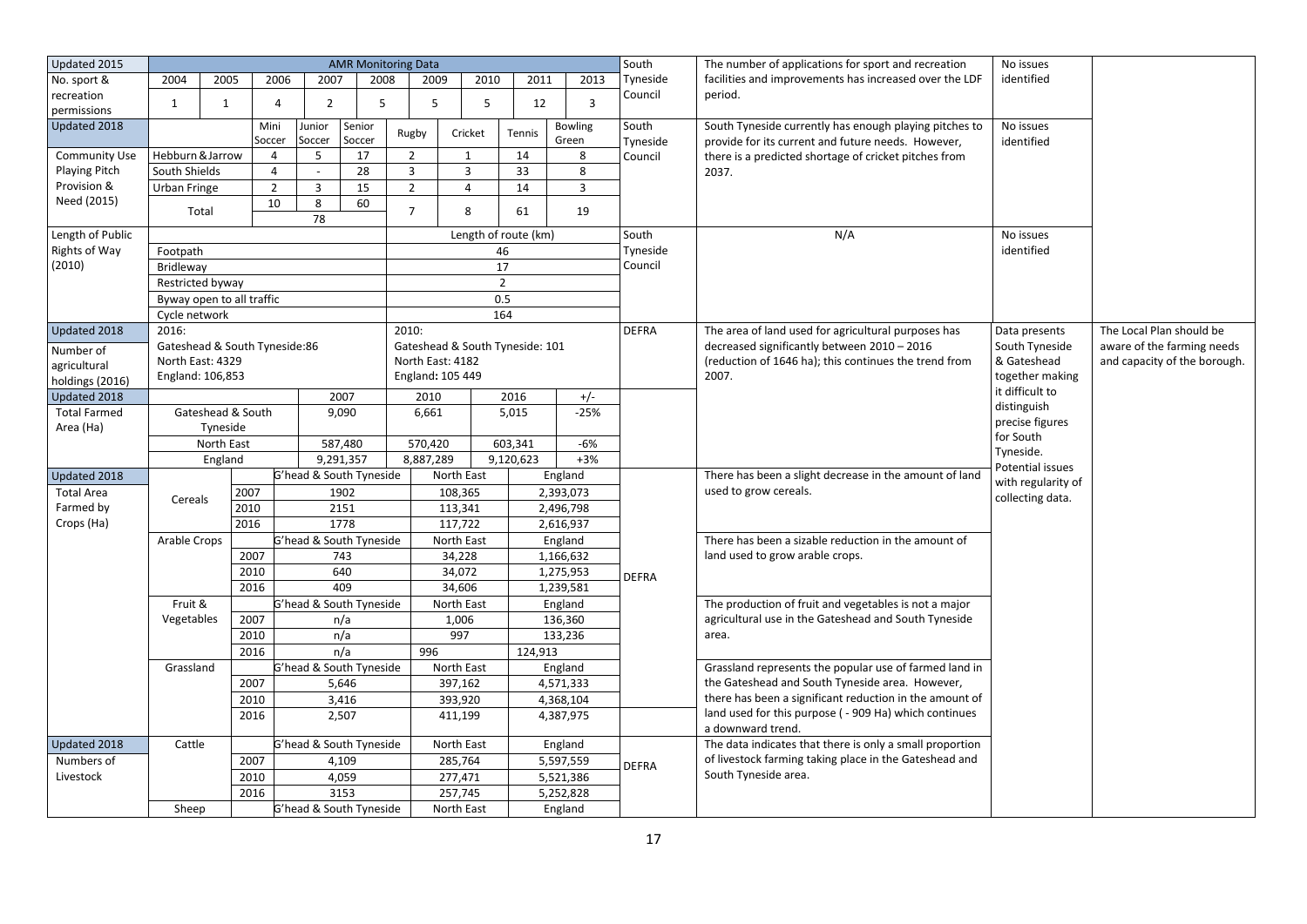|         | 2007 | 4,728                   | 1,935,131  | 15,436,577  |
|---------|------|-------------------------|------------|-------------|
|         | 2010 | 4,486                   | 1,825,591  | 14,239,840  |
|         | 2016 | 3,271                   | 1,941,263  | 15,282,934  |
| Pigs    |      | G'head & South Tyneside | North East | England     |
|         | 2007 | 1,675                   | 85,319     | 3,943,444   |
|         | 2010 | 1,968                   | 89,056     | 3,606,117   |
|         | 2016 | 200                     | 123,924    | 3,911,082   |
| Poultry |      | G'head & South Tyneside | North East | England     |
|         | 2007 | n/a                     | 2,453,565  | 128,742,687 |
|         | 2010 | n/a                     | 2,656,658  | 125,172,787 |
|         | 2016 | n/a                     | 1,941,834  | 125,171,787 |
|         |      |                         |            |             |

|                                                   |                                                                                                                                                                                                                                          | <b>Baseline Information Topic: Cultural Heritage and Cultural Facilities</b>                                                               |                                                      |                                                                           |                                                              |                                                                                      |
|---------------------------------------------------|------------------------------------------------------------------------------------------------------------------------------------------------------------------------------------------------------------------------------------------|--------------------------------------------------------------------------------------------------------------------------------------------|------------------------------------------------------|---------------------------------------------------------------------------|--------------------------------------------------------------|--------------------------------------------------------------------------------------|
| <b>SA Issue</b>                                   | <b>Baseline Information</b>                                                                                                                                                                                                              | <b>Comparator or target</b>                                                                                                                | <b>Source</b>                                        | Overall trends and monitoring over LDF Monitoring<br>Period (2004 - 2012) | Data problems<br>or constraints                              | <b>Implications for Local Plan</b>                                                   |
| World Heritage<br>Sites                           | 1 x World Heritage Site: Frontiers of the<br>Roman Empire - Arbeia Roman Fort                                                                                                                                                            | There are 18 World Heritage Sites in<br>England.                                                                                           | South<br>Tyneside<br>Council                         | N/A                                                                       |                                                              | The Local Plan will have an<br>important role to play in<br>enhancing and conserving |
| Updated 2018<br>Scheduled<br>Ancient<br>Monuments | There are 5 SAM's in South Tyneside:<br>• St. Paul's Church, Jarrow<br>• Bede Monastery, Jarrow<br>• Arebia Roman Fort and Vicus<br>• Marsden Lime Kilns<br>• Lizard Lane Heavy Anti-Aircraft Battery                                    | There area 1,383 SAM's in the North<br>East.                                                                                               | South<br>Tyneside<br>Council,<br>English<br>Heritage |                                                                           |                                                              | the variety of heritage<br>assets within the borough.                                |
| Conservation<br>Areas                             | There are 11 conservation areas in South<br>Tyneside:<br>• Mill Dam<br>• Cleadon<br>• Cleadon Hills<br>• Monkton<br>• East Boldon<br>• St. Paul's<br>• Hebburn Hall<br>• West Boldon<br>• Mariners<br>• Westoe<br>• Whitburn<br>Cottages | There area 287 conservation areas in the<br>North East.                                                                                    | South<br>Tyneside<br>Council,<br>English<br>Heritage |                                                                           | No known<br>issues with data<br>collection or<br>monitoring. |                                                                                      |
| Registered parks<br>and gardens                   | North Marine Park, South Marine Park and<br>Bents Park in South Shields form one listing<br>on the English Heritage Registered of<br>Parks and Gardens. This is a Grade II listing.                                                      | There area 53 registered parks and<br>gardens in the North East                                                                            | South<br>Tyneside<br>Council,<br>English<br>Heritage |                                                                           |                                                              |                                                                                      |
| Updated 2018<br>Number of listed<br>buildings     | There are 244 Listed Buildings in South<br>Tyneside, comprising of 350 individual<br>properties<br>Grade I: 4<br>Grade II: 183<br>Grade II*: 7                                                                                           | There area 12,423 Listed Buildings in the<br>North East<br>https://historicengland.org.uk/research/<br>heritage-counts/regions/north-east/ | South<br>Tyneside<br>Council,<br>English<br>Heritage |                                                                           |                                                              |                                                                                      |
| Updated 2018                                      | There are 4 structures (1.6%) on Historic                                                                                                                                                                                                | Nationally, 3.8% of grade I and II* listed                                                                                                 | English                                              | There has been little change in the number of listed                      | Inconstancy                                                  |                                                                                      |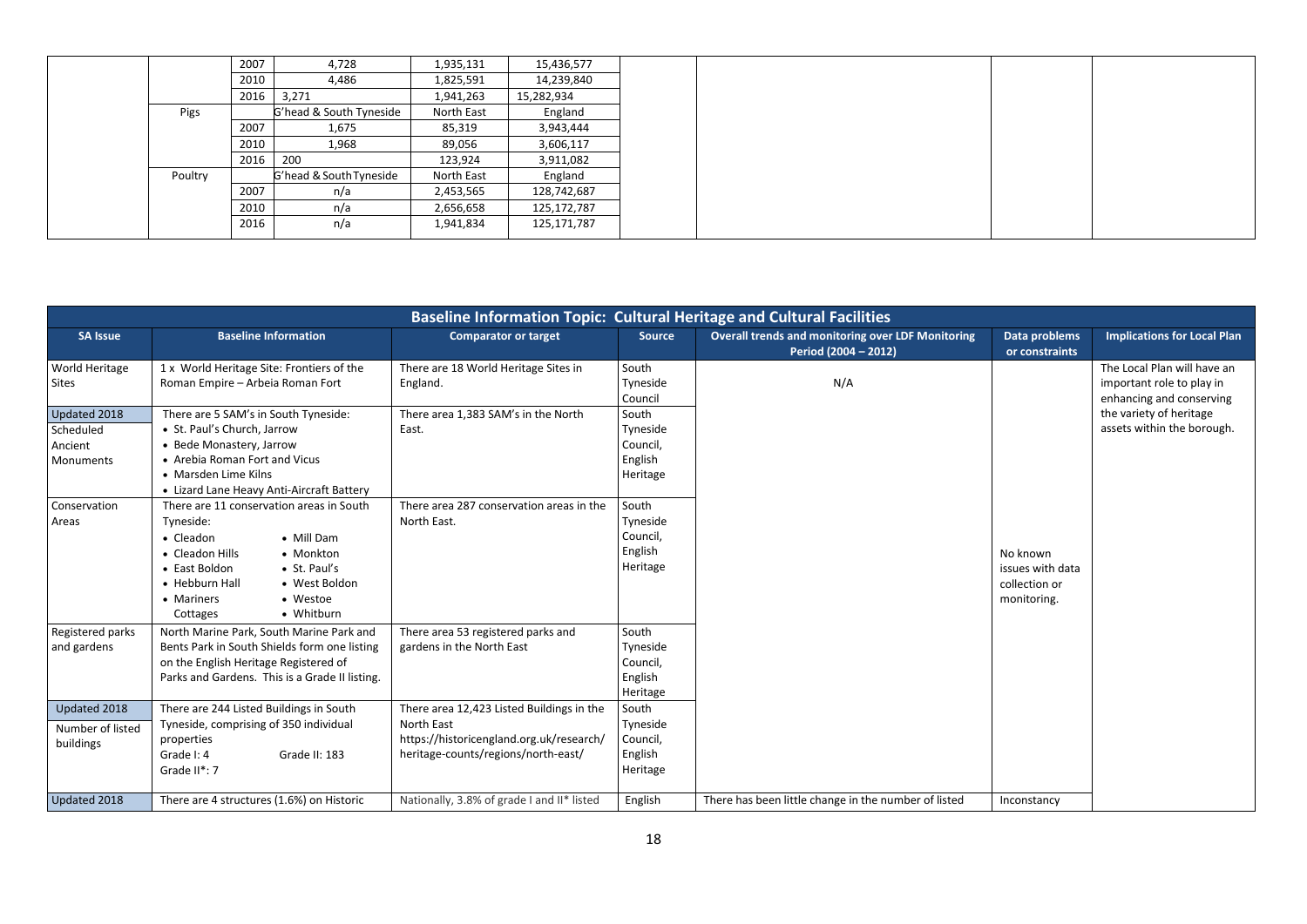| Number of listed      |                | England's At Risk Register:                                          |                                                                 |                            |                             | buildings (excluding places of worship) |                | Heritage          | buildings at risk over the AMR monitoring period.                                                           | with how the                       |                                           |
|-----------------------|----------------|----------------------------------------------------------------------|-----------------------------------------------------------------|----------------------------|-----------------------------|-----------------------------------------|----------------|-------------------|-------------------------------------------------------------------------------------------------------------|------------------------------------|-------------------------------------------|
| buildings at risk     |                | Marsden Lime Kilns                                                   |                                                                 |                            |                             | are on the At Risk Register. The figure |                |                   |                                                                                                             | <b>Building at Risk</b>            |                                           |
|                       | $\bullet$      |                                                                      | Detached chimney at Cleadon                                     |                            | for the North East is 6.1%. |                                         |                |                   |                                                                                                             | have been                          |                                           |
|                       |                | <b>Pumping Station</b>                                               |                                                                 |                            |                             |                                         |                |                   |                                                                                                             | assessed over                      |                                           |
|                       | $\bullet$      |                                                                      | Church of St Aloysuis, Hebburn                                  |                            |                             |                                         |                |                   |                                                                                                             | the monitoring                     |                                           |
|                       | $\bullet$      | Christhurch, Jarrow                                                  |                                                                 |                            |                             |                                         |                |                   |                                                                                                             | period due to a                    |                                           |
|                       |                |                                                                      | There are 10 Grade II listed buildings at risk                  |                            |                             |                                         |                |                   |                                                                                                             | change in                          |                                           |
|                       |                | (5.5% of Grade II buildings)                                         |                                                                 |                            |                             |                                         |                |                   |                                                                                                             | recording                          |                                           |
|                       |                |                                                                      | • Laverick Hall & Linked outbuildings, West                     |                            |                             |                                         |                |                   |                                                                                                             | method.                            |                                           |
|                       | Boldon         |                                                                      |                                                                 |                            |                             |                                         |                |                   |                                                                                                             |                                    |                                           |
|                       |                | • Wall to North of 47 Front Street,                                  |                                                                 |                            |                             |                                         |                |                   |                                                                                                             |                                    |                                           |
|                       | Whitburn       |                                                                      |                                                                 |                            |                             |                                         |                |                   |                                                                                                             |                                    |                                           |
|                       |                | • Steps, walls and piers to south of 44                              |                                                                 |                            |                             |                                         |                |                   |                                                                                                             |                                    |                                           |
|                       |                | Front Street, Whitburn                                               |                                                                 |                            |                             |                                         |                |                   |                                                                                                             |                                    |                                           |
|                       |                | • Bede's Well, Monkwearmouth                                         |                                                                 |                            |                             |                                         |                |                   |                                                                                                             |                                    |                                           |
|                       |                | • Barn Ranges at Laverick Hall, West                                 |                                                                 |                            |                             |                                         |                |                   |                                                                                                             |                                    |                                           |
|                       | Boldon         |                                                                      |                                                                 |                            |                             |                                         |                |                   |                                                                                                             |                                    |                                           |
|                       |                | • Gates, gate piers, steps and garden                                |                                                                 |                            |                             |                                         |                |                   |                                                                                                             |                                    |                                           |
|                       |                | ornaments to south west of 18 The                                    |                                                                 |                            |                             |                                         |                |                   |                                                                                                             |                                    |                                           |
|                       |                | Lawns, Whitburn                                                      |                                                                 |                            |                             |                                         |                |                   |                                                                                                             |                                    |                                           |
|                       |                |                                                                      | • Tomb 22m south of the south porch of                          |                            |                             |                                         |                |                   |                                                                                                             |                                    |                                           |
|                       |                |                                                                      | the Church of St Nicholas, West Boldon                          |                            |                             |                                         |                |                   |                                                                                                             |                                    |                                           |
|                       |                | • Hawthorn Leslie, Hebburn                                           |                                                                 |                            |                             |                                         |                |                   |                                                                                                             |                                    |                                           |
|                       |                | • Clubhouse in Jarrow Park<br>• Fountain on wall at Hawthorn Leslie, |                                                                 |                            |                             |                                         |                |                   |                                                                                                             |                                    |                                           |
|                       |                |                                                                      |                                                                 |                            |                             |                                         |                |                   |                                                                                                             |                                    |                                           |
|                       |                |                                                                      |                                                                 |                            |                             |                                         |                |                   |                                                                                                             |                                    |                                           |
|                       | Hebburn        |                                                                      |                                                                 |                            |                             |                                         |                |                   |                                                                                                             |                                    |                                           |
| Updated 2015          |                |                                                                      |                                                                 | <b>AMR Monitoring Data</b> |                             |                                         |                | South<br>Tyneside |                                                                                                             |                                    |                                           |
|                       | 2004           | <b>Extreme Risk</b><br>6                                             | At Risk<br>28                                                   | <b>Total at Risk</b><br>34 |                             | <b>Listed Buildings</b><br>224          | %<br>15.2      | Council           |                                                                                                             |                                    |                                           |
|                       | 2005           |                                                                      |                                                                 | No new data                |                             |                                         |                |                   |                                                                                                             |                                    |                                           |
|                       |                |                                                                      |                                                                 | Change in recording method |                             |                                         |                |                   |                                                                                                             |                                    |                                           |
|                       |                | At Risk                                                              | Vulnerable                                                      | <b>Total at Risk</b>       |                             | <b>Listed Buildings</b>                 | $\%$           |                   |                                                                                                             |                                    |                                           |
| Listed buildings      | 2006           | 10                                                                   | 31                                                              |                            |                             | 224                                     | $\overline{4}$ |                   |                                                                                                             |                                    |                                           |
| at Risk               | 2007           |                                                                      |                                                                 | No new data                |                             |                                         |                |                   |                                                                                                             |                                    |                                           |
|                       | 2008           |                                                                      |                                                                 |                            |                             |                                         | $\overline{4}$ |                   |                                                                                                             |                                    |                                           |
|                       | 2009           |                                                                      |                                                                 |                            |                             |                                         | $\overline{4}$ |                   |                                                                                                             |                                    |                                           |
|                       | 2010           |                                                                      |                                                                 |                            |                             |                                         | $\overline{4}$ |                   |                                                                                                             |                                    |                                           |
|                       | 2011           |                                                                      |                                                                 | 11                         |                             | 225                                     | $4.9\,$        |                   |                                                                                                             |                                    |                                           |
|                       | 2013           |                                                                      |                                                                 | 11                         |                             | 225                                     | 4.9            |                   |                                                                                                             |                                    |                                           |
| Number of Locally     |                |                                                                      | There are 194 Locally Listed Heritage Assets in South Tyneside. |                            |                             |                                         |                | South             | N/A                                                                                                         | No issues                          |                                           |
| Listed heritage       |                |                                                                      |                                                                 |                            |                             |                                         |                | Tyneside          |                                                                                                             | identified                         |                                           |
| assets                |                |                                                                      |                                                                 |                            |                             |                                         |                | Council           |                                                                                                             |                                    |                                           |
| Updated 2018          |                |                                                                      | 2009                                                            | 2010                       | 2011                        | 2012                                    | 2017           | Tyne &<br>Wear    | Although the number of visitors has fluctuated, there<br>has been a steady increase in the number of venues | <b>AMR</b> monitoring<br>of museum | The Local Plan should<br>support cultural |
| Tyne & Wear           |                | Buildings/venues                                                     | 19                                                              | $\overline{22}$            | 22                          | 25                                      | 28             | Heritage          | taking part in the Heritage Open Days.                                                                      | visits ceased in                   | opportunities for residents               |
| Heritage Open<br>Days | South Tyneside | Visitors to open day events in                                       | 4,413                                                           | 4,813                      | 3,969                       | 4,239                                   | 1,293          |                   |                                                                                                             | 2010. Tyne &                       | and visitors.                             |
| Number of             |                | There are 3 museums in South Tyneside.                               |                                                                 |                            |                             | There are 65 museums in the North East. |                | South             | Visits to museums steadily increased up until 2006/7,                                                       | Wear heritage                      |                                           |
| museums               |                |                                                                      |                                                                 |                            |                             |                                         |                | Tyneside          | which was followed by a decline in visitor numbers.                                                         | open days take<br>place annually.  |                                           |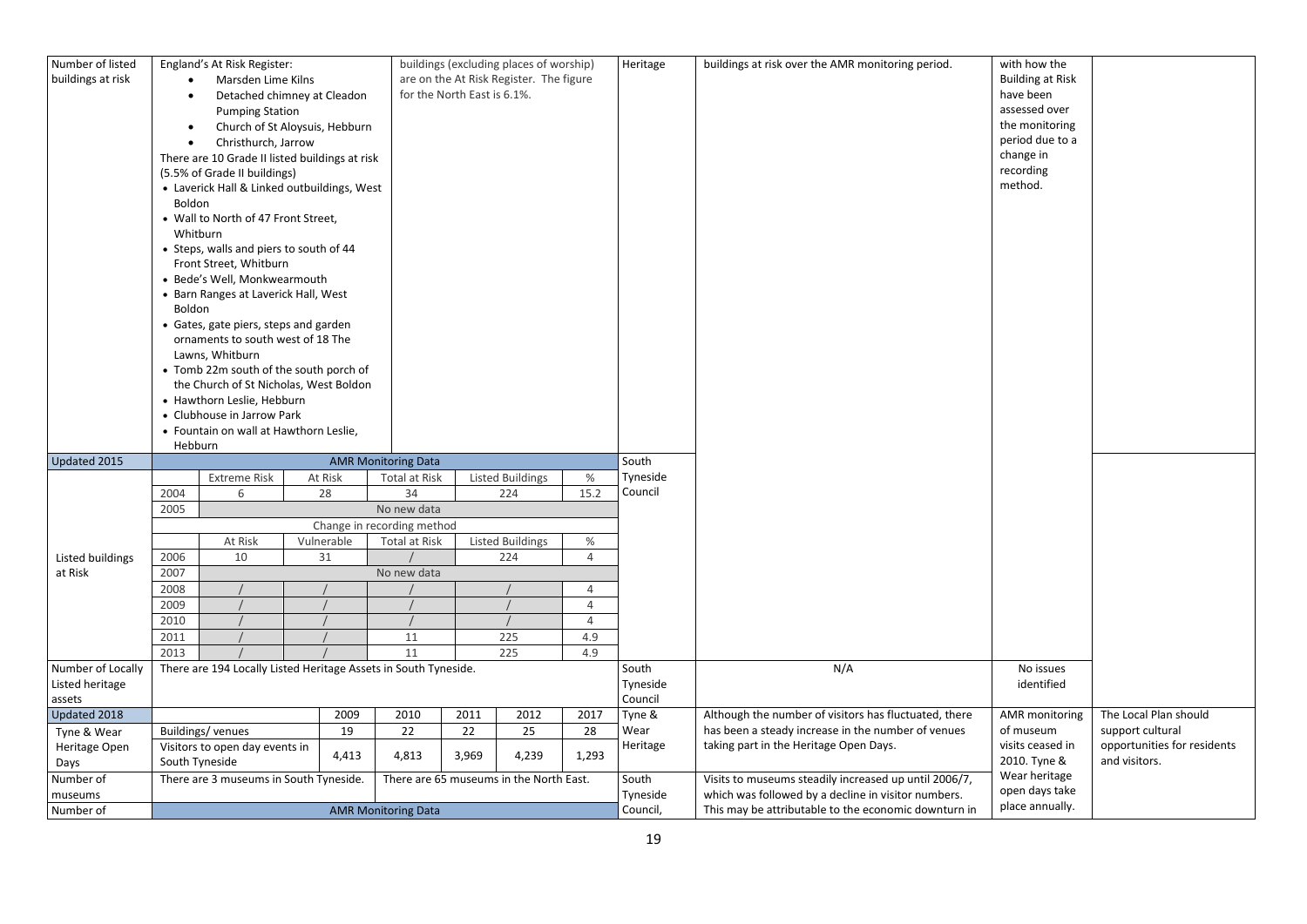| museum visits                          | 2004                  |        | 2005                                                                    | 2006                                     |          | 2007                     | 2008                                   | 2009                    | 2010                                       | Arts Council<br>England     | 2007 and a change in people's recreational behaviours<br>and choices.                                         | Data collected<br>from the South |  |
|----------------------------------------|-----------------------|--------|-------------------------------------------------------------------------|------------------------------------------|----------|--------------------------|----------------------------------------|-------------------------|--------------------------------------------|-----------------------------|---------------------------------------------------------------------------------------------------------------|----------------------------------|--|
|                                        | 2,997                 |        | 4,975                                                                   | 5,194                                    |          | 5,191                    | 4,536                                  | 4,334                   | No data                                    |                             |                                                                                                               | Tyneside                         |  |
| Number of                              |                       |        |                                                                         | There are 8 libraries in South Tyneside. |          |                          |                                        |                         | There are 210 libraries in the North East. |                             | N/A                                                                                                           | events.                          |  |
| libraries                              |                       |        |                                                                         |                                          |          |                          |                                        |                         |                                            |                             |                                                                                                               |                                  |  |
| <b>Added 2015</b>                      |                       |        |                                                                         | There are 2 cinema's in South Tyneside:  |          |                          | There are 27 cinema sites in the North |                         |                                            | <b>British Film</b>         | South Tyneside provides 7%                                                                                    | No issues                        |  |
| Number of                              |                       |        | Customs House, House                                                    |                                          |          | East.                    |                                        |                         |                                            | Industry<br>(2013)          |                                                                                                               | identified                       |  |
| cinemas<br>Attendance &                |                       |        |                                                                         | <b>Boldon Cinema Complex</b>             |          | South Tyneside           |                                        | North East              | England                                    | Arts Council                | A higher percentage of residents attended a museum                                                            | No issues                        |  |
| participation in                       |                       |        |                                                                         |                                          |          | All %                    |                                        | All %                   | All %                                      | England                     | or gallery or used a library than the regional or                                                             | identified                       |  |
| arts and culture                       |                       |        | Attended a museum or gallery                                            |                                          |          | 50.7                     |                                        | 48.5                    | 47.4                                       | https://ww                  | national level.                                                                                               |                                  |  |
| activities                             | Used a public library |        |                                                                         |                                          |          | 45.3                     |                                        | 38.8                    | 39.7                                       | w.artscounc                 |                                                                                                               |                                  |  |
| (2009/10)                              |                       |        | Attended any creative, artistic,<br>theatrical or musical events        |                                          |          | 50.5                     |                                        | 71.5                    | 78.0                                       | il.org.uk/res<br>earch-and- | Levels of overall engagement in the arts and<br>attendance or participation in cultural events is             |                                  |  |
|                                        |                       |        | Participated in creative, artistic,<br>theatrical or musical activities |                                          |          | 37.7                     |                                        | 70.5                    | 76.2                                       | data/childre<br>n-and-      | significantly lower than the north east and England.                                                          |                                  |  |
|                                        | Engaged in the arts   |        |                                                                         |                                          |          | 35.5                     |                                        | 52.7                    | 61.2                                       | young-                      |                                                                                                               |                                  |  |
|                                        |                       |        | Attended a heritage site                                                |                                          |          | $\omega$                 |                                        | 69.8                    | 70.4                                       | people                      |                                                                                                               |                                  |  |
| Updated 2018                           |                       |        | <b>Paid Attractions</b>                                                 |                                          |          |                          |                                        | <b>Free Attractions</b> |                                            | Visit                       | There has consistently been at least one visitor                                                              | No issues                        |  |
|                                        |                       | Rank   |                                                                         | Attraction                               |          | Rank                     |                                        | Attraction              |                                            | England                     | attraction in South Tyneside that has been amongst                                                            | identified                       |  |
|                                        | 2006                  | 14     |                                                                         | Bede's World                             |          | $\overline{7}$           |                                        |                         | South Shields Museum & Art Gallery         | https://ww<br>w.visitbritai | the top 20 most visited sites in the North East. In 2016,<br>two free visitor attractions were in the top 20. |                                  |  |
|                                        | 2007                  | $\sim$ |                                                                         |                                          |          | 19                       |                                        |                         | St. Paul's Church & Monastic Site          | n.org/sites/                |                                                                                                               |                                  |  |
|                                        | 2008                  | 16     |                                                                         | Bede's World                             |          | $\overline{\phantom{a}}$ |                                        |                         |                                            | default/files               |                                                                                                               |                                  |  |
|                                        |                       |        |                                                                         |                                          |          | 8                        |                                        |                         | South Shields Museum & Art Gallery         | /vb-                        |                                                                                                               |                                  |  |
|                                        | 2009                  |        |                                                                         |                                          |          |                          |                                        |                         | Arbeia Roman Fort & Museum                 | corporate/D<br>ocuments-    |                                                                                                               |                                  |  |
| Number of South                        |                       |        |                                                                         |                                          |          | 18                       |                                        |                         |                                            | Library/docu                |                                                                                                               |                                  |  |
| Tyneside visitor<br>attractions in top | 2010                  |        |                                                                         |                                          |          | 10                       |                                        |                         | South Shields Museum & Art Gallery         | ments/Engla                 |                                                                                                               |                                  |  |
| 20 free/paid                           |                       |        |                                                                         |                                          |          | 20                       |                                        |                         | Arbeia Roman Fort & Museum                 | nd-                         |                                                                                                               |                                  |  |
| attractions in                         | 2011                  |        |                                                                         |                                          |          | 14                       |                                        |                         | South Shields Museum & Art Gallery         | documents/                  |                                                                                                               |                                  |  |
| North East                             |                       |        |                                                                         |                                          |          |                          |                                        |                         |                                            | most visite<br>d_paid_ne_   |                                                                                                               |                                  |  |
|                                        | 2012                  | 18     |                                                                         | Souter Lighthouse                        |          |                          |                                        |                         |                                            | 2016.pdf                    |                                                                                                               |                                  |  |
|                                        |                       |        |                                                                         | &The Leas<br>Souter Lighthouse           |          |                          |                                        |                         |                                            |                             |                                                                                                               |                                  |  |
|                                        | 2013                  | 19     |                                                                         | &The Leas                                |          |                          |                                        |                         |                                            |                             |                                                                                                               |                                  |  |
|                                        |                       |        |                                                                         |                                          |          | $\overline{7}$           |                                        |                         | South Shields Museum and Art               |                             |                                                                                                               |                                  |  |
|                                        | 2016                  |        |                                                                         |                                          |          |                          |                                        | Gallery                 |                                            |                             |                                                                                                               |                                  |  |
|                                        | 2017                  |        |                                                                         |                                          |          | 13                       |                                        |                         | Arbeia Roman Fort and Museum H             |                             |                                                                                                               |                                  |  |
| Updated 2015                           | 2008                  |        | 2009                                                                    | 2010                                     |          | 2011                     | 2012                                   | 2013                    | % change                                   | Visit                       |                                                                                                               |                                  |  |
| Visitors to Souter                     | Visitors              |        | Visitors                                                                | Visitors                                 |          | Visitors                 | Visitors                               | Visitors                | 12/13                                      | England                     | Visitor numbers have increased since 2008.                                                                    |                                  |  |
| Light House                            | 23,456                |        | 25,006                                                                  | 27,342                                   |          | 25,934                   | 27,292                                 | 26,560                  | $-2.7$                                     |                             |                                                                                                               |                                  |  |
| Leisure Day Visits                     |                       |        |                                                                         |                                          |          | <b>Visits</b>            |                                        | Expenditure             |                                            | Visit                       | Data for 3+ visits no longer published.                                                                       | Data for Day                     |  |
| 2014/16                                |                       |        |                                                                         |                                          | Millions |                          |                                        | Millions                |                                            | England                     |                                                                                                               | visit collected                  |  |
|                                        | 2011/12               |        | 3 Hour+                                                                 |                                          | 2.98     |                          |                                        | £35.41                  |                                            |                             |                                                                                                               | from a small                     |  |
|                                        |                       |        | Day Visit                                                               |                                          | 1.46     |                          |                                        | £21.48                  |                                            |                             |                                                                                                               | sample size                      |  |
|                                        | 2014/16               |        | 3 Hour+                                                                 |                                          |          |                          |                                        |                         |                                            |                             |                                                                                                               |                                  |  |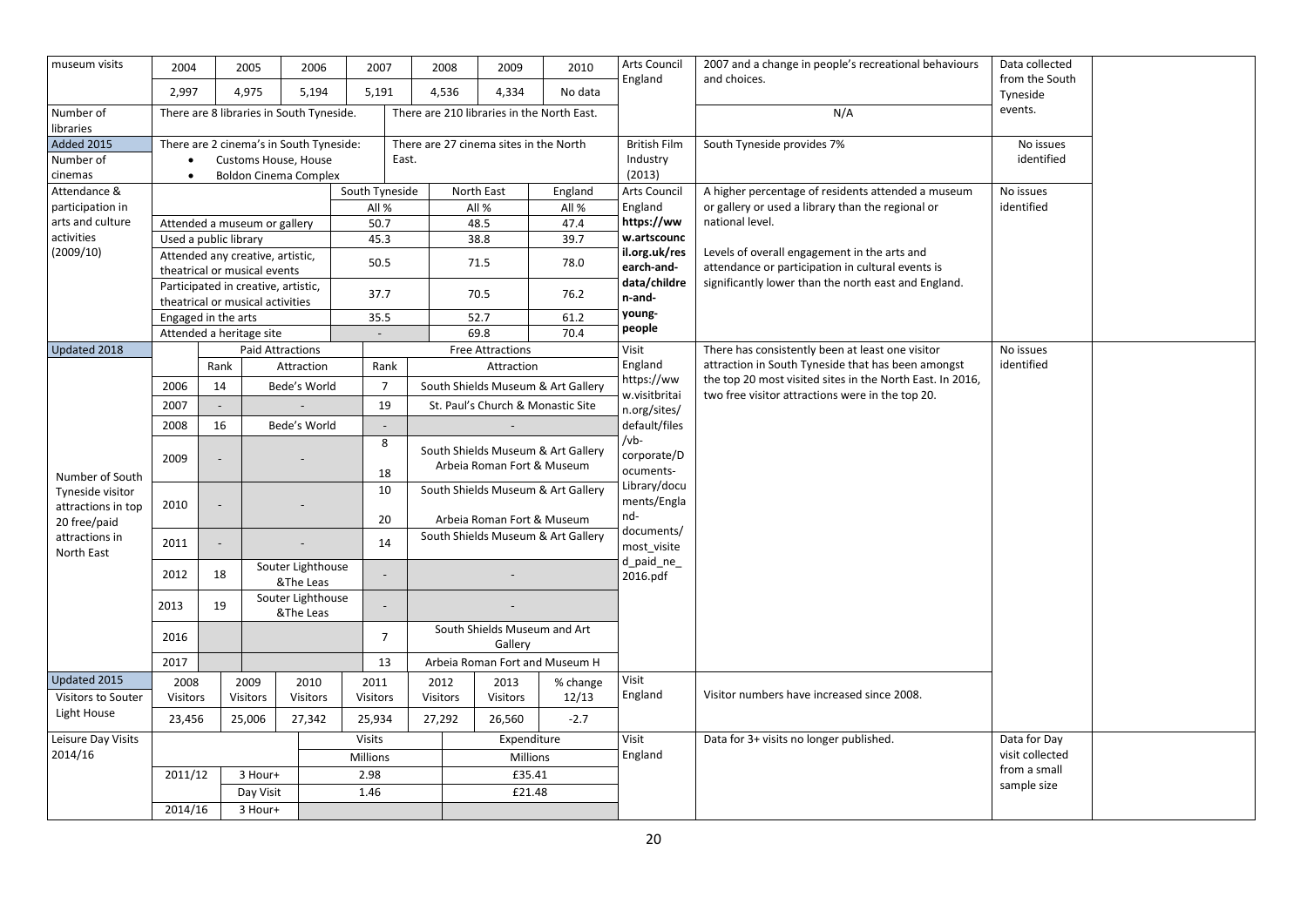|                 |                | Day Visit                               |           | 1.58      |                                | £95                           |         |                                                   |                                                                                                      |                         |  |
|-----------------|----------------|-----------------------------------------|-----------|-----------|--------------------------------|-------------------------------|---------|---------------------------------------------------|------------------------------------------------------------------------------------------------------|-------------------------|--|
| Updated 2018    |                | Total average annual<br>overnight trips |           |           | Total average annual<br>nights | Total average annual<br>spend |         | Visit<br>England                                  | The number of overnight stays in South Tyneside has<br>decreased along with the average annual spend | No issues<br>identified |  |
|                 |                |                                         | Thousands |           |                                | £ millions                    |         | https://ww                                        | between 2006-2016, this is in-line with a regional                                                   |                         |  |
|                 |                | Tyne &<br>South                         |           | South     | Tyne &                         | South                         | Tyne &  | w.visitbritai                                     | trend.                                                                                               |                         |  |
| Overnight       |                | Tyneside<br>Wear                        |           | Tyneside  | Wear                           | Tyneside                      | Wear    | n.org/gb-                                         |                                                                                                      |                         |  |
| Tourism         | 2006-08        | 45<br>1493                              |           | 135       | 4303                           | 6                             | 288     | tourism-                                          | In 2014-16, the total average spend in South Tyneside                                                |                         |  |
|                 | 2007-09        | 37<br>183<br>1525                       |           | 4338      | 4                              | 297                           | survey- | contributed 1.4% to the total Tyne & Wear average |                                                                                                      |                         |  |
|                 | 2008-10        | 31<br>1600                              |           | 172       | 4195                           | 4                             | 293     | 2016-                                             | spend.                                                                                               |                         |  |
|                 | 2014-16        | 33<br>1475                              |           | 99        | 3754                           | 4                             | 287     | overview                                          |                                                                                                      |                         |  |
| Accommodation   |                | Serviced                                |           |           | Non-Serviced                   |                               | Total   | Visit                                             | South Tyneside provides 1.7% of the total                                                            | No issues               |  |
| Stock in South  |                | Hotels                                  |           | Holiday   | <b>Tourist Campsites</b>       | Other                         |         | England                                           | accommodation stock in Tyne & Wear.                                                                  | identified              |  |
| Tyneside (2012) |                |                                         |           | dwellings |                                |                               |         |                                                   | Accommodation stock is no longer published at Local                                                  |                         |  |
|                 | Establishments | 53                                      |           | 10        | $\overline{2}$                 | 0                             | 65      |                                                   | Authority level.                                                                                     |                         |  |
|                 | Rooms          | 575                                     |           | 25        | 47                             | $\mathbf 0$                   | 647     |                                                   |                                                                                                      |                         |  |
|                 | Bed Space      | 1,257                                   |           | 102       | 92                             | $\Omega$                      | 1451    |                                                   |                                                                                                      |                         |  |
| Accommodation   |                | Serviced                                |           |           | Non-Serviced                   |                               | Total   |                                                   |                                                                                                      |                         |  |
| Stock in Tyne & |                | Hotels                                  |           | Holiday   | <b>Tourist Campsites</b>       | Other                         |         |                                                   |                                                                                                      |                         |  |
| Wear (2012)     |                |                                         |           | dwellings |                                |                               |         |                                                   |                                                                                                      |                         |  |
|                 | Establishments | 300                                     |           | 41        |                                | 17                            | 365     |                                                   |                                                                                                      |                         |  |
|                 | Rooms          | 8,742                                   |           | 138       | 386                            | 2,195                         | 11,461  |                                                   |                                                                                                      |                         |  |
|                 | Bed Space      | 18.844                                  |           | 468       | 1,144                          | 2,561                         | 23,017  |                                                   |                                                                                                      |                         |  |

|                                                                |                                                                    |                                           |                                                                                                                                                                                                |                                                    |                            |                                               |    |                                    |                                                  |                    |                                                              | <b>Baseline Information Topic: Transport</b>                                                                                     |                                                          |                                                                                                                                                                                                                                                                                                                           |
|----------------------------------------------------------------|--------------------------------------------------------------------|-------------------------------------------|------------------------------------------------------------------------------------------------------------------------------------------------------------------------------------------------|----------------------------------------------------|----------------------------|-----------------------------------------------|----|------------------------------------|--------------------------------------------------|--------------------|--------------------------------------------------------------|----------------------------------------------------------------------------------------------------------------------------------|----------------------------------------------------------|---------------------------------------------------------------------------------------------------------------------------------------------------------------------------------------------------------------------------------------------------------------------------------------------------------------------------|
| <b>SA Issue</b>                                                |                                                                    |                                           | <b>Baseline Information</b>                                                                                                                                                                    |                                                    |                            |                                               |    | <b>Comparator or target</b>        |                                                  |                    | <b>Source</b>                                                | Overall trends and monitoring over LDF Monitoring<br>Period (2004 - 2012)                                                        | Data problems<br>or constraints                          | <b>Implications for Local Plan</b>                                                                                                                                                                                                                                                                                        |
| Highway network<br>in South Tyneside<br>Metro network          | $\bullet$ A183<br>$\bullet$ A184<br>$\bullet$ Bede<br>• Chichester | Other primary A roads<br>• Brockley Whins | South Tyneside is served by the following Trunk Roads:<br>• A19 (via the Tyne Tunnel)<br>There are 10 Metro Stations in South Tyneside:<br>$\bullet$ Fellgate<br>$\bullet$ Hebburn<br>• Jarrow | $\bullet$ A185<br>$\bullet$ A1018<br>• East Boldon | $\bullet$ A194(M)          | • Simonside<br>• South Shields<br>• Tyne Dock |    | $\bullet$ A1300                    | There are 60 Metro<br>Stations on the<br>network |                    | South<br>Tyneside<br>Council<br>South<br>Tyneside<br>Council | N/A                                                                                                                              | No issues<br>identified                                  | The Local Plan should ensure<br>accessibility to jobs and<br>services is delivered through<br>a range of transport options.<br>Encouraging the use of public<br>transport, walking and cycling<br>should also be a priority, by<br>supporting sustainable land<br>use and infrastructure to<br>deliver transport options. |
| Updated 2018                                                   |                                                                    |                                           |                                                                                                                                                                                                |                                                    | <b>AMR Monitoring Data</b> |                                               |    |                                    |                                                  |                    | South                                                        | Over the AMR period public transport boarding overall                                                                            | Gaps in                                                  | Reducing car dependency will                                                                                                                                                                                                                                                                                              |
| Public transport<br>boarding's in<br>Tyne & Wear<br>(millions) | <b>Bus</b><br>Metro<br>Rail                                        | 04<br>131<br>37                           | 05<br>124<br>36                                                                                                                                                                                | 06<br>127<br>38                                    | 07<br>120<br>40            | 08<br>41                                      | 41 | 09 10/11<br>40<br>$1.6\phantom{0}$ | 11/12<br>139<br>38<br>1.5                        | 12/13<br>139<br>37 | Tyneside<br>Council,<br>Nexus                                | have increased since 2004. Public transport boarding's<br>appear to have peaked between 2008-2010/11 but<br>have declined since. | availability of<br>data to<br>effectively<br>monitor the | contribute to reducing levels<br>of air pollution and will also<br>encourage physical activity<br>through active travel.                                                                                                                                                                                                  |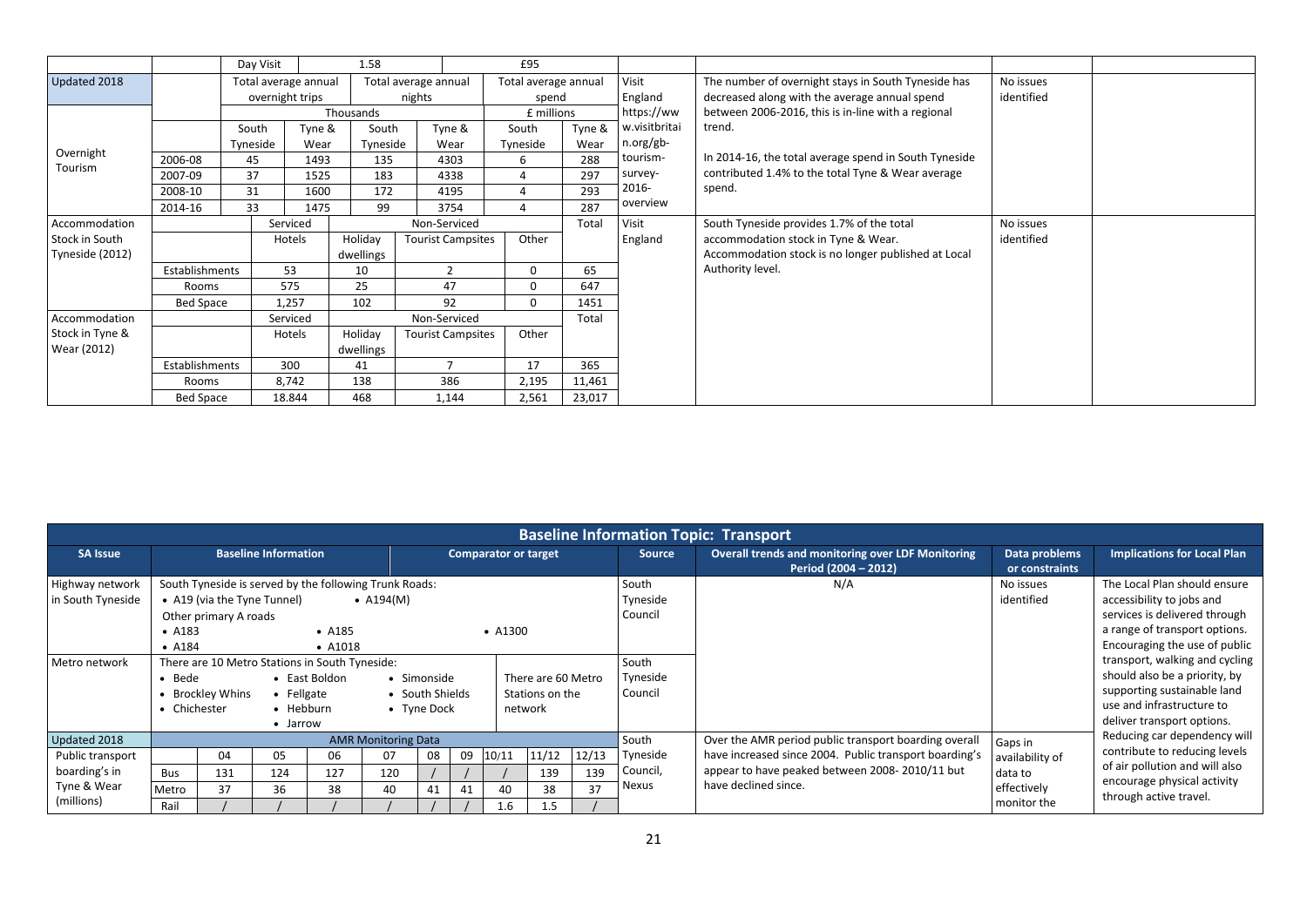|                              | Ferry          |                     |             |                |        |              | 0.5            |         | 0.5     | 0.4            |                               |                                                                          | indicator.2010/1     |  |
|------------------------------|----------------|---------------------|-------------|----------------|--------|--------------|----------------|---------|---------|----------------|-------------------------------|--------------------------------------------------------------------------|----------------------|--|
|                              | Total          | 168                 | 160         | 165            | 160    |              | 183            |         | 179     | 178            |                               |                                                                          | $1 +$ data collected |  |
|                              |                | 13/14               | 14/15       | 15/16          | 16/17  |              |                |         |         |                |                               |                                                                          | from Nexus           |  |
|                              |                |                     |             |                |        |              |                |         |         |                |                               |                                                                          | annual reports       |  |
|                              | <b>Bus</b>     | 135                 | 133         | 128            | 129    |              |                |         |         |                |                               |                                                                          | and not reported     |  |
|                              | Metro          | 36                  | 38          | 40             | 38     |              |                |         |         |                |                               |                                                                          | in the AMR.          |  |
|                              | Rail           | 1                   | 0.99        | 0.91           | 1.1    |              |                |         |         |                |                               |                                                                          |                      |  |
|                              | Ferry          | 0.46                | 0.47        | 0.45           | 0.44   |              |                |         |         |                |                               |                                                                          |                      |  |
|                              | Total          | 172.46              | 172.46      | 169.36         | 168.54 |              |                |         |         |                |                               |                                                                          |                      |  |
| Method used to               |                | Car                 |             | Metro          |        | <b>Bus</b>   | Cycle          |         |         | On foot        | Office for                    | Commuting to work by car is still the most popular                       |                      |  |
| travel to work               | 2001           | 34,120              |             | 3,983          |        | 7,442        | 1,143          |         |         | 5,543          | National<br><b>Statistics</b> | mode of transport.                                                       | No issues            |  |
|                              | 2011           | 40,441              |             | 5,747          |        | 6,288        | 1,423          |         |         | 6,070          |                               |                                                                          | identified           |  |
| Number of car-               |                |                     |             | South Tyneside |        | North East   |                | England |         |                | Office for                    | There has been a 2.6% reduction in car ownership in                      |                      |  |
| less households              | 2001           |                     | 44%         |                |        |              |                |         |         |                | National                      | South Tyneside.                                                          |                      |  |
|                              | 2011           |                     | 38.5%       |                | 31.5%  |              |                | 25.8%   |         |                | <b>Statistics</b>             |                                                                          |                      |  |
| Updated 2018                 |                |                     |             |                | March  |              |                |         |         | % change 2011- | Department                    | Average journey times during peak weekday morning                        | No issues            |  |
| Average journey              |                |                     | 2011        | 2012           | 2013   | 2014         | 2015           |         | 15      |                | of Transport                  | are longer and slower than the north east average and                    | identified           |  |
| times weekday                |                | South Tyneside      | 21.8        | 24.1           | 24.0   | 23.7         | 22.7           |         | 0.9     |                |                               | national average.                                                        |                      |  |
| morning peak on              |                | North East          | 28.3        | 29.0           | 28.3   | 28.3         | 27.6           |         | $-0.7$  |                |                               | These datasets were collected at a national level                        |                      |  |
| locally managed<br>'A' roads |                | England             | 25.1        | 25.3           | 24.9   | 24.4         | 23.7           |         | $-1.4$  |                |                               | however the methodology has changed since 2015.                          |                      |  |
| Updated 2018                 |                |                     |             | 2015           |        | 2016         |                |         | 2017    |                |                               | The regional network of UTMC sites, may be able to                       |                      |  |
|                              |                | South Tyneside      |             | 24.4           |        | 23.7         |                |         | 23.7    |                |                               | provide this information locally as the network                          |                      |  |
| Average vehicle              |                | North East          |             | 30.0           |        | 29.6         |                |         | 29.1    |                |                               | develops                                                                 |                      |  |
| speeds on locally            |                |                     |             |                |        |              |                |         |         |                |                               |                                                                          |                      |  |
| managed 'A'                  |                | England             |             | 25.5           |        | 25.2         |                |         | 25.2    |                |                               |                                                                          |                      |  |
| roads since 2015             |                |                     |             |                |        |              |                |         |         |                |                               |                                                                          |                      |  |
| Updated 2018                 |                |                     | 2013        | 2014           |        | 2015         | 2016           |         |         | 2017           | Tyne and                      | Roads within South Tyneside and the North East                           | No issues            |  |
|                              | Killed         |                     | $\mathbf 0$ | $\mathbf{1}$   |        | $\mathbf{1}$ | $\overline{2}$ |         |         | 5              | Wear                          | generally are showing fewer road traffic collisions on                   | identified           |  |
| Killed or seriously          |                | Seriously injured   |             |                |        |              |                |         |         |                | Accident<br>Database          | the highway network. And have been decreasing for<br>the last ten years. |                      |  |
| injured casualties           |                |                     | 23          | 35             |        | 26           | 45             |         |         | 52             | Unit (TADU)                   |                                                                          |                      |  |
| on Roads                     |                | Killed or seriously |             |                |        |              |                |         |         |                |                               | Within South Tyneside there has been a slight increase                   |                      |  |
|                              | injured        |                     | 23          | 36             |        | 27           | 47             |         |         | 57             |                               | in the numbers of Killed and Seriously injured, however                  |                      |  |
|                              |                |                     |             |                |        |              |                |         |         |                |                               | there have been significant decreases in Slights since                   |                      |  |
|                              |                | Slightly injured    | 278         | 352            |        | 299          | 272            |         |         | 220            |                               | 2013.                                                                    |                      |  |
|                              | All casualties |                     | 301         | 388            |        | 326          | 319            |         |         | 277            |                               |                                                                          |                      |  |
| Added 2015                   |                | 2011                |             | South Tyneside |        | North East   |                |         | England |                | Office for                    | Driving to work is the most popular method of                            | No issues            |  |
| Method of travel             |                | Work from Home      |             | 3.6            |        | 4.8          |                |         | 6.6     |                | National                      | commuting in South Tyneside, however, the                                | identified           |  |
| to work (%)                  |                | Metro/ light rail   |             | 5.2            |        | 1.5          |                |         | 2.4     |                | <b>Statistics</b>             | percentage of people using this method is lower than                     |                      |  |
|                              |                | Train               |             |                |        | 0.7          |                |         |         |                |                               | the regional and national average. The Metro, Bus and                    |                      |  |
|                              |                |                     |             | 1.0            |        |              |                |         | 3.2     |                |                               | walking are also popular means of commuting.                             |                      |  |
|                              |                | <b>Bus</b>          |             | 5.7            |        | 5.5          |                |         | 4.6     |                |                               |                                                                          |                      |  |
|                              |                | Taxi                |             | 0.3            |        | 0.4          |                |         | 0.3     |                |                               |                                                                          |                      |  |
|                              |                | Motorcycle          |             | 0.3            |        | 0.3          |                |         | 0.5     |                |                               |                                                                          |                      |  |
|                              |                | Driving a car       |             | 32.1           |        | 35.2         |                |         | 35.1    |                |                               |                                                                          |                      |  |
|                              |                | Passenger in car    |             | 3.5            |        | 4.1          |                |         | 3.2     |                |                               |                                                                          |                      |  |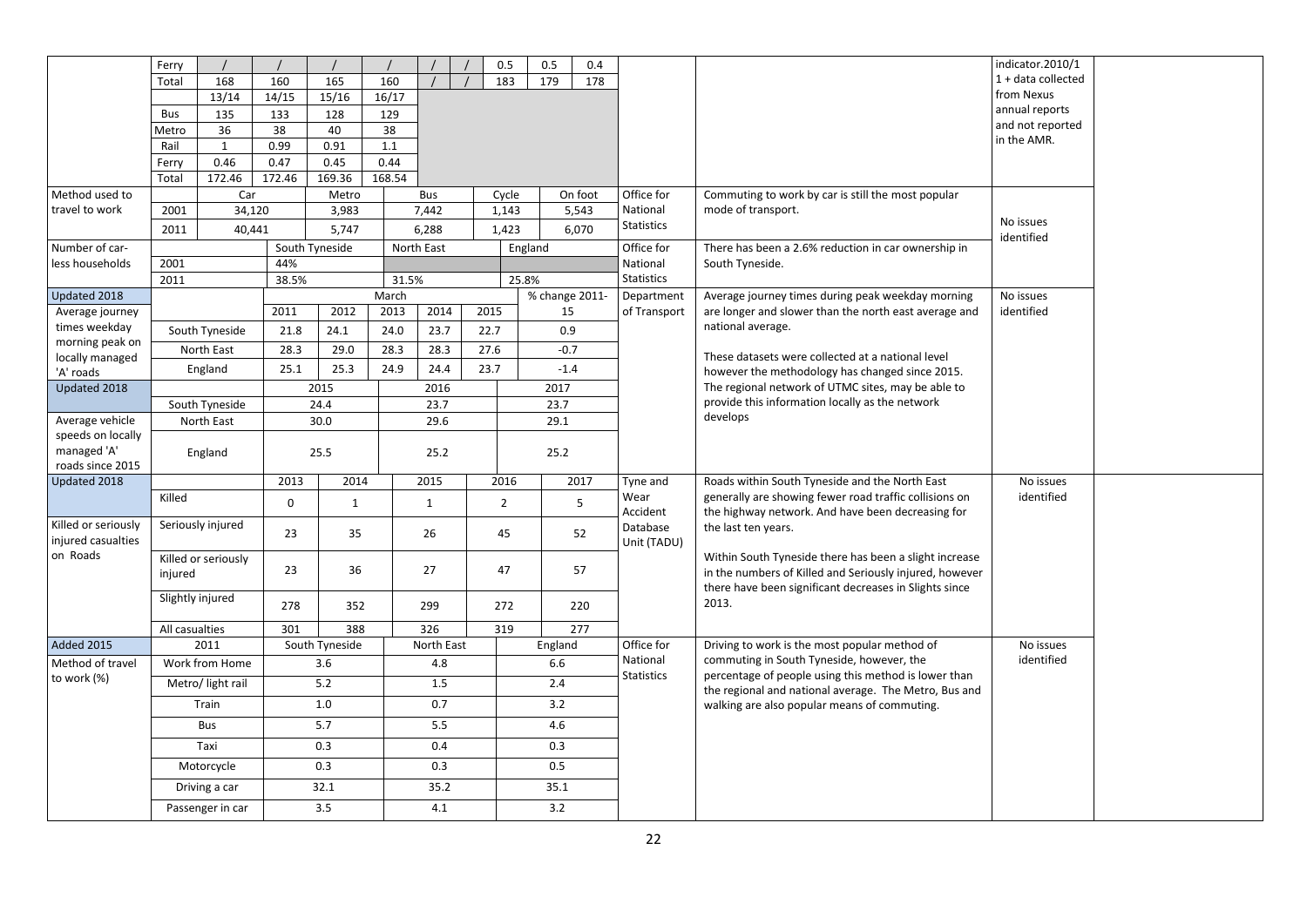|                                   | Bicycle                             |         | 1.3   |         | 1.0     |        |         | 1.8                  |                      |                                                                                                                                                                            |                                            |  |
|-----------------------------------|-------------------------------------|---------|-------|---------|---------|--------|---------|----------------------|----------------------|----------------------------------------------------------------------------------------------------------------------------------------------------------------------------|--------------------------------------------|--|
|                                   | On foot                             |         | 5.3   |         | 5.9     |        |         | 6.3                  |                      |                                                                                                                                                                            |                                            |  |
|                                   | Other                               |         | 1.1   |         | 0.5     |        |         | 0.3                  |                      |                                                                                                                                                                            |                                            |  |
|                                   | Not in<br>employment                |         | 40.7  |         | 40.1    |        |         | 35.5                 |                      |                                                                                                                                                                            |                                            |  |
| Added 2015                        |                                     |         | 2001  |         | 2011    |        |         | $2001 - 2011$ change | Office for           | The average commuting distance travelled by South                                                                                                                          | No issues                                  |  |
| Average distance                  | South Tyneside                      |         | 17.3  |         | 16.1    |        |         | $-1.2$               | National             | Tyneside residents has decreased by 1.2 km since                                                                                                                           | identified                                 |  |
| commuted to                       | North East                          |         | 15.7  |         | 16.5    |        |         | 0.7                  | <b>Statistics</b>    | 2001.                                                                                                                                                                      |                                            |  |
| work (km)                         | England & Wales                     |         | 13.4  |         | 15.0    |        |         | 1.6                  |                      |                                                                                                                                                                            |                                            |  |
| Added 2018                        |                                     | 2013    |       | 2014    | 2015    |        | 2016    | 2017                 | Tyne and<br>Wear     | The Council has an expanding range of cycle counters<br>across the Borough. These count each installed site                                                                | The network<br>needs to be                 |  |
| Cycle count data                  | Total                               | 345,522 |       | 455,803 | 435,508 |        | 414,189 | 556,466              | Accident<br>Database | across South Tyneside and distinguish trips by date,<br>time etc. These provide accurate information as to                                                                 | continually<br>reviewed and<br>assessed to |  |
|                                   | Average                             | 20,325  |       | 26,812  | 25,618  |        | 24,364  | 32,733               | Unit (TADU)          | levels of active travel much quicker than the Census.<br>Since 2013, there have been more recorded trips by                                                                | ensure that each<br>site is still          |  |
|                                   | Ratio                               | 100%    |       | 132%    | 126%    |        | 120%    | 161%                 |                      | cycling across the highway network. These indicate a<br>general increase in cycling by approximately 60%. This<br>is in addition to increases in the preceding five years. | relevant and<br>functioning<br>correctly.  |  |
| Added 2018                        |                                     | 2012    | 2013  | 2014    | 2015    | 2016   | 2017    | 2018                 | South                | South Tyneside Council, in partnership with their back                                                                                                                     | No Issues                                  |  |
| Electric Vehicle<br>Charging data | Total annual<br>charges             | 469     | 531   | 1,105   | 4,227   | 13,148 | 13,302  | 3,785                | Tyneside<br>Council  | office data provider collect information on the use and<br>electricity consumption on each post since 2012. This is                                                        | identified                                 |  |
|                                   | Total<br>electricity<br>consumption | 4,380   | 2,645 | 6,939   | 28,297  | 96,379 | 112,246 | 32,665               |                      | an ongoing dataset with no issues expected concerning<br>data collection.                                                                                                  |                                            |  |

|                       |      |                                                                              |                            |                                                                                 |                              | <b>Baseline Information Topic: Waste &amp; Minerals</b>                          |                                 |                                                                                      |
|-----------------------|------|------------------------------------------------------------------------------|----------------------------|---------------------------------------------------------------------------------|------------------------------|----------------------------------------------------------------------------------|---------------------------------|--------------------------------------------------------------------------------------|
| <b>SA Issue</b>       |      | <b>Baseline Information</b>                                                  |                            | <b>Comparator or target</b>                                                     | Source                       | <b>Overall trends and monitoring over LDF Monitoring</b><br>Period (2004 - 2012) | Data problems<br>or constraints | <b>Implications for Local Plan</b>                                                   |
| Mineral<br>extraction |      | Whitburn; and Red Barns Quarry (brick shale or brick clay) south of Hebburn. |                            | Mineral extraction is ongoing at two sites: Marsden Quarry (limestone) north of | South<br>Tyneside<br>Council | N/A                                                                              | No issues<br>identified         | The Local Plan should seek to<br>protect and effectively<br>manage mineral resources |
| Updated 2018          |      |                                                                              | <b>AMR Monitoring Data</b> |                                                                                 | NERAWP                       | Early estimates of primary land won do not suggest any                           | Significant                     | within the borough. It should                                                        |
| Aggregates            |      | Production of primary land won                                               |                            | Production of secondary /                                                       | Annual                       | intensification of production in the region.                                     | inconstancies                   | also seek to reduce overall                                                          |
| production-           |      | aggregates - tonnes                                                          |                            | recycled aggregates - tonnes                                                    | Aggregate                    |                                                                                  | with data                       | waste production and                                                                 |
| Tyne & Wear           | 2004 | 244,000 estimate                                                             |                            | 4,880,000                                                                       | Monitoring                   | However, the lack of extraction rates for individual                             | collection for                  | promote the 'waste                                                                   |
|                       | 2005 | 244,000 estimate                                                             |                            | No data                                                                         | Group                        | quarries due to commercial confidentiality means that                            | aggregate                       | hierarchy' as the primary way                                                        |
|                       |      |                                                                              | Tyne & Wear                |                                                                                 | (2016)                       | it is difficult to assess the success of the LDF policies.                       | production in                   | of reducing the amount of                                                            |
|                       |      |                                                                              | Crushed rock sales         |                                                                                 |                              |                                                                                  | Tyne & Wear.                    | waste going to landfill.                                                             |
|                       | 2006 |                                                                              | 183,656                    | No data                                                                         |                              | The permitted reserves at Marsden Quarry will soon be                            |                                 |                                                                                      |
|                       |      |                                                                              | Tyne & Wear &              |                                                                                 |                              | exhausted, It is recommended that consideration                                  |                                 | Be mindful of the impacts of                                                         |
|                       |      |                                                                              | <b>Tees Valley</b>         |                                                                                 |                              | should be given to identifying and releasing additional                          |                                 | the exhaustion of permitted                                                          |
|                       |      |                                                                              | Crushed rock sales         |                                                                                 |                              | reserves, where environmentally acceptable, to                                   |                                 | reserves at Marsden Quarry                                                           |
|                       | 2007 |                                                                              | 472,000                    | No data                                                                         |                              | maintain the level of supply.                                                    |                                 | and its impact on supply.                                                            |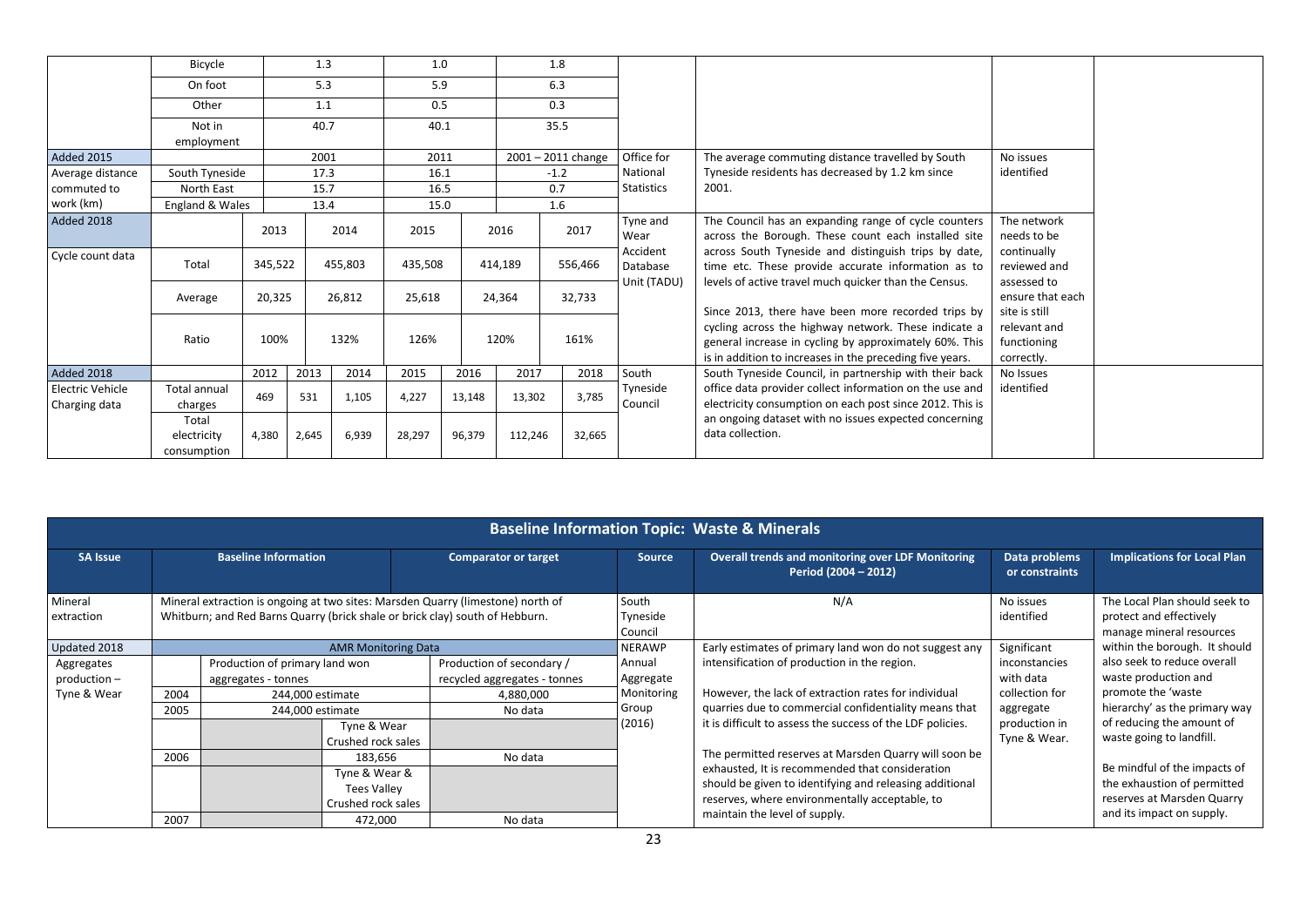|                             |              | Tyne & Wear Sand &                         |                                               |                                |              |                  |              |                           |                                                                                                                |            | Investigate the possibility of |
|-----------------------------|--------------|--------------------------------------------|-----------------------------------------------|--------------------------------|--------------|------------------|--------------|---------------------------|----------------------------------------------------------------------------------------------------------------|------------|--------------------------------|
|                             |              | Gravel                                     |                                               |                                |              |                  |              |                           |                                                                                                                |            | safeguarding land.             |
|                             | 2008         | 241,000                                    |                                               | 454,000                        |              | 211,484          |              |                           |                                                                                                                |            |                                |
|                             | 2009         | 228,000                                    |                                               | 379,000                        |              | 145,816          |              |                           |                                                                                                                |            |                                |
|                             |              | Tyne & Wear & Tees<br>Valley Sand & Gravel |                                               |                                |              |                  |              |                           |                                                                                                                |            |                                |
|                             | 2010         | 132,000                                    |                                               | 306,000                        |              | 487,700          |              |                           |                                                                                                                |            |                                |
|                             | 2011         | 191,000                                    |                                               | 218,000                        |              | 465,000          |              |                           |                                                                                                                |            |                                |
|                             | 2012         | 165,000 tonnes                             |                                               | 252,000 tonnes                 |              | 545,800 tonnes   |              |                           |                                                                                                                |            |                                |
|                             | 2016         | 215,000                                    |                                               | 550,000                        |              | 306,700          |              |                           |                                                                                                                |            |                                |
| <b>Future Waste</b>         |              |                                            |                                               | Municipal Solid Waste (tonnes) |              |                  |              | South Tyne                | Levels of municipal solid waste are predicted to                                                               | No issues  |                                |
| Apportionments<br>for South | 2010/11      |                                            | 2014/15                                       | 2020/21                        | 2024/25      |                  | 2029/2030    | & Wear<br>Waste           | increase by 10,000 tonnes by 2030.                                                                             | identified |                                |
| Tyneside                    | 83,648       |                                            | 85,634                                        | 90,496                         | 91,669       |                  | 93,041       | Management<br>Partnership |                                                                                                                |            |                                |
| Updated 2018                |              |                                            | <b>AMR Monitoring Data-</b><br>South Tyneside | North East                     |              | England          |              | South<br>Tyneside         | Overall trends show that the amount of municipal<br>waste produced within South Tyneside has fallen            |            |                                |
| Total amount of             |              |                                            | tonnes                                        | Thousand tonnes                |              | Thousand tonnes  |              | Council,                  | significantly over the AMR monitoring period.                                                                  |            |                                |
| municipal waste<br>produced | 2004         |                                            | 95,671                                        | 1,581                          |              | 29,619           |              | <b>DEFRA</b>              | The amount of waste directed to landfill has also                                                              |            |                                |
|                             | 2005         |                                            | 93,453                                        | 1,537                          |              | 28,745           |              |                           | reduced; however, this is still a significantly higher                                                         |            |                                |
|                             | 2006         |                                            |                                               | 1,549                          |              | 29,144           |              |                           | percentage than regionally (37.4%) and nationally                                                              |            |                                |
|                             | 2007         |                                            | 88,553                                        | 1,512                          |              | 28,506           |              |                           | $(37.4\%).$                                                                                                    |            |                                |
|                             | 2008         |                                            | 86,109                                        | 1,453                          |              | 27,334           |              |                           |                                                                                                                |            |                                |
|                             | 2009         |                                            | 80,731                                        | 1,412                          |              | 26,541           |              |                           | Recycling levels have also increased over the AMR                                                              |            |                                |
|                             | 2010         |                                            | 77,744                                        | 1,379                          |              | 26,200           |              |                           | monitoring period. The percentage of waste recycled                                                            |            |                                |
|                             | 2011<br>2012 |                                            | 77,920<br>76,368                              | 1,349                          |              | 25,419           |              |                           | and used is broadly in line with regional and national                                                         |            |                                |
|                             |              |                                            |                                               |                                |              |                  |              |                           | figures although slightly lower.                                                                               |            |                                |
|                             | 2015         |                                            | 76,895                                        | 1,303                          |              | 25,737           |              |                           |                                                                                                                |            |                                |
| Updated 2015                |              |                                            | AMR Monitoring Data-<br>South Tyneside        | North East                     |              | England          |              | South<br>Tyneside         | There has been a recent, significant reduction in waste<br>going to landfill. This is due to a Private Finance |            |                                |
| Total amount of             |              | tonnes                                     | %                                             | Thousand                       | $\%$         | Thousand         | %            | Council,                  | Initiative contract which saw 56% of residual municipal                                                        |            |                                |
| waste land filled           |              |                                            |                                               | tonnes                         |              | tonnes           |              | <b>DEFRA</b>              | waste sent to an 'Energy from Waste' facility in<br>Teesside.                                                  |            |                                |
|                             | 2004         |                                            | 78.6                                          | 1,062                          | 67.2         | 19,822           | 66.9         |                           |                                                                                                                |            |                                |
|                             | 2005         | 73,703                                     | 78.9                                          | 932                            | 60.6         | 17,873           | 62.2         |                           |                                                                                                                |            |                                |
|                             | 2006         |                                            |                                               | 908                            | 57.4         | 16,890           | 57.9         |                           |                                                                                                                |            |                                |
|                             | 2007<br>2008 | 61,215<br>62,214                           | 69.1<br>72.2                                  | 859<br>766                     | 56.8<br>52.5 | 15,513<br>13,784 | 54.4<br>50.3 |                           |                                                                                                                |            |                                |
|                             | 2009         | 54,978                                     | 68.1                                          | 628                            | 44.0         | 12,490           | 46.9         |                           |                                                                                                                |            |                                |
|                             | 2010         | 50,879                                     | 66.3                                          | 575                            | 41.5         | 11,391           | 43.3         |                           |                                                                                                                |            |                                |
|                             | 2011         | 48,652                                     | 62.4                                          | 510                            | 37.4         | 9,568            | 37.4         |                           |                                                                                                                |            |                                |
|                             | 2012         | 47,361                                     | 62.0                                          |                                |              |                  |              |                           |                                                                                                                |            |                                |
| Updated 2018                |              |                                            | AMR Monitoring Data-                          | North East                     |              | England          |              | South                     |                                                                                                                |            |                                |
|                             |              |                                            | South Tyneside                                |                                |              |                  |              | Tyneside                  |                                                                                                                |            |                                |
| Total amount of             |              | tonnes                                     | %                                             | Thousand                       | %            | Thousand         | %            | Council,                  |                                                                                                                |            |                                |
| waste Re-                   |              |                                            |                                               | tonnes                         |              | tonnes           |              | <b>DEFRA</b>              |                                                                                                                |            |                                |
| used/Recycled or            | 2004         |                                            | 21.4                                          | 286                            | 18.1         | 6,951            | 23.5         |                           |                                                                                                                |            |                                |
| treated                     | 2005         |                                            | 21.1                                          | 342                            | 22.3         | 7,799            | 27.2         |                           |                                                                                                                |            |                                |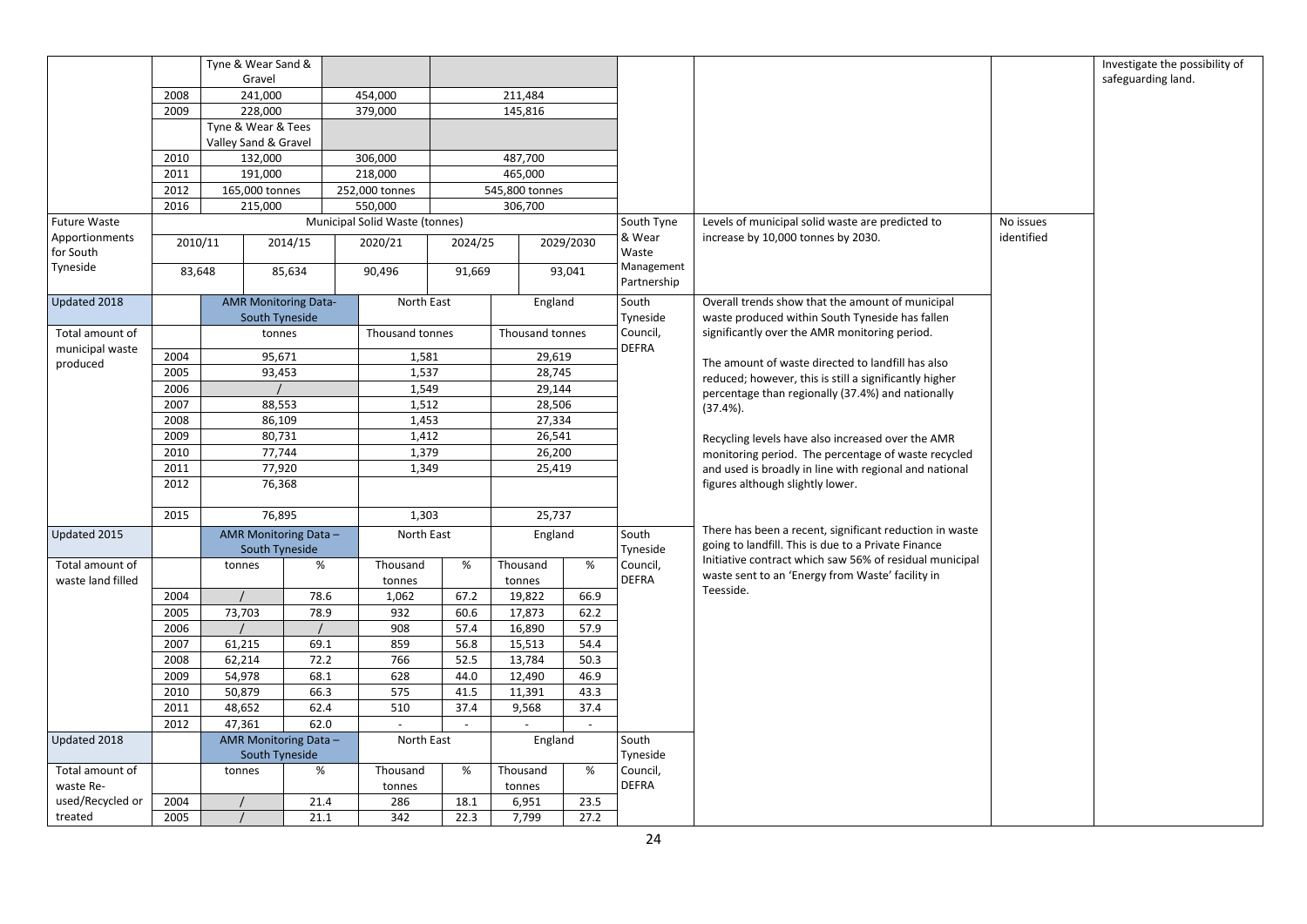| 2006 |         | 24.2 | 420 | 26.5                     | 8,937  | 30.6                     |
|------|---------|------|-----|--------------------------|--------|--------------------------|
| 2007 | 27, 338 | 30.9 | 443 | 29.3                     | 9,703  | 34.0                     |
| 2008 | 24,895  | 28.8 | 461 | 31.4                     | 10,082 | 36.8                     |
| 2009 | 25,753  | 31.9 | 505 | 35.4                     | 10,275 | 38.6                     |
| 2010 | 25,865  | 28.8 | 510 | 36.8                     | 10,588 | 40.2                     |
| 2011 | 29,268  | 37.6 | 526 | 38.5                     | 10,712 | 41.8                     |
| 2012 | 26,979  | 35.3 |     | $\overline{\phantom{0}}$ | $\sim$ | $\overline{\phantom{a}}$ |
| 2015 | 31,407  | 40.8 | 505 | 38.6                     | 11,067 | 42.9                     |

|                              |                                                                                       |                                                      |                                                                        |           |                               |          |                             |                                              |                           | Baseline Information Topic: Economic Development, Employment and Education                                   |                                 |                                                                                                                                                                                                |
|------------------------------|---------------------------------------------------------------------------------------|------------------------------------------------------|------------------------------------------------------------------------|-----------|-------------------------------|----------|-----------------------------|----------------------------------------------|---------------------------|--------------------------------------------------------------------------------------------------------------|---------------------------------|------------------------------------------------------------------------------------------------------------------------------------------------------------------------------------------------|
| <b>SA Issue</b>              |                                                                                       |                                                      | <b>Baseline Information</b>                                            |           |                               |          | <b>Comparator or target</b> |                                              | <b>Source</b>             | <b>Overall trends and monitoring over LDF Monitoring</b><br>Period (2004 - 2012)                             | Data problems or<br>constraints | <b>Implications for Local Plan</b>                                                                                                                                                             |
| Employment<br>land available | LDF:<br>20 ha B1 Use<br>$-15$ ha B2 Use<br>$-11$ ha B8 Use<br>- 2.3 ha expansion land |                                                      | Sites allocated for employment uses in<br>- 46.0 ha of land allocated: |           | Core Strategy Target:<br>2021 |          |                             | To provide 70 hectares of employment land by | South Tyneside<br>Council | N/A                                                                                                          | No issues<br>identified         | South Tyneside has the<br>smallest stock of premises of<br>all the Tyne and Wear<br>authorities, Provision is<br>dominated by<br>industrial uses, with factory<br>and warehousing, with office |
| Updated 2018                 |                                                                                       |                                                      |                                                                        |           | <b>AMR Monitoring Data</b>    |          |                             |                                              | South Tyneside            | There is significantly more industrial floor space                                                           | No issues                       | premises account for just                                                                                                                                                                      |
| Premises                     |                                                                                       |                                                      | 2008                                                                   | 2009      | 2010                          | 2011     | 2012                        | 2018                                         | Council                   | available for economic development than office                                                               | identified                      | 13% of floorspace.                                                                                                                                                                             |
| available for                | Office space m <sup>2</sup>                                                           |                                                      | 23,158                                                                 | 16,642    | 17,500                        | 18,300   | 16,000                      | 15,084                                       |                           | space in South Tyneside.                                                                                     |                                 |                                                                                                                                                                                                |
| economic<br>development      |                                                                                       | Industrial space m <sup>2</sup><br>45,456<br>Offices |                                                                        |           | 88,434                        | 81,000   | 81,000                      | 68,835                                       |                           |                                                                                                              |                                 | The Local Plan should<br>encourage the development                                                                                                                                             |
| Updated 2018                 |                                                                                       |                                                      |                                                                        |           | Industrial                    |          | Total                       |                                              | Employment                | Regionally, South Tyneside has just 8% of the office                                                         | No issues                       | of employment land and                                                                                                                                                                         |
| Employment                   |                                                                                       | m <sup>2</sup><br>units                              |                                                                        | units     | m <sup>2</sup>                |          | units                       | m <sup>2</sup>                               | Land Review               | stock by number of units and 5% by floor area. It has                                                        | identified                      | create employment                                                                                                                                                                              |
| premises and<br>floorspace   | South<br>Tyneside                                                                     | 640                                                  | 104,000                                                                | 920       | 661,000                       |          | 1,560                       | 765,000                                      | (2018)                    | a slightly larger proportion of industrial units at 11%<br>(10% by floor area). For each category South      |                                 | opportunities for the<br>residents of the borough.                                                                                                                                             |
|                              | Tyne &<br>Wear                                                                        | 7,800                                                | 210,000                                                                | 8,040     | 6,497,000                     |          | 15,640<br>8,507,000         |                                              |                           | Tyneside has substantially less employment<br>premises than any other Tyne and Wear local<br>authority area. |                                 |                                                                                                                                                                                                |
| Updated 2018                 | Location                                                                              |                                                      |                                                                        |           | Office                        |          | Industrial                  |                                              | Employment                | South Shields Town Centre remains the dominant                                                               |                                 |                                                                                                                                                                                                |
| Distribution of              |                                                                                       |                                                      |                                                                        | Units     | $\%$                          |          | Units                       | $\%$                                         | Land Review               | office location with 45% of the Borough's units; a                                                           |                                 |                                                                                                                                                                                                |
| office &                     | South Shields Town Centre                                                             |                                                      |                                                                        | 305       | 45                            |          | 359                         | 37                                           | (2018)                    | further 9% of units are situated elsewhere in the                                                            |                                 |                                                                                                                                                                                                |
| industrial units             | South Shields                                                                         |                                                      |                                                                        | 59        | 9                             |          | 98                          | 10                                           |                           | town. South Shields, Jarrow & Hebburn comprise                                                               |                                 |                                                                                                                                                                                                |
|                              | Jarrow                                                                                |                                                      |                                                                        | 158       | 24                            |          | 239                         | 25                                           |                           | 87% of industrial units; the majority of these<br>industrial areas are within the riverside areas.           |                                 |                                                                                                                                                                                                |
|                              | Hebburn                                                                               |                                                      |                                                                        | 53        | 8                             |          | 146                         | 15                                           |                           |                                                                                                              |                                 |                                                                                                                                                                                                |
|                              | <b>Boldon Colliery</b>                                                                |                                                      |                                                                        | 84        | 13                            |          | 71                          | $\overline{7}$                               |                           |                                                                                                              |                                 |                                                                                                                                                                                                |
|                              | East Boldon                                                                           |                                                      |                                                                        | 14<br>673 | $\overline{2}$<br>100         |          | 47<br>960                   | 5<br>100                                     |                           |                                                                                                              |                                 |                                                                                                                                                                                                |
|                              | Miscellaneous<br>Total                                                                |                                                      |                                                                        | 606       | 100                           |          | 1000                        | 100                                          |                           |                                                                                                              |                                 |                                                                                                                                                                                                |
| Updated 2015                 |                                                                                       | <b>AMR Monitoring Data</b>                           |                                                                        |           |                               |          |                             |                                              | South Tyneside            | Overall there has been a marked decrease in the                                                              | No issues                       |                                                                                                                                                                                                |
| Employment                   |                                                                                       |                                                      | 2006                                                                   | 2007      | 2008                          | 2009     | 2010                        | 2013                                         | Council                   | amount of developed employment space since                                                                   | identified                      |                                                                                                                                                                                                |
| space                        |                                                                                       |                                                      |                                                                        |           |                               |          |                             | $\Omega$                                     |                           | 2008. There has been more office space developed                                                             |                                 |                                                                                                                                                                                                |
| developed                    | Office space m <sup>2</sup>                                                           |                                                      | 17,366                                                                 | 13,844    | $\Omega$                      | $\Omega$ | 3,995                       |                                              |                           | than industrial space.                                                                                       |                                 |                                                                                                                                                                                                |
|                              | Industrial space m <sup>2</sup>                                                       |                                                      | 5,426                                                                  | 12,104    | 640                           | 608      | $\mathbf{0}$                | 230                                          |                           |                                                                                                              |                                 |                                                                                                                                                                                                |
|                              | Total $m2$                                                                            |                                                      | 22,792                                                                 | 25,948    | 640                           | 608      | 3,995                       | 230                                          |                           |                                                                                                              |                                 |                                                                                                                                                                                                |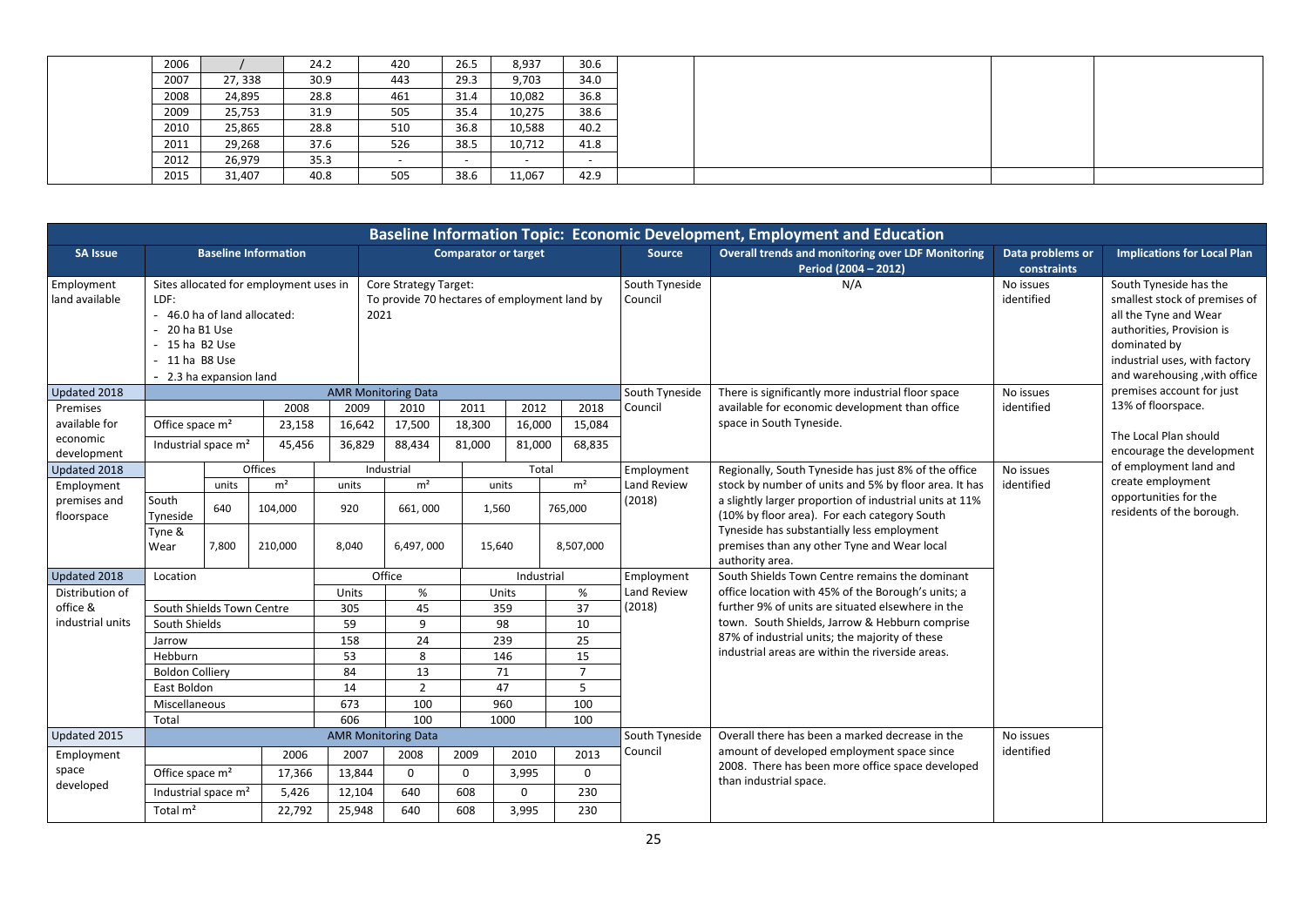| Updated 2015                   |                               |                                                                                     | <b>AMR Monitoring Data</b> |             |                            |                                              |            |                |                      |                             |                                                                                                  |                                                                                                           | Inconsistency                   |                                                          |
|--------------------------------|-------------------------------|-------------------------------------------------------------------------------------|----------------------------|-------------|----------------------------|----------------------------------------------|------------|----------------|----------------------|-----------------------------|--------------------------------------------------------------------------------------------------|-----------------------------------------------------------------------------------------------------------|---------------------------------|----------------------------------------------------------|
| Employment                     |                               | 2005                                                                                | 2006                       | 2007        |                            | 2008                                         | 2009       | 2010           | 2011                 | 2013                        |                                                                                                  |                                                                                                           | with monitoring                 |                                                          |
| floorspace                     | <b>B2</b>                     | 450                                                                                 |                            | 1,150       |                            | 640                                          | 608        | 3,995          | $\mathbf 0$          | $\mathbf 0$                 |                                                                                                  |                                                                                                           | over the AMR                    |                                                          |
| (m <sup>2</sup> )developed     | B1(a)                         | 180                                                                                 |                            | 12,237      |                            | $\mathbf 0$                                  | $\Omega$   | $\Omega$       | $\Omega$             | $\mathbf 0$                 |                                                                                                  |                                                                                                           | period.                         |                                                          |
| on PDL by Use                  |                               |                                                                                     | 16,397                     |             |                            |                                              |            |                |                      |                             |                                                                                                  |                                                                                                           |                                 |                                                          |
| Class                          | B <sub>8</sub>                |                                                                                     |                            | 4,625       |                            | $\mathbf 0$                                  | $\Omega$   | $\Omega$       | 1,400                | 230                         |                                                                                                  |                                                                                                           |                                 |                                                          |
| <b>Identified Retail</b>       |                               | 3 x Town Centres: South Shields, Jarrow and Hebburn                                 |                            |             |                            |                                              |            |                |                      |                             | South Tyneside                                                                                   | N/A                                                                                                       | No issues                       | The Local Plan should seek                               |
| Areas in South                 |                               | 6 x District Centres: Boldon Lane, Dean Road, Frederick Street, Harton Nook, Westoe |                            |             |                            |                                              |            |                |                      |                             | Council                                                                                          |                                                                                                           | identified                      | to promote vitality of South                             |
| Tyneside                       |                               | Road, Boldon Colliery                                                               |                            |             |                            |                                              |            |                |                      |                             |                                                                                                  |                                                                                                           |                                 | Tyneside's retail areas by                               |
|                                |                               |                                                                                     |                            |             |                            |                                              |            |                |                      |                             |                                                                                                  |                                                                                                           |                                 | encouraging more choice                                  |
| Updated 2015                   |                               | <b>Town Centres</b>                                                                 |                            |             | Town Centre & Districts    |                                              |            |                | <b>Borough Total</b> |                             | South Tyneside                                                                                   | The number of retail units has declined since 2012.                                                       | Data gaps and                   | and aim to reduce the                                    |
| Total number of                | Units                         |                                                                                     | m <sup>2</sup>             |             |                            | 2012                                         |            | Units          |                      | m <sup>2</sup>              | Council                                                                                          |                                                                                                           | inconsistency                   | number of vacant units.                                  |
| retail units and<br>net retail |                               |                                                                                     |                            |             | Units                      | m <sup>2</sup>                               |            |                |                      |                             |                                                                                                  |                                                                                                           | with monitoring<br>over the AMR |                                                          |
| floorspace $(m2)$              | 403                           |                                                                                     | 75,575.4                   |             | 812                        | 115,653.3                                    |            | 1430           |                      | 155,055.7                   |                                                                                                  |                                                                                                           | period.                         |                                                          |
| (2012 & 2014)                  |                               |                                                                                     |                            |             |                            | 2014                                         |            |                |                      |                             |                                                                                                  |                                                                                                           |                                 |                                                          |
|                                | 398                           |                                                                                     | 75,100.3                   |             | 800                        |                                              | 187,096.8  | 1403           |                      | 225,950.21                  |                                                                                                  |                                                                                                           |                                 |                                                          |
| Added 2018                     |                               | South Shields                                                                       |                            | Hebburn     |                            |                                              | Jarrow     |                |                      | <b>District Centres</b>     |                                                                                                  | The number of retail units and vacancy rates in                                                           |                                 |                                                          |
| Total number of                | Units                         | m <sup>2</sup>                                                                      |                            | Units       | m <sup>2</sup>             | Units                                        |            | m <sup>2</sup> | Units                | m <sup>2</sup>              |                                                                                                  | South Tyneside has remained fairly consistent since<br>2007/08. However, in recent years the vacancy rate |                                 |                                                          |
| retail units and               |                               |                                                                                     |                            |             |                            |                                              |            |                |                      |                             |                                                                                                  | has risen from 13% to 20.3%. This is significantly                                                        |                                 |                                                          |
| net retail                     |                               |                                                                                     |                            |             |                            |                                              |            |                |                      |                             |                                                                                                  | higher than the national average of 11.2%.                                                                |                                 |                                                          |
| floorspace $(m2)$              | 219                           | 39,614                                                                              |                            | 61          | 5,161                      | 95                                           |            | 20,349         | 300                  | 25,330                      |                                                                                                  |                                                                                                           |                                 |                                                          |
| (20182)                        |                               |                                                                                     |                            |             |                            |                                              |            |                |                      |                             |                                                                                                  | The majority of the retail floor space is located in                                                      |                                 |                                                          |
| Updated 2018                   |                               |                                                                                     |                            |             | <b>AMR Monitoring data</b> |                                              |            |                |                      |                             |                                                                                                  | South Shields followed by Jarrow and Hebburn.                                                             |                                 |                                                          |
| Number of                      |                               | 2009                                                                                |                            | 2010        |                            | 2011                                         |            | 2014           |                      | 2018                        |                                                                                                  |                                                                                                           |                                 |                                                          |
| vacant units                   |                               | Units                                                                               | $\%$                       | Units       | $\%$                       | Units                                        | %          | Units          | $\%$                 | $\%$<br>Units               |                                                                                                  |                                                                                                           |                                 |                                                          |
|                                | Town<br>Centres               | 61                                                                                  |                            | 55          |                            | 59                                           | 14.6       | 70             | 17.6                 | 19.<br>74<br>$\overline{7}$ |                                                                                                  |                                                                                                           |                                 |                                                          |
|                                | Town                          |                                                                                     |                            |             |                            |                                              |            |                |                      |                             |                                                                                                  |                                                                                                           |                                 |                                                          |
|                                | Centre &                      | 111                                                                                 | 13                         | 108         | 13                         | 123                                          | 15.1       | 139            | 17.4                 | 20.<br>137                  |                                                                                                  |                                                                                                           |                                 |                                                          |
|                                | <b>Districts</b>              |                                                                                     |                            |             |                            |                                              |            |                |                      | $\overline{3}$              |                                                                                                  |                                                                                                           |                                 |                                                          |
|                                | Borough                       |                                                                                     |                            |             |                            | 181                                          | 12.7       | 200            | 14.3                 |                             |                                                                                                  |                                                                                                           |                                 |                                                          |
|                                |                               | National retail vacancy average of 11.2 % (May 2018).                               |                            |             |                            |                                              |            |                |                      |                             |                                                                                                  |                                                                                                           |                                 |                                                          |
| Updated 2018                   |                               |                                                                                     |                            |             | <b>AMR Monitoring Data</b> |                                              |            |                |                      |                             | Office for                                                                                       | Trends indicate a significant rise in the number of                                                       | Inconsistency                   | Support should be provided                               |
| Number of                      |                               |                                                                                     |                            | 2012        | 2013                       |                                              | 2014       | 2015           |                      | 2016                        | National                                                                                         | enterprise births since 2013, however there has                                                           | with monitoring                 | to new enterprises within                                |
| enterprise                     | <b>Enterprise Births</b>      |                                                                                     |                            | 390         | 560                        |                                              | 565        | 540            |                      | 645                         | Statistics,                                                                                      | been a higher number of enterprise deaths.                                                                | over the AMR                    | South Tyneside.                                          |
| births, deaths                 | <b>Enterprise Deaths</b>      |                                                                                     |                            | 400         | 300                        |                                              | 375        | 410            |                      | 440                         | South Tyneside                                                                                   |                                                                                                           | period.                         |                                                          |
| and survivals                  | 5 year survival rate          |                                                                                     |                            | n/a         | n/a                        |                                              | n/a        | n/a            |                      | n/a                         | Council                                                                                          |                                                                                                           |                                 |                                                          |
| <b>Business starts</b>         |                               | South Tyneside business start-ups                                                   |                            |             |                            | 2011: 692                                    |            |                |                      |                             | South Tyneside                                                                                   |                                                                                                           |                                 |                                                          |
| ups                            |                               |                                                                                     |                            |             |                            | 2012: 717                                    |            |                |                      |                             | Council                                                                                          |                                                                                                           |                                 |                                                          |
| Updated 2018                   |                               |                                                                                     |                            |             | South Tyneside             |                                              | North East |                | <b>Great Britain</b> |                             | Office for                                                                                       | Job density in South Tyneside is significantly lower                                                      | No issues                       | The Local Plan should                                    |
| Job density                    |                               |                                                                                     |                            |             |                            |                                              |            |                |                      |                             | National                                                                                         | than the regional and national average.                                                                   | identified                      | support opportunities to                                 |
|                                |                               | 2011                                                                                |                            | 0.50        |                            |                                              | 0.67       |                | 0.78                 |                             | <b>Statistics</b>                                                                                |                                                                                                           |                                 | increase the number of jobs<br>in the borough across all |
|                                |                               | 2012                                                                                |                            | 0.52        |                            |                                              | 0.67       |                | 0.78                 |                             |                                                                                                  |                                                                                                           |                                 | industry sectors. It should                              |
|                                |                               | 2016                                                                                |                            | 0.52        |                            |                                              | 0.71       |                | 0.84                 |                             |                                                                                                  |                                                                                                           |                                 | also encourage more full                                 |
| Updated 2018                   |                               |                                                                                     |                            |             | South Tyneside %           | North East%<br>Great Britain%<br>10.8<br>8.1 |            |                |                      |                             | The number of jobs per industry is in line with<br>regional and national figures; however, South |                                                                                                           | time jobs.                      |                                                          |
| Number of jobs<br>by industry  | Manufacturing<br>Construction |                                                                                     |                            | 11.9<br>3.6 |                            |                                              | 4.0        |                | 4.6                  |                             |                                                                                                  | Tyneside has a higher number of manufacturing and                                                         |                                 |                                                          |
|                                |                               |                                                                                     |                            | 19          |                            |                                              | 16.5       |                | 13.3                 |                             |                                                                                                  | human health jobs than the national average.                                                              |                                 |                                                          |
| (2016)                         | Human Health And              |                                                                                     |                            |             |                            |                                              |            |                |                      |                             |                                                                                                  |                                                                                                           |                                 |                                                          |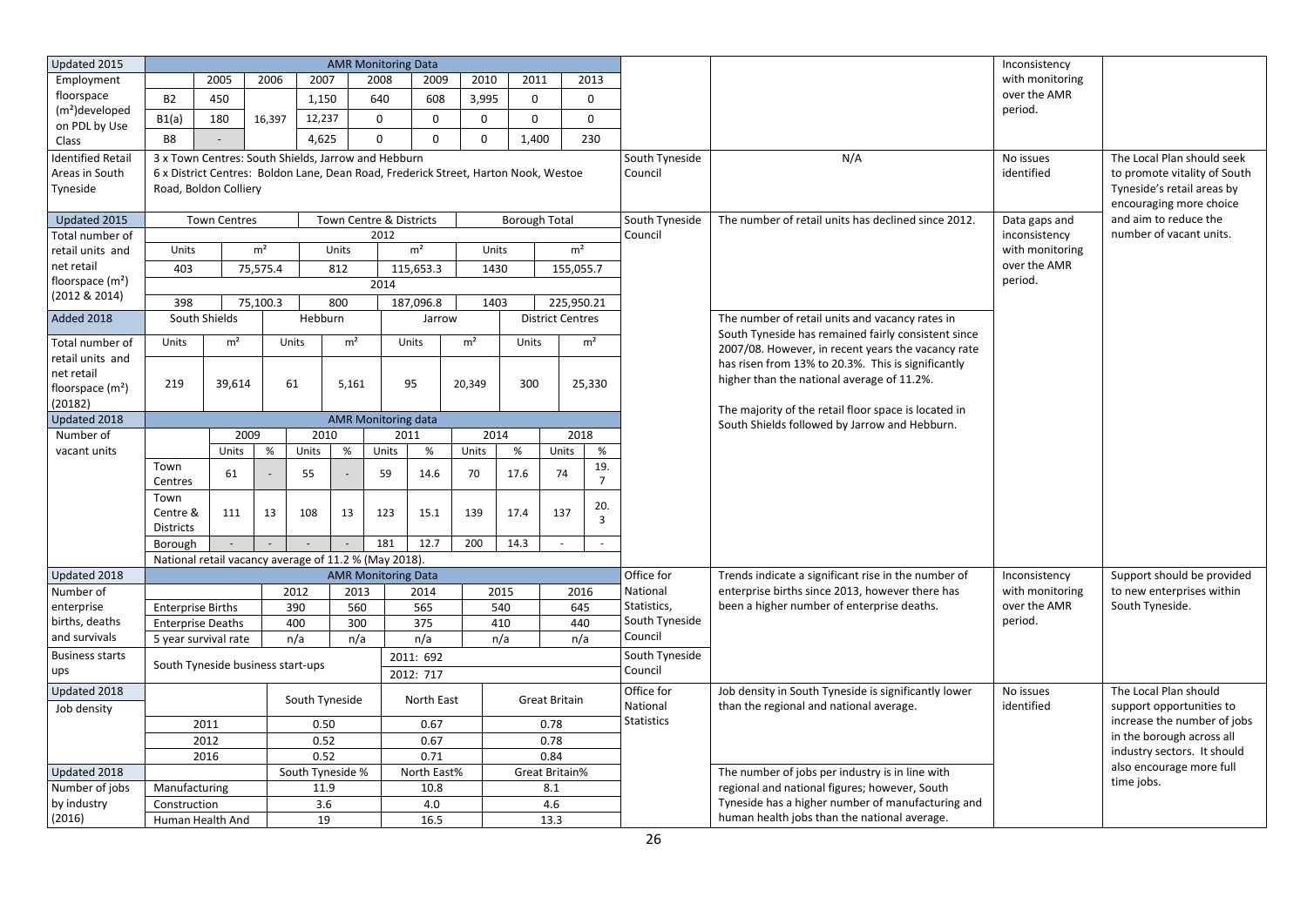|                                       | Social Work<br>Activities    |                              |         |                |                  |            |                              |             |      |                |         |                   |                                                                    |                                 |                            |
|---------------------------------------|------------------------------|------------------------------|---------|----------------|------------------|------------|------------------------------|-------------|------|----------------|---------|-------------------|--------------------------------------------------------------------|---------------------------------|----------------------------|
|                                       |                              | Tourism-related              |         |                | 8.3              |            | 7.8                          |             |      | 7.5            |         |                   |                                                                    |                                 |                            |
| Updated 2018                          |                              | South Tyneside 2017: £475.30 |         |                |                  |            | South Tyneside 2014: £464.40 |             |      |                |         |                   | The average weekly wage in South Tyneside is below                 |                                 |                            |
| Average weekly                        |                              | North East 2017: £504.10     |         |                |                  |            | North East 2014: £477.20     |             |      |                |         |                   | the average for the North East and England.                        |                                 |                            |
| wage                                  |                              | England 2017: £552.70        |         |                |                  |            | England 2014: £520.80        |             |      |                |         |                   |                                                                    |                                 |                            |
|                                       |                              |                              |         |                |                  |            | <b>AMR Monitoring Data</b>   |             |      |                |         | South Tyneside    | Data from the AMR indicates that over the LDF                      | Inconsistency                   |                            |
|                                       | 2005                         | 2006                         |         | 2007           | 2008             | 2009       | 2010                         | 2011        |      | 2012           | 2013    | Council           | period the average weekly wage has increased in<br>South Tyneside. | with monitoring<br>over the AMR |                            |
|                                       | £427                         | £380.60                      | £388.70 |                | £415.60          | £433       | £448.10                      | £446.10     |      | £450.10        | £454.40 |                   |                                                                    | period.                         |                            |
| Updated 2018                          |                              |                              |         | South Tyneside |                  |            |                              | North East  |      | England        |         | Office for        | Overall full time pay in South Tyneside is lower than              | No issues                       |                            |
| Earnings by                           |                              |                              |         |                |                  |            | Gross weekly pay             |             |      |                |         | National          | the North East and national average for both male                  | identified                      |                            |
| workplace                             |                              |                              |         | 2013           | 2017             |            | 2013                         | 2017        |      | 2013           | 2017    | <b>Statistics</b> | and female.                                                        |                                 |                            |
| (2013 & 2017)                         |                              | Full-time workers            |         | £461.9         | £475.3           |            | £470.2                       | £504.1      |      | £517.8         | £552.7  |                   |                                                                    |                                 |                            |
|                                       |                              | Male                         |         | £502.4         | £526.2           |            | £507.8                       | £543.2      |      | £558.3         | £594.2  |                   |                                                                    |                                 |                            |
|                                       |                              | Female                       |         | £454.4         | £398.0           |            | £416.1                       | £452.3      |      | £459.6         | £494.4  |                   |                                                                    |                                 |                            |
|                                       |                              |                              |         |                |                  | Hourly pay |                              |             |      |                |         |                   |                                                                    |                                 |                            |
|                                       |                              |                              |         | 2013           |                  | 2017       | 2013                         | 2017        |      | 2013           | 2017    |                   |                                                                    |                                 |                            |
|                                       |                              | Full-time workers            |         | £11.79         |                  | £12.06     | £11.92                       | £12.93      |      | £13.07         | £14.00  |                   |                                                                    |                                 |                            |
|                                       |                              | Male                         |         | £11.22         |                  | £12.49     | £12.32                       | £13.40      |      | £13.66         | £14.57  |                   |                                                                    |                                 |                            |
|                                       |                              | Female                       |         | £12.14         |                  | £10.70     | £11.16                       | £10.70      |      | £12.26         | £13.18  |                   |                                                                    |                                 |                            |
| Updated 2018                          |                              |                              |         |                | South Tyneside % |            |                              | North East% |      | Great Britain% |         | Office for        | South Tyneside has a higher level of part-time jobs                | No issues                       |                            |
| Total full-                           |                              |                              |         | 2012           |                  | 2016       | 2012                         | 2016        |      | 2012           | 2016    | National          | than at a regional or national level. Full time jobs at            | identified                      |                            |
| time/part-time                        | Full-time                    |                              |         | 63.2           |                  | 66.7       | 65.6                         | 66.1        |      | 67.2           | 67.8    | <b>Statistics</b> | a similar level to the regional average and slightly               |                                 |                            |
| jobs                                  | Part-time                    |                              |         | 36.8           |                  | 35.7       | 34.4                         | 34.0        |      | 32.8           | 32.2    |                   | lower than the national average.                                   |                                 |                            |
| Updated 2018                          |                              |                              |         |                | South Tyneside % |            |                              | North East% |      | Great Britain% |         |                   | Levels of economic activity in South Tyneside are in               | Inconsistency                   | The Local Plan should seek |
| Employment &                          |                              |                              |         | 2014           |                  | 2016       | 2014                         | 2016        |      | 2014           | 2016    |                   | line with the regional average, although below the                 | with monitoring                 | to provide employment      |
| unemployment                          |                              | <b>Economically Active</b>   |         | 77.8           |                  | 75.1       | 74.7                         | 75.4        | 77.4 |                | 78.4    |                   | national. Levels of unemployment are considerably                  | over the AMR                    | opportunities to reduce    |
| rates                                 |                              | In employment                |         | 69.1           |                  | 68.7       | 67.3                         | 70.6        |      | 71.7           | 74.9    |                   | higher than the national rate.                                     | period.                         | levels of unemployment in  |
|                                       | Employees                    |                              |         | 61.7           |                  | 62.2       | 59.9                         | 62.7        |      | 61.4           | 64      |                   | AMR monitoring data has shown an increase in                       |                                 | South Tyneside.            |
|                                       |                              | Self employed                |         | 6.7            |                  | 6.5        | 6.7                          | 7.8         |      | 9.8            | 10.6    |                   | unemployment benefit claimants between 2004 -                      |                                 |                            |
|                                       |                              | Unemployment                 |         | 11.2           |                  | 7.6        | 9.8                          | 6.2         |      | 7.2            | 4.4     |                   | 2011, with a jump in claimants in 2009 following the               |                                 |                            |
| Updated 2018                          |                              |                              |         |                |                  |            | <b>AMR Monitoring Data</b>   |             |      |                |         |                   | economic downturn, there was another increase in                   |                                 |                            |
| Unemployment                          |                              |                              | 2009    | 2010           | 2011             | 2012       | 2013                         | 2014        | 2015 | 2016           | 2017    |                   | 2012/13 however claimants have decreased in more                   |                                 |                            |
| <b>Claimant Rates</b><br>March 2009 - | South<br>Tyneside            |                              | 6.6     | 6.5            | 5.9              | 7.5        | 5.0                          | 7.0         | 5.2  | 4.2            | 4.4     |                   | recent years.                                                      |                                 |                            |
| 2017 (%)                              | England                      |                              | 3.8     | 4.0            | 3.7              | 4.0        | 2.4                          | 3.4         | 2.5  | 1.9            | 1.8     |                   | Under Universal Credit a broader span of claimants                 |                                 |                            |
| Updated 2015                          |                              |                              |         |                | South Tyneside % |            |                              | North East% |      | Great Britain% |         |                   | are required to look for work than under Jobseeker's               |                                 |                            |
| Economically                          |                              |                              |         | 2014           |                  | 2017       | 2014                         | 2017        |      | 2014           | 2017    |                   | Allowance. As Universal Credit Full Service is rolled              |                                 |                            |
| inactive (2014 &                      | Total                        |                              |         | 22.2           |                  | 24.9       | 25.3                         | 24.6        |      | 22.6           | 23.1    |                   | out, the number of people recorded as being on the                 |                                 |                            |
| 2017)                                 | Student                      |                              |         | 17.0           |                  | 19.1       | 24.7                         | 24.5        |      | 26.1           | 27      |                   | Claimant Count is therefore likely to rise.                        |                                 |                            |
|                                       | Looking after<br>family/home |                              |         | 27.1           |                  | 28.9       | 22.2                         | 22.8        |      | 25.6           | 24.4    |                   | Data shows a higher percentage of economically                     |                                 |                            |
|                                       |                              | Long term sick               |         | 25.2           |                  | 29.3       | 26.7                         | 27.5        |      | 21.5           | 22.1    |                   | inactive people in South Tyneside 'wanting a job',                 |                                 |                            |
|                                       | Retired                      |                              |         | 19.6           |                  | 12         | 15.7                         | 14.4        |      | 15.0           | 13.2    |                   | than at a regional or national level.                              |                                 |                            |
|                                       | Other                        |                              |         | 8.5            |                  | 8          | 7.5                          | 7.5         |      | 9.0            | 10.8    |                   |                                                                    |                                 |                            |
|                                       | Wants a job                  |                              |         | 26.4           |                  | 26.1       | 22.8                         | 23.9        |      | 24.6           | 22.7    |                   |                                                                    |                                 |                            |
|                                       |                              | Does not want a job          |         | 73.6           |                  | 73.9       | 77.2                         | 76.1        |      | 75.4           | 77.3    |                   |                                                                    |                                 |                            |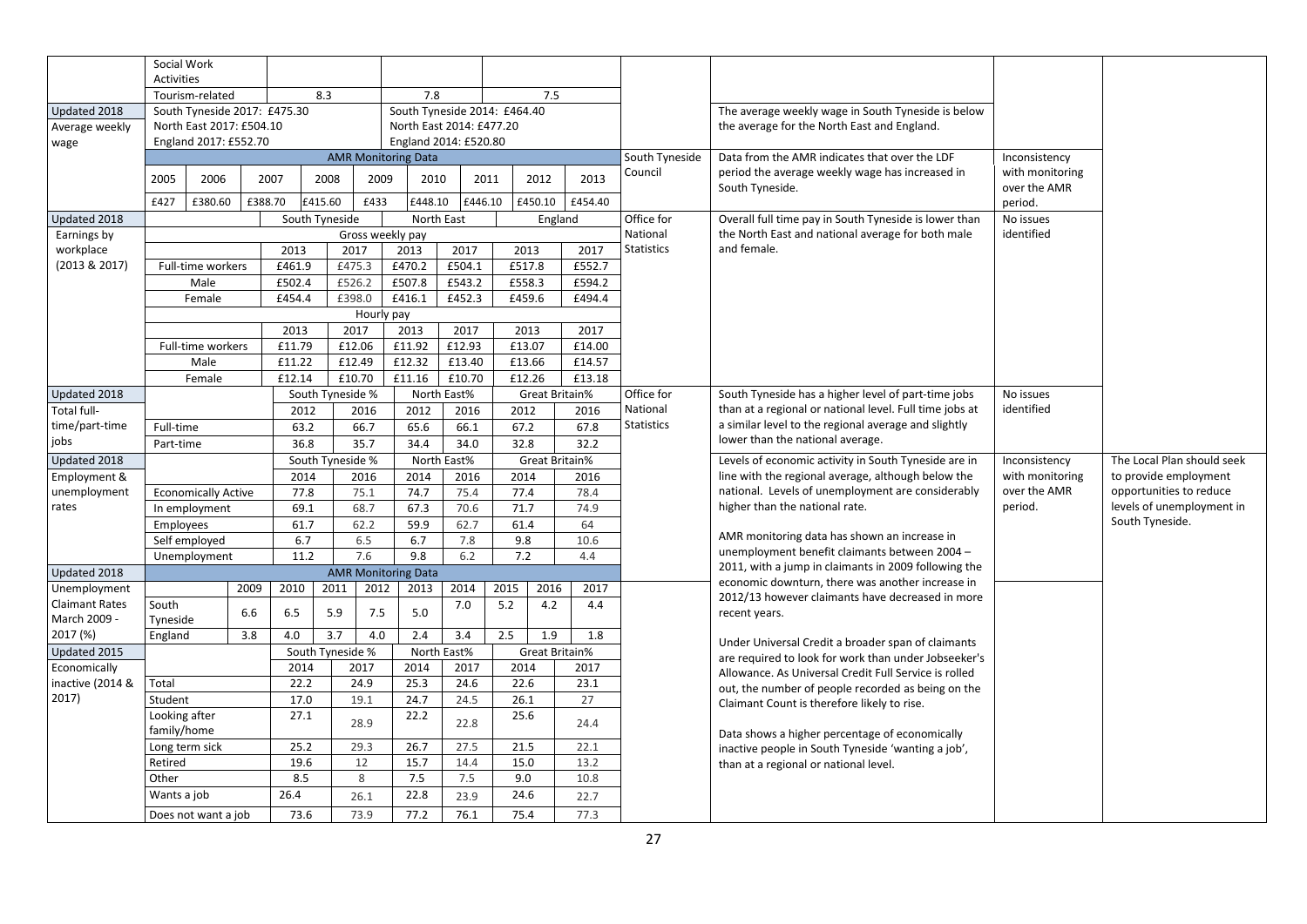| Updated 2018                                                                  | Number of adults with learning disabilities in paid employment (2010/11) : 551 |                                                           |           |                  |                            |                     |       | Number of adults with learning disabilities in paid employment (2015/16) : 22 (1%) |            | South Tyneside<br>Council     | There has been a significant decrease in the number<br>of adults with learning disabilities in paid<br>employment. | Potential change<br>to how data is<br>collected |                                 |
|-------------------------------------------------------------------------------|--------------------------------------------------------------------------------|-----------------------------------------------------------|-----------|------------------|----------------------------|---------------------|-------|------------------------------------------------------------------------------------|------------|-------------------------------|--------------------------------------------------------------------------------------------------------------------|-------------------------------------------------|---------------------------------|
| Number of<br>adults with<br>learning<br>disabilities in<br>paid<br>employment | <b>South Tyneside Council Equality Objective</b>                               |                                                           |           |                  |                            |                     |       |                                                                                    |            |                               |                                                                                                                    |                                                 |                                 |
| Updated 2018                                                                  |                                                                                |                                                           |           |                  | 2013                       |                     |       | 2016                                                                               |            | Department                    | There are fewer NEET's in South Tyneside than at                                                                   | No issues                                       |                                 |
| % of 16-18 yr                                                                 | South Tyneside NEET                                                            |                                                           |           |                  | 7.5%                       |                     |       | 4.5%                                                                               |            | of Education                  | the regional level and national average.                                                                           | identified                                      |                                 |
| olds not in                                                                   | North East NEET                                                                |                                                           |           |                  | 9.8%                       |                     |       | 5.4%                                                                               |            |                               |                                                                                                                    |                                                 |                                 |
| education,                                                                    | <b>England NEET</b>                                                            |                                                           |           |                  | 6.7%                       |                     |       | 6%                                                                                 |            |                               |                                                                                                                    |                                                 |                                 |
| employment or                                                                 | South Tyneside Council Equality Objective                                      |                                                           |           |                  |                            |                     |       |                                                                                    |            |                               |                                                                                                                    |                                                 |                                 |
| training (NEET)                                                               | <b>HIA Indicator</b>                                                           |                                                           |           |                  |                            |                     |       |                                                                                    |            |                               |                                                                                                                    |                                                 |                                 |
| Updated 2018                                                                  |                                                                                |                                                           |           | South Tyneside   |                            | North East          |       | England                                                                            |            |                               | N/A                                                                                                                | No issues                                       | <b>Educational and training</b> |
| Number of                                                                     | Total                                                                          |                                                           |           | 63               |                            | 1,203               |       | 24,281                                                                             |            | Department                    |                                                                                                                    | identified                                      | opportunities should be         |
| schools in                                                                    | Nursery                                                                        |                                                           |           | 4                |                            | 33                  |       | 402                                                                                |            | of Education                  |                                                                                                                    |                                                 | supported by the Local Plan.    |
| South Tyneside                                                                | Primary                                                                        |                                                           |           | 45               |                            | 861                 |       | 16,786                                                                             |            |                               |                                                                                                                    |                                                 |                                 |
| (2012)                                                                        | Secondary                                                                      |                                                           |           | 9                |                            | 186                 |       | 3,408                                                                              |            |                               |                                                                                                                    |                                                 |                                 |
|                                                                               | SEN                                                                            |                                                           |           | $\overline{4}$   |                            | 63                  |       | 1,037                                                                              |            |                               |                                                                                                                    |                                                 |                                 |
|                                                                               | Independent                                                                    |                                                           |           | $\mathbf 0$      |                            | 42                  |       | 2,297                                                                              |            |                               |                                                                                                                    |                                                 |                                 |
|                                                                               | Pupil Referral Unit                                                            |                                                           |           | $\mathbf{1}$     |                            | 18                  |       | 351                                                                                |            |                               |                                                                                                                    |                                                 |                                 |
| Percentage of                                                                 |                                                                                |                                                           |           | South Tyneside % |                            | North East %:       |       |                                                                                    | England %: | Office for                    | The number of students aged 18+ is lower than the                                                                  | No issues                                       |                                 |
| full time                                                                     | Students $-16 - 17$ yrs                                                        |                                                           |           | 2.6              |                            | 2.6                 |       |                                                                                    | 2.7        | National                      | regional and national level.                                                                                       | identified                                      |                                 |
| students                                                                      | Students 18 yrs+                                                               |                                                           |           | 3.7              |                            | 5.5                 |       |                                                                                    | 5.5        | <b>Statistics</b>             |                                                                                                                    |                                                 |                                 |
| Updated 2018                                                                  | South Tyneside: 7.8%                                                           |                                                           |           |                  |                            | North East: 9.6 %   |       |                                                                                    |            | Office for                    | South Tyneside has a comparable percentage of the                                                                  | No issues                                       |                                 |
| Percentage of<br>population with<br>no qualifications                         |                                                                                |                                                           |           |                  |                            | Great Britain: 7.7% |       |                                                                                    |            | National<br><b>Statistics</b> | population with no qualifications than at a national<br>level. This is lower than the regional level.              | identified                                      |                                 |
| NVQ working                                                                   |                                                                                |                                                           |           | South Tyneside % |                            | North East %:       |       |                                                                                    | England %: |                               | AMR data has shown an increase in the number of                                                                    | Inconsistency                                   |                                 |
| age adults                                                                    |                                                                                | NVQ Level 1                                               |           | 84.4             |                            | 83.7                |       |                                                                                    | 84.4       | Office for                    | adults qualified at all NVQ Levels in South Tyneside.                                                              | with monitoring                                 |                                 |
| qualified to NVQ                                                              |                                                                                | NVQ Level 2                                               |           | 72.5             |                            | 70.4                |       |                                                                                    | 72.5       | National                      | However, the NVQ levels 3 & 4 are below national                                                                   | over the AMR                                    |                                 |
| Levels 1-4                                                                    |                                                                                | NVQ Level 3                                               |           | 55.8             |                            | 55.8                |       |                                                                                    | 55.8       | <b>Statistics</b>             | levels.                                                                                                            | period                                          |                                 |
| (2014)                                                                        |                                                                                | NVQ Level 4                                               |           | 35.2             |                            | 35.2                |       |                                                                                    | 35.2       |                               |                                                                                                                    |                                                 |                                 |
| Updated 2018                                                                  |                                                                                |                                                           |           |                  | <b>AMR Monitoring Data</b> |                     |       |                                                                                    |            |                               | The number of people with a higher educational                                                                     |                                                 |                                 |
| NVQ working                                                                   |                                                                                | 2006                                                      | 2007      | 2008             | 2009                       | 2010                | 2011  | 2013                                                                               | 2017       | South                         | attainment level has increased at all levels over the                                                              |                                                 |                                 |
| age adults                                                                    | <b>NVQ</b>                                                                     | 36.1                                                      | <b>No</b> | <b>No</b>        | No                         | No                  | No    | 84.3%                                                                              |            | Tyneside                      | last 6 years.                                                                                                      |                                                 |                                 |
| qualified to                                                                  | Level 1                                                                        | %                                                         | data      | data             | data                       | data                | data  |                                                                                    | 87.1       | Council                       |                                                                                                                    |                                                 |                                 |
| NVQ Levels 1-4                                                                | <b>NVQ</b>                                                                     | 22.9                                                      | 65.2      | 65%              | 62.7%                      | 64.2%               | 70.2% | 72.5%                                                                              | 75.6       |                               |                                                                                                                    |                                                 |                                 |
|                                                                               | Level 2                                                                        | %                                                         | %         |                  |                            |                     |       |                                                                                    |            |                               |                                                                                                                    |                                                 |                                 |
|                                                                               | <b>NVQ</b>                                                                     | 19.7<br>42.4<br>40.5%<br>43.1%<br>45.0%<br>49.6%<br>55.8% |           |                  |                            |                     | 52.1  |                                                                                    |            |                               |                                                                                                                    |                                                 |                                 |
|                                                                               | Level 3                                                                        | $\%$<br>$\%$<br>22.8<br><b>NVQ</b><br>21.3                |           |                  |                            |                     |       |                                                                                    |            |                               |                                                                                                                    |                                                 |                                 |
|                                                                               | 22.0%<br>22.8%<br>23.7%<br>23.3%<br>$\%$<br>%<br>Level 4                       |                                                           |           |                  | 35.2%                      | 29.3                |       |                                                                                    |            |                               |                                                                                                                    |                                                 |                                 |
| Updated 2018                                                                  |                                                                                |                                                           |           |                  | <b>AMR Monitoring Data</b> |                     |       |                                                                                    |            | Department                    | GCSE attainment has increased over the AMR                                                                         | No issues                                       |                                 |
| % of pupils                                                                   |                                                                                |                                                           | 09/10     |                  | 10/11                      | 11/12               |       | 12/13                                                                              | 13/14      | for Education                 | monitoring period to levels above both the regional                                                                | identified                                      |                                 |
| gaining 5                                                                     | South Tyneside                                                                 |                                                           | 86.1%     |                  | 89.3%                      | 90%                 |       | 93%                                                                                | 64.6%      |                               | and national average.                                                                                              |                                                 |                                 |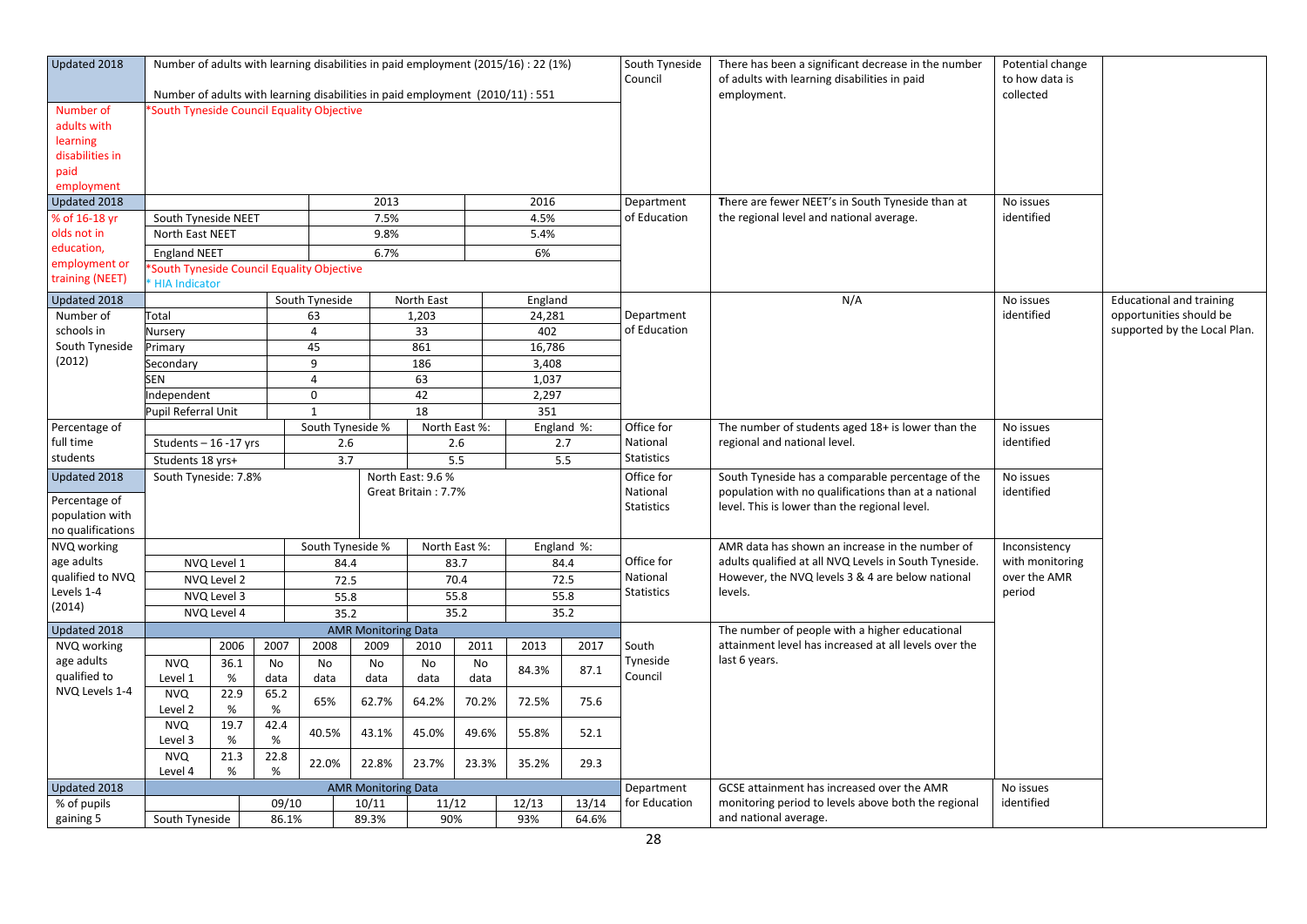| GCSE's A*-C    | North East |                                           | 79.5%                                      | 84.7% |       | 88%   | 87.9% | 62.9%        |                                               |                                             |                   |                              |
|----------------|------------|-------------------------------------------|--------------------------------------------|-------|-------|-------|-------|--------------|-----------------------------------------------|---------------------------------------------|-------------------|------------------------------|
|                | England    |                                           | 75.4%                                      | 79.5% |       | 81.8% | 81.8% | 65.1%        |                                               |                                             |                   |                              |
| Updated 2018   | 09/10      | 10/11                                     | 11/12                                      | 12/13 | 13/14 | 14/15 | 15/16 | 16/17P       | Department                                    | Apprenticeship starts in South Tyneside are | No issues         | Support apprenticeships as a |
| Number of      | 1,260      | 2,330<br>2,260<br>1,890<br>2,270<br>2,450 |                                            |       |       | 2,610 | 2,210 | for Business | averaging at 2,160 over the reporting period. | identified                                  | means of reducing |                              |
| apprenticeship |            |                                           | *South Tyneside Council Equality Objective |       |       |       |       |              | Innovation and                                |                                             |                   | unemployment.                |
| starts per     |            |                                           |                                            |       |       |       |       |              | <b>Skills</b>                                 |                                             |                   |                              |
| annum          |            |                                           |                                            |       |       |       |       |              |                                               |                                             |                   |                              |

|                                                        |                                                           |                                                                                                                                                                                    |                                |  |                                            |                             |                                         |                                                                                      | <b>Baseline Information Topic: Population &amp; Social Equity</b>                                                                                                                                                    |                                  |                                                                                                                                                                             |
|--------------------------------------------------------|-----------------------------------------------------------|------------------------------------------------------------------------------------------------------------------------------------------------------------------------------------|--------------------------------|--|--------------------------------------------|-----------------------------|-----------------------------------------|--------------------------------------------------------------------------------------|----------------------------------------------------------------------------------------------------------------------------------------------------------------------------------------------------------------------|----------------------------------|-----------------------------------------------------------------------------------------------------------------------------------------------------------------------------|
| <b>SA Issue</b>                                        |                                                           | <b>Baseline Information</b>                                                                                                                                                        |                                |  |                                            | <b>Comparator or target</b> |                                         | <b>Source</b>                                                                        | Trend over LDF Monitoring Period (2004 - 2012)                                                                                                                                                                       | Data problems or<br>constraints  | <b>Implications for Local Plan</b>                                                                                                                                          |
| Total resident<br>population<br>Updated 2018<br>Future | 148,127<br>forecast to-                                   | The population of South Tyneside 2011 -<br>2016 ONS Projections (based on 2011 Census data) - South Tyneside population is<br>• increase by 1,790 people (3.8%) by 2026 to 150,984 |                                |  | 152,785                                    |                             | The population of South Tyneside 2001 - | Office for<br>National<br><b>Statistics</b><br>Office for<br>National<br>Statistics, | The population of South Tyneside has decreased by -<br>3.1%.<br>The ONS projections indicate:<br>• slight increase in total population<br>• Increase in elderly population - the proportion of 65                    | No issues                        | The population of South<br>Tyneside and predicted<br>population growth will be a<br>key factor for the Local Plan.<br>It should also consider the<br>demographics of future |
| population                                             |                                                           | • increase by 2,630 people $(1.6%)$ by 2041 to 151,824                                                                                                                             |                                |  |                                            |                             |                                         |                                                                                      | and over increasing from 18% to 27% of the<br>population<br>• Decrease in younger age groups - 6% reduction in<br>Under 25's<br>• Working age population likely to decrease from 63%<br>to 54% of population by 2041 | identified                       | population of South Tyneside<br>and implications for the needs<br>and services of the borough.<br>Population density and                                                    |
| Population                                             |                                                           |                                                                                                                                                                                    |                                |  | 2011                                       |                             | 2001                                    | Office for                                                                           | Population density in South Tyneside has decreased by                                                                                                                                                                | No issues                        | migration patterns should also                                                                                                                                              |
| density-number                                         | South Tyneside                                            |                                                                                                                                                                                    |                                |  | 23.0                                       |                             | 23.7                                    | National                                                                             | 0.7 persons per hectare; however, South Tyneside                                                                                                                                                                     | identified                       | be considered as part of the<br>Local Plan.                                                                                                                                 |
| of persons per<br>hectare                              | North East                                                |                                                                                                                                                                                    |                                |  | 3.0                                        |                             | 2.9                                     | <b>Statistics</b>                                                                    | remains a densely populated area in comparison to the<br>average densities for the North East and England.                                                                                                           |                                  |                                                                                                                                                                             |
|                                                        | England                                                   |                                                                                                                                                                                    |                                |  | 4.1                                        |                             | 3.7                                     |                                                                                      |                                                                                                                                                                                                                      |                                  |                                                                                                                                                                             |
| Updated 2018                                           |                                                           |                                                                                                                                                                                    |                                |  | <b>AMR Monitoring Data</b>                 |                             |                                         | South<br>Tyneside                                                                    | Historically, out-migration, possibly due to the<br>unavailability of employment, has made a significant                                                                                                             | Inconsistency<br>with monitoring |                                                                                                                                                                             |
| <b>Net Migration</b>                                   | 2004                                                      |                                                                                                                                                                                    | Arriving                       |  | Departing<br>No data                       |                             | Total                                   | Council                                                                              | contribution to South Tyneside's population decline,                                                                                                                                                                 | methods over the                 |                                                                                                                                                                             |
|                                                        | 2005                                                      |                                                                                                                                                                                    | 2,700                          |  | 3,000                                      |                             | Net loss 300                            |                                                                                      | however, post 2007, the Borough's net migration has                                                                                                                                                                  | AMR period.                      |                                                                                                                                                                             |
|                                                        | 2006                                                      |                                                                                                                                                                                    | 2,700                          |  | 3,000                                      |                             | Net loss 300                            |                                                                                      | been positive. Whilst it is possible that the global                                                                                                                                                                 |                                  |                                                                                                                                                                             |
|                                                        | 2007                                                      |                                                                                                                                                                                    | 2,900                          |  | 3,100                                      |                             | Net loss 200                            |                                                                                      | economic situation has contributed to an increased the                                                                                                                                                               |                                  |                                                                                                                                                                             |
|                                                        |                                                           |                                                                                                                                                                                    | <b>Internal Migration</b>      |  | <b>International Migration</b>             |                             |                                         |                                                                                      | propensity for people to come to the UK and South                                                                                                                                                                    |                                  |                                                                                                                                                                             |
|                                                        |                                                           | In.                                                                                                                                                                                | Out                            |  | In                                         | Out                         |                                         |                                                                                      | Tyneside has benefited from this effect.                                                                                                                                                                             |                                  |                                                                                                                                                                             |
|                                                        | 2008                                                      | 3.000                                                                                                                                                                              | 3.000                          |  | 1.200                                      | 500                         | Net gain 700                            |                                                                                      |                                                                                                                                                                                                                      |                                  |                                                                                                                                                                             |
|                                                        | 2009                                                      |                                                                                                                                                                                    | Net loss -154                  |  | Net gain +1,201                            |                             | Net gain 1,201                          |                                                                                      | As of 2012 the ONS net migration data has been used                                                                                                                                                                  |                                  |                                                                                                                                                                             |
|                                                        | 2010<br>Net gain 1,183<br>Net gain +19<br>Net gain +1,164 |                                                                                                                                                                                    |                                |  |                                            |                             |                                         |                                                                                      | as a reliable data source This data also shows positive                                                                                                                                                              |                                  |                                                                                                                                                                             |
|                                                        | 2011                                                      |                                                                                                                                                                                    | No change                      |  | $+1,000$                                   |                             | Net gain 1,000                          |                                                                                      | net migration in recent years.                                                                                                                                                                                       |                                  |                                                                                                                                                                             |
|                                                        | 2013                                                      |                                                                                                                                                                                    | No change                      |  | $+300$                                     |                             | Net gain 300                            |                                                                                      |                                                                                                                                                                                                                      |                                  |                                                                                                                                                                             |
|                                                        |                                                           |                                                                                                                                                                                    |                                |  | <b>ONS Local Area Migration Indicators</b> |                             |                                         |                                                                                      |                                                                                                                                                                                                                      |                                  |                                                                                                                                                                             |
|                                                        |                                                           |                                                                                                                                                                                    | Net International<br>Migration |  | Net Internal Migration                     |                             | <b>Total Net</b>                        |                                                                                      |                                                                                                                                                                                                                      |                                  |                                                                                                                                                                             |
|                                                        | 2012/13                                                   |                                                                                                                                                                                    | $+133$                         |  | $+37$                                      |                             | $+170$                                  |                                                                                      |                                                                                                                                                                                                                      |                                  |                                                                                                                                                                             |
|                                                        | 2013/14                                                   |                                                                                                                                                                                    | $+57$                          |  | $+120$                                     |                             | $+177$                                  |                                                                                      |                                                                                                                                                                                                                      |                                  |                                                                                                                                                                             |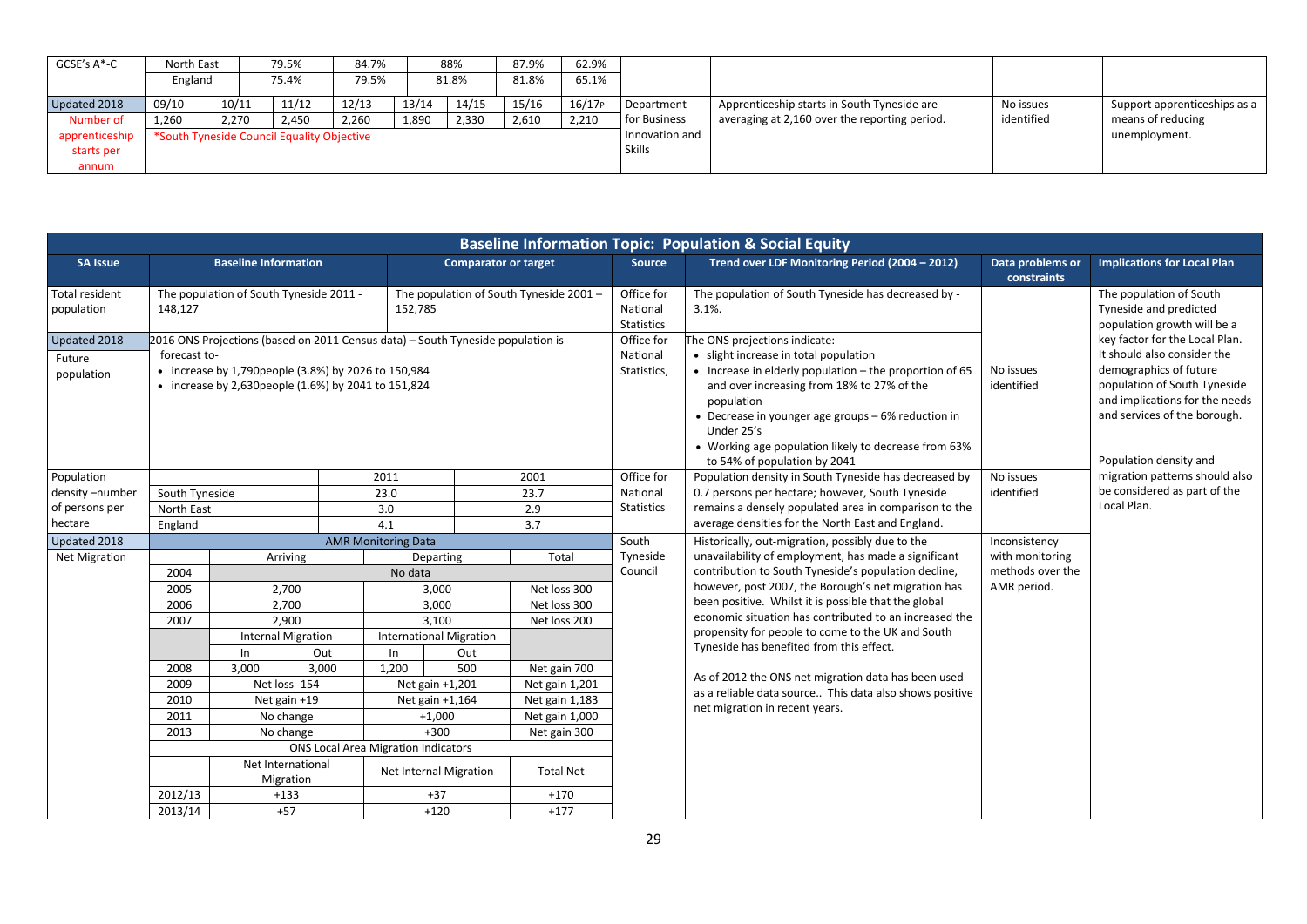|                    | 2014/15               | $+135$                   |                  |                      | -84                       | $+51$     |                   |                                                                                                               |            |                                                      |
|--------------------|-----------------------|--------------------------|------------------|----------------------|---------------------------|-----------|-------------------|---------------------------------------------------------------------------------------------------------------|------------|------------------------------------------------------|
|                    | 2015/16               | $+201$                   |                  |                      | $+477$                    | $+678$    |                   |                                                                                                               |            |                                                      |
|                    |                       |                          |                  |                      |                           |           |                   |                                                                                                               |            |                                                      |
| Gender make up     | South Tyneside        |                          |                  | North East:          |                           |           |                   |                                                                                                               |            | Gender, age, race, religion,                         |
| of residents       | Male - 71,560         | (48%)                    |                  |                      | Male - 1,269,703 (49%)    |           |                   | N/A                                                                                                           |            | disability, marriage & civil                         |
| (2011)             |                       | Female - 76,567 (52%)    |                  |                      | Female - 1, 327,183 (51%) |           |                   |                                                                                                               |            | partnerships, pregnancy &                            |
| Age population     |                       |                          | South Tyneside % |                      | North East %              | England % |                   | South Tyneside has a higher number of residents aged                                                          |            | maternity, gender                                    |
| (2011)             | All persons aged 0-15 |                          | 17.2             |                      | 17.6                      | 18.7      |                   | between 25-49 and 65+.                                                                                        |            | reassignment and sexual                              |
|                    |                       | All persons aged 16-24   | 12.2             |                      | 13.0                      | 12.0      |                   |                                                                                                               |            | orientation are protected                            |
|                    |                       | All persons aged 25-49   | 35.5             |                      | 32.9                      | 34.8      |                   |                                                                                                               |            | characteristic groups<br>protected by the Equalities |
|                    |                       | All persons aged 50-64   | 16.2             |                      | 16.1                      | 15.0      |                   |                                                                                                               |            | Act 2010.                                            |
|                    | All person aged 65+   |                          | 20.9             |                      | 20.5                      | 19.5      |                   |                                                                                                               |            |                                                      |
| Ethnic diversity - |                       |                          | South Tyneside % |                      | North East %              | England % |                   | The ethnicity of South Tyneside's population is                                                               |            | The Local Plan should plan for                       |
| estimate           |                       |                          |                  | White                |                           |           |                   | predominantly white. There are also a higher                                                                  |            | any specific facilities or needs                     |
| population         | British               |                          | 95.1             |                      | 93.6                      | 79.8      |                   | percentage of Asian/British Asian residents than at a                                                         |            | required by these groups.                            |
| (2011)             | Irish                 |                          | 0.2              |                      | 0.3                       | 1.0       |                   | regional level.                                                                                               |            | Consideration should be had                          |
|                    |                       | Gypsy or Irish Traveller | 0.0              |                      | 0.1                       | 0.1       |                   |                                                                                                               |            | to any potential effects Local                       |
|                    | Other                 |                          | 0.7              |                      | 1.3                       | 4.6       |                   |                                                                                                               |            | Plan policies may have on                            |
|                    |                       |                          |                  | Mixed                |                           |           |                   |                                                                                                               |            | these protected characteristic                       |
|                    |                       | White & Black Caribbean  | 0.2              |                      | 0.2                       | 0.8       |                   |                                                                                                               |            | groups.                                              |
|                    |                       | White & Black African    | 0.2              |                      | 0.1                       | 0.3       |                   |                                                                                                               |            |                                                      |
|                    | White & Asian         |                          | 0.3              |                      | 0.3                       | 0.6       |                   |                                                                                                               |            |                                                      |
|                    | <b>Other Mixed</b>    |                          | 0.2              |                      | 0.2                       | 0.5       | Office for        |                                                                                                               | No issues  |                                                      |
|                    |                       |                          |                  | Asian/ Asian British |                           |           | National          |                                                                                                               | identified |                                                      |
|                    | Indian                |                          | 0.4              |                      | 0.6                       | 2.6       | <b>Statistics</b> |                                                                                                               |            |                                                      |
|                    | Pakistani             |                          | 0.3              |                      | 0.8                       | 2.1       |                   |                                                                                                               |            |                                                      |
|                    | Bangladeshi           |                          | 1.0              |                      | 0.4                       | 0.8       |                   |                                                                                                               |            |                                                      |
|                    | Chinese               |                          | 0.2              |                      | 0.6                       | 0.7       |                   |                                                                                                               |            |                                                      |
|                    | Other                 |                          | 0.3              |                      | 0.5                       | 1.5       |                   |                                                                                                               |            |                                                      |
|                    |                       |                          |                  | Black/ Black British |                           |           |                   |                                                                                                               |            |                                                      |
|                    | African               |                          | 0.2              |                      | 0.4                       | 1.8       |                   |                                                                                                               |            |                                                      |
|                    | Caribbean             |                          | 0.0              |                      | 0.0                       | 1.1       |                   |                                                                                                               |            |                                                      |
|                    | Other                 |                          | 0.0              |                      | 0.0                       | 0.5       |                   |                                                                                                               |            |                                                      |
|                    |                       |                          |                  | Other                |                           |           |                   |                                                                                                               |            |                                                      |
|                    | Arab                  |                          | 0.4              |                      | 0.2                       | 0.4       |                   |                                                                                                               |            |                                                      |
|                    | Other                 |                          | 0.3              |                      | 0.2                       | 0.6       |                   |                                                                                                               |            |                                                      |
| Religion -         |                       |                          | South Tyneside % |                      | North East %              | England % |                   | N/A                                                                                                           |            |                                                      |
| residents in each  | Christian             |                          | 70.3             |                      | 67.5                      | 59.4      |                   |                                                                                                               |            |                                                      |
| group (2011)       | <b>Buddhist</b>       |                          | 0.2              |                      | 0.2                       | 0.5       |                   |                                                                                                               |            |                                                      |
|                    | Hindu                 |                          | 0.2              |                      | 0.3                       | 1.5       |                   |                                                                                                               |            |                                                      |
|                    | Jewish                |                          | 0.0              |                      | 0.2                       | $0.5\,$   |                   |                                                                                                               |            |                                                      |
|                    | Muslim                |                          | 1.9              |                      | 1.8                       | 5.9       |                   |                                                                                                               |            |                                                      |
|                    | Sikh                  |                          | 0.3              |                      | 0.2                       | 0.8       |                   |                                                                                                               |            |                                                      |
|                    | Other                 |                          | 0.2              |                      | 0.3                       | 0.4       |                   |                                                                                                               |            |                                                      |
|                    | No Religion           |                          | 21.1             |                      | 23.4                      | 24.7      |                   |                                                                                                               |            |                                                      |
| Gender             |                       |                          |                  |                      |                           |           |                   | There is no publicly available data to make reliable estimates on the number of transgender people in the UK. |            |                                                      |
| reassignment       |                       |                          |                  |                      |                           |           |                   |                                                                                                               |            |                                                      |
| Marriage & civil   |                       |                          | South Tyneside % |                      | North East %              | England % | Office for        |                                                                                                               | No issues  |                                                      |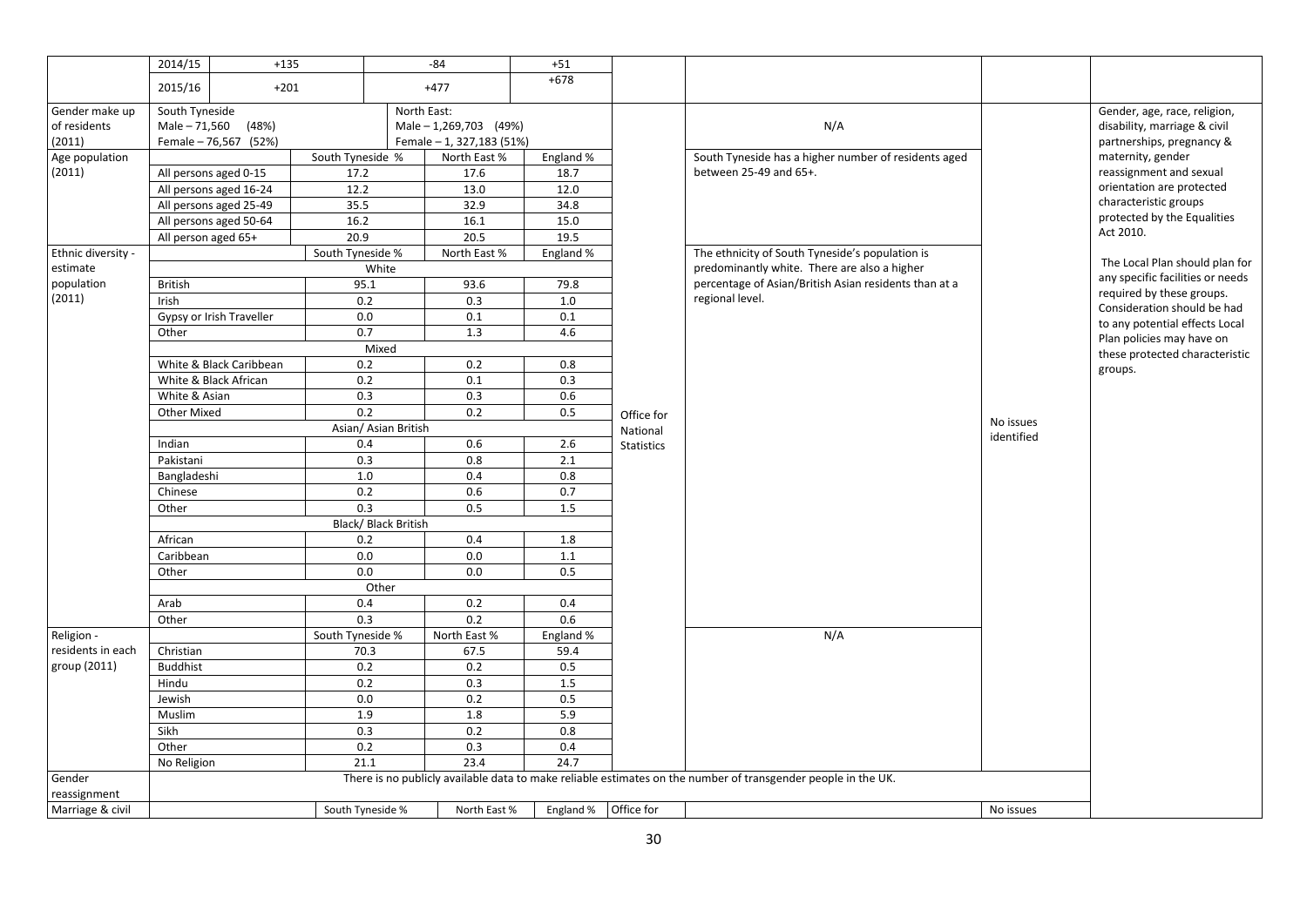| partnerships      | Single                                     |                            | 34.2                           |                            |              | 34.4         | 34.6              | National    |                                                            | identified                                           |                                |
|-------------------|--------------------------------------------|----------------------------|--------------------------------|----------------------------|--------------|--------------|-------------------|-------------|------------------------------------------------------------|------------------------------------------------------|--------------------------------|
| (2011)            | Married                                    |                            | 43.8                           |                            | 45.6         | 46.6         | <b>Statistics</b> |             |                                                            |                                                      |                                |
|                   |                                            | Same-Sex Civil Partnership |                                |                            |              | 0.2          | 0.2               |             | N/A                                                        |                                                      |                                |
|                   |                                            |                            | $0.1\,$<br>2.8                 |                            | 2.6          | 2.7          |                   |             |                                                            |                                                      |                                |
|                   | Divorced                                   | Separated                  |                                |                            |              | 9.4          | 9.0               |             |                                                            |                                                      |                                |
|                   | Widowed                                    |                            | 10.3<br>8.7                    |                            | 7.8          | 6.9          |                   |             |                                                            |                                                      |                                |
| Number of live    |                                            | South Tyneside             |                                |                            |              | England      |                   |             |                                                            |                                                      |                                |
| births (2011)     |                                            | 1,665                      |                                | North East<br>30,527       |              | 688,122      |                   |             |                                                            |                                                      |                                |
| Sexual identity - |                                            |                            |                                | North East %               |              | England %    |                   | Integrated  |                                                            | Data unavailable                                     |                                |
| % per region      | Heterosexual                               |                            |                                | 95.5                       |              | 93.9         |                   | Household   |                                                            | at a local                                           |                                |
| (2011/12)         | Gay/Lesbian                                |                            |                                | 1.2                        |              | 1.1          |                   | Survey      |                                                            | authority level                                      |                                |
|                   | Bisexual                                   |                            |                                | 0.4                        |              | 0.4          |                   |             |                                                            |                                                      |                                |
|                   | Other                                      |                            |                                | 1.7                        |              | 0.3          |                   |             |                                                            |                                                      |                                |
| Crime per 1,000   |                                            |                            |                                | <b>AMR Data Monitoring</b> |              |              |                   | South       | Levels of crime have decreased in South Tyneside.          |                                                      |                                |
| population        | 2005                                       | 2006                       | 2007                           | 2008                       |              | 2009         | 2010              | Tyneside    |                                                            | Inconsistency<br>issues with data<br>provided in AMR |                                |
|                   |                                            |                            |                                |                            |              |              |                   | Council     |                                                            |                                                      |                                |
|                   | 67.1                                       | 60.7                       |                                | 44.2                       |              | 36.8         | 28                |             |                                                            |                                                      |                                |
| Updated 2018      |                                            |                            |                                | 2014                       |              | 2016         | 2017              | Northumbria | Data shows that crime levels in South Tyneside are         | Data is monitored                                    | The Local Plan can contribute  |
| Notable           | Violence against a person                  |                            |                                | 1,454                      | 3,851        |              | 4,651             | Police      | comparable to other neighbouring authorities. There        | at different levels                                  | to promoting safer             |
| offences          | Sex Offences (exc rape)                    |                            | 116,                           |                            |              | 197          | 276               |             | has been an increase in all types of crime reporting in    | i.e. national &                                      | environments through good      |
| recorded by       | Rape                                       |                            | 46                             |                            | 119          |              | 162               |             | the last 4 years with a variance of over 200% for          | police force area.                                   | design and minimising the risk |
| police 2017       | Robbery                                    |                            |                                | 44                         | 62           |              | 65                |             | Violence Against a Person and rape reporting.              | Data monitored                                       | of crime and anti-social       |
|                   | Burglary                                   |                            | 587                            | 679                        |              | 832          |                   |             | by Police Force                                            | behaviour.                                           |                                |
|                   | Vehicle Crime                              |                            |                                |                            | 626          |              | 672               |             |                                                            | area. It is difficult                                |                                |
|                   |                                            | <b>Criminal Damage</b>     |                                |                            | 2,522        |              | 2,489             |             |                                                            | to identify data                                     |                                |
|                   |                                            | Theft and handling         |                                |                            | 2,512        |              | 2,922             |             |                                                            | for South                                            |                                |
| Updated 2018      |                                            |                            |                                |                            | 2011/12      |              |                   |             | There is a positive trend in that incidents of Anti-Social | Tyneside.                                            |                                |
|                   |                                            | 2009/10                    |                                | 2010<br>/11                |              |              | 2015/16           | Home        | behaviour are decreasing through the Northumbria           |                                                      |                                |
| Anti-social       | Northumbria                                |                            | 86                             | 82                         | 68           |              | 47                | Office      | police force area and that a high percentage of            |                                                      |                                |
| incidents per     | North East                                 |                            |                                |                            |              |              |                   |             | residents feel safe in their local area.                   |                                                      |                                |
| 1,000 population  |                                            |                            | 97                             | 89                         | 72           |              |                   |             |                                                            |                                                      |                                |
| Updated 2018      | 2010/11                                    |                            | 2011/12                        |                            | 2012/13      |              | 2015/16           |             |                                                            |                                                      |                                |
| % of people who   |                                            |                            |                                |                            |              |              |                   |             |                                                            |                                                      |                                |
| agree that the    | 76%                                        |                            | 78%                            |                            | 77%          |              | 76%               | South       |                                                            |                                                      |                                |
| council & police  |                                            |                            |                                |                            |              |              |                   | Tyneside    |                                                            |                                                      |                                |
| are dealing with  | *South Tyneside Council Equality Objective |                            |                                |                            |              |              |                   | Council     |                                                            |                                                      |                                |
| ASB and crime in  |                                            |                            |                                |                            |              |              |                   |             |                                                            |                                                      |                                |
| their area.       |                                            |                            |                                |                            |              |              |                   |             |                                                            |                                                      |                                |
| Updated 2018      |                                            |                            | Northumbria Police Force Area: |                            |              | England:     |                   | Home        | N/A                                                        |                                                      |                                |
| Hate crimes by    |                                            | 2011/12                    | 2012/1                         | 2016/17                    | 2011/12      | 2012/13      | 2016/17           | Office      |                                                            |                                                      |                                |
| police force area |                                            |                            | $\overline{\mathbf{3}}$        |                            |              |              |                   |             |                                                            |                                                      |                                |
|                   | Race:                                      | 557                        | 489                            | 1,609                      | 35,816       | 35,889       | 62,685            |             |                                                            |                                                      |                                |
|                   | Religion:                                  | 13                         | 11                             | 161                        | 1,621        | 1,573        | 5,949             |             |                                                            |                                                      |                                |
|                   | Sexual                                     | 33                         | 37                             | 243                        | 4,252        | 4,261        | 9,157             |             |                                                            |                                                      |                                |
|                   | Orientation:                               |                            |                                |                            |              |              |                   |             |                                                            |                                                      |                                |
|                   | Disability:<br>Transgender:                | 22<br>1                    | 38<br>4                        | 218<br>44                  | 1,744<br>315 | 1,843<br>361 | 5,558<br>1,248    |             |                                                            |                                                      |                                |
|                   | Total:                                     | 626                        | 579                            | 2,187                      | 43,748       | 43,927       | 80,393            |             |                                                            |                                                      |                                |
|                   |                                            |                            |                                |                            |              |              |                   |             |                                                            |                                                      |                                |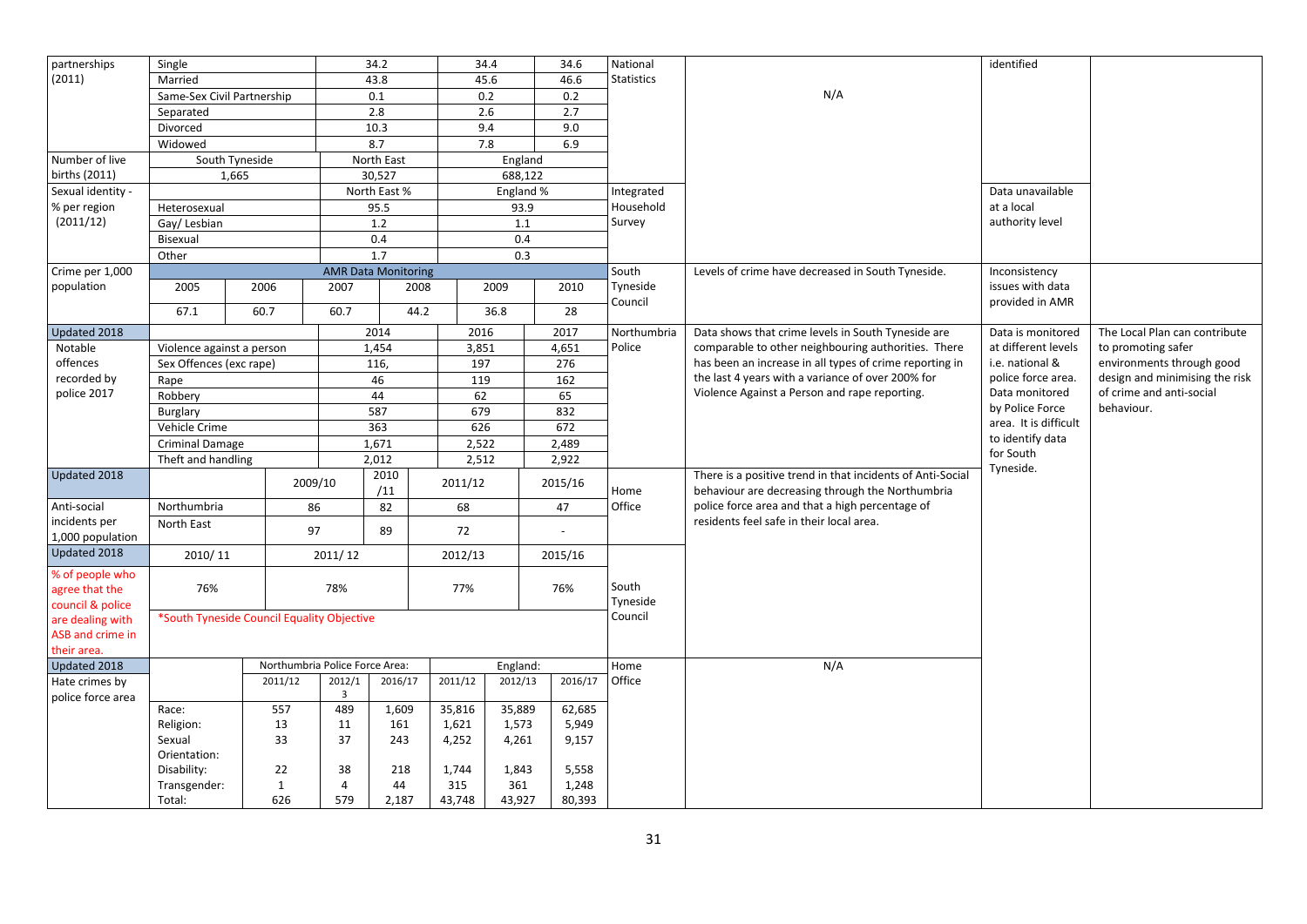| Number of<br>reported<br>incidents on<br><b>ARCH-Agencies</b><br><b>Against Racist</b><br>Crime &<br>Harassment               | 2011<br>*South Tyneside Council Equality Objective                                                                                                                                  |                                                                                                                                                                                                                    |             |             | 2012<br>South Tyneside target<br>35<br>47     |                                                                            |                                                       |                                                                                |                                                                               | South<br>Tyneside<br>Council                             |                                                                             |                                                                                                                                                                                                                                                              |                                      |                                                                                                                             |  |
|-------------------------------------------------------------------------------------------------------------------------------|-------------------------------------------------------------------------------------------------------------------------------------------------------------------------------------|--------------------------------------------------------------------------------------------------------------------------------------------------------------------------------------------------------------------|-------------|-------------|-----------------------------------------------|----------------------------------------------------------------------------|-------------------------------------------------------|--------------------------------------------------------------------------------|-------------------------------------------------------------------------------|----------------------------------------------------------|-----------------------------------------------------------------------------|--------------------------------------------------------------------------------------------------------------------------------------------------------------------------------------------------------------------------------------------------------------|--------------------------------------|-----------------------------------------------------------------------------------------------------------------------------|--|
| Programme<br>Updated 2018<br>Indices of<br>deprivation<br>(2013)                                                              |                                                                                                                                                                                     | Rank 34th most deprived out of 326 Local<br>Authorities in England                                                                                                                                                 |             |             |                                               |                                                                            | Sunderland - 24th<br>Gateshead-78rd<br>Newcastle-30th | North Tyneside - 120th                                                         |                                                                               |                                                          | Office for<br>National<br><b>Statistics</b>                                 | Deprivation remains a problem within South Tyneside<br>and should continue to be addressed in the Local Plan.                                                                                                                                                | No issues<br>identified              | The Local Plan should seek to<br>encourage opportunities to<br>reduce all levels of deprivation<br>and the number of people |  |
| Deprivation in<br>Large Seaside<br>Towns (South<br>Shields)<br>(IMD 1-31, 1<br>being the most<br>deprived) (2013)             | Crime                                                                                                                                                                               | Index of Multiple Deprivation<br><b>Income Deprivation</b><br><b>Employment Deprivation</b><br>Health Deprivation and Disability<br>Education, skills and training deprivation<br>Barriers to housing and services |             |             |                                               |                                                                            |                                                       |                                                                                | 8<br>$\overline{a}$<br>$\mathbf{1}$<br>11<br>$\overline{7}$<br>24<br>18<br>30 |                                                          | Office for<br>National<br><b>Statistics</b>                                 | Data shows that South Shields is the 8th most deprived<br>large seaside town in England. Employment,<br>Education and Income deprivation are the worst<br>performing measures.                                                                               |                                      | claiming key benefits.                                                                                                      |  |
| Updated 2018<br><b>Benefits</b><br>claimants (%)                                                                              | Living environment deprivation<br><b>Benefit</b><br>JSA<br>Disability<br>ESA and Incapacity benefits<br>Lone Parent<br>Carer<br>All people of working age<br>claiming a key benefit |                                                                                                                                                                                                                    |             |             | 2014<br>5<br>1.5<br>8.9<br>1.8<br>2.0<br>16.3 | South Tyneside %<br>2016<br>3.3<br>$\mathbf{1}$<br>8.9<br>1.7<br>2.7<br>18 | 2014<br>3.6<br>1.3<br>8.0<br>1.5<br>2.0<br>13.6       | North East %<br>2016<br>2.1<br>0.9<br>7.9<br>2.7<br>15.2                       | 2014<br>2.4<br>1.2<br>6.2<br>1.2<br>1.4<br>10.2                               | England %<br>2016<br>1.1<br>0.8<br>6.1<br>1<br>1.7<br>11 | Office for<br>National<br><b>Statistics</b>                                 | South Tyneside has above average number of<br>residents claiming key benefits in comparison to the<br>North East and England, despite a -5.7% decrease in<br>claimants since 2010.                                                                           |                                      |                                                                                                                             |  |
| Updated 2018<br>Index of<br>deprivation<br>(2015)<br>Updated 2018<br>% of children<br>claiming free<br>school meals<br>(2016) |                                                                                                                                                                                     | Income deprivation<br>Child poverty<br>Older people in deprivation<br>19.2% of pupils in South Tyneside claim<br>free school meals.                                                                                |             |             |                                               | South Tyneside (%)<br>22.4<br>28.2<br>24.5<br>school meals.                |                                                       | 18.8% of pupils in the North East and<br>14.1% of pupils in England claim free | England (%)<br>14.6<br>19.9<br>16.2                                           |                                                          | Public<br>Health<br>England -<br>Local Health<br>Department<br>of Education | South Tyneside has higher levels of all three types of<br>deprivation than the England average.<br>The percentage of pupils accessing free school meals is<br>higher than both the regional and national<br>percentages.                                     |                                      |                                                                                                                             |  |
| Updated 2018<br>Number of<br>dwellings<br>Updated 2018                                                                        |                                                                                                                                                                                     | Number of dwellings (2017): 71,570                                                                                                                                                                                 |             |             |                                               | <b>AMR Data Monitoring</b>                                                 |                                                       | Number of dwellings (2011): 69,540                                             |                                                                               |                                                          | Office for<br>National<br><b>Statistics</b><br>South                        | The overall trend shows and increases in the number<br>of dwellings in South Tyneside.<br>2,913 properties have been completed over the AMR                                                                                                                  | No issues<br>identified<br>No issues | The Local Plan should seek to<br>provide a range of housing<br>types and tenures to ensure<br>housing for the residents of  |  |
| Housing<br>completions<br>Vacant                                                                                              | 2008<br>195                                                                                                                                                                         | 2009<br>197<br>South Tyneside %                                                                                                                                                                                    | 2010<br>219 | 2011<br>275 | 2012<br>169<br>North East %                   | 2013<br>170                                                                | 2014<br>430<br>England %                              | 2015<br>447                                                                    | 2016<br>466                                                                   | 2017<br>345<br><b>RSS Target</b>                         | Tyneside<br>Council<br>Direct.gov.uk                                        | monitoring period.<br>Following the 2007 global economic downturn South<br>Tyneside's housing completions slumped. However<br>since 2014/15 there has been a significant increase in<br>completions.<br>South Tyneside's housing vacancy rate has been at an | identified<br>No issues              | South Tyneside.                                                                                                             |  |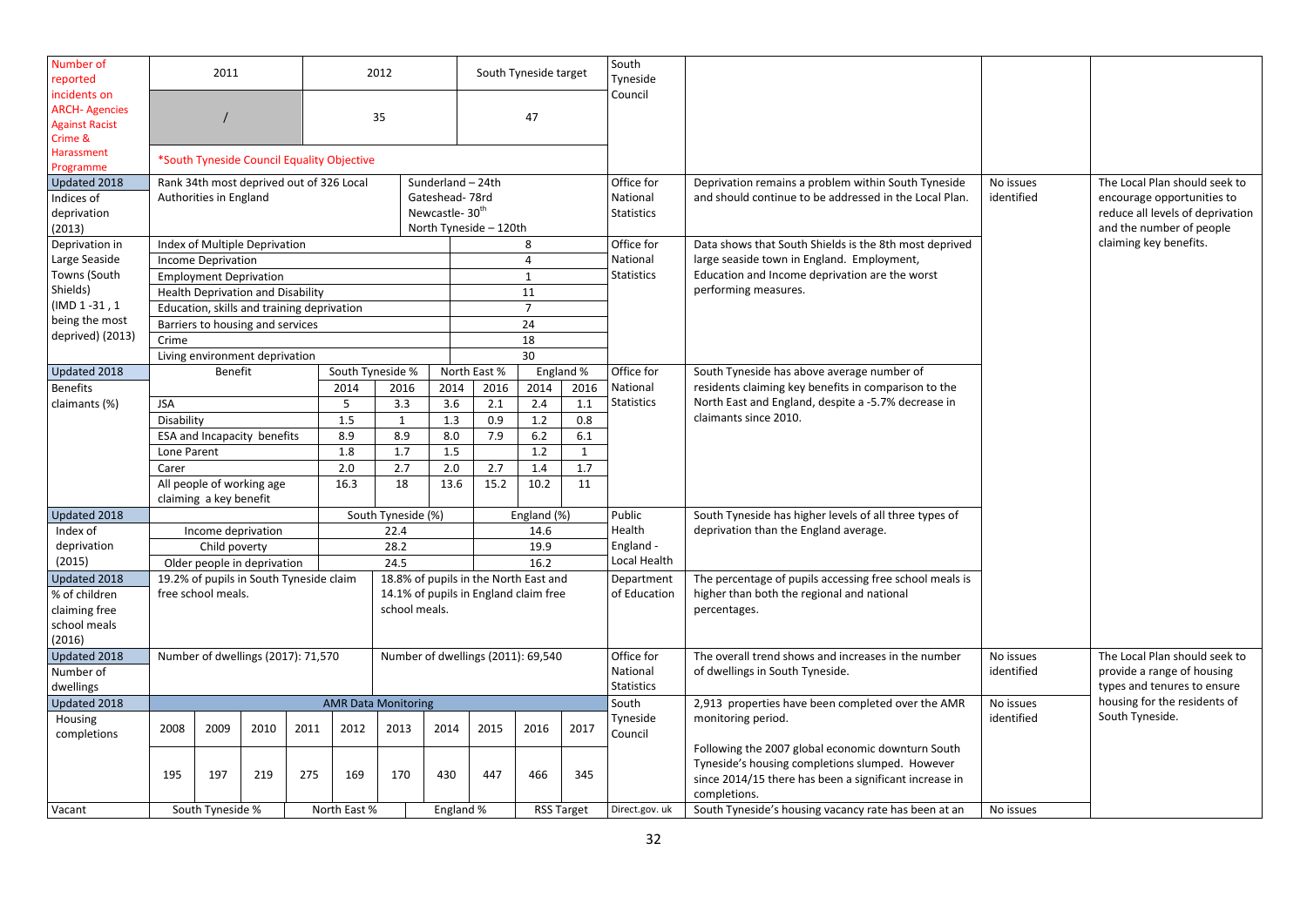| Properties (2011)     | 2.9<br>3.6                          |                                                                           |                |                                     | 2.9<br>$3%$ |                                  |            |                                     |               | Table                                                  | average of 3.2% since 2011.                             | identified               |                               |
|-----------------------|-------------------------------------|---------------------------------------------------------------------------|----------------|-------------------------------------|-------------|----------------------------------|------------|-------------------------------------|---------------|--------------------------------------------------------|---------------------------------------------------------|--------------------------|-------------------------------|
| Updated 2018          |                                     | <b>AMR Data Monitoring</b>                                                |                |                                     |             |                                  | 615South   |                                     |               |                                                        |                                                         |                          |                               |
| Housing               | 2010                                | 2011                                                                      | 2012           | 2013                                | 2014        |                                  | 2015       | 2016                                | 2017          |                                                        |                                                         |                          |                               |
| Vacancy:              |                                     |                                                                           |                |                                     |             |                                  |            |                                     |               |                                                        |                                                         |                          |                               |
| All Vacants -         |                                     |                                                                           |                |                                     |             |                                  |            |                                     |               |                                                        |                                                         |                          |                               |
| number of             |                                     |                                                                           |                |                                     |             |                                  |            |                                     |               |                                                        |                                                         |                          |                               |
| dwellings and         |                                     |                                                                           |                |                                     |             |                                  |            |                                     |               |                                                        |                                                         |                          |                               |
| Rate (%)              | 2,432                               | 2,512                                                                     | 2,375          | 1,917                               | 1,984       |                                  | 2,201      | 2,256                               | 2,346         |                                                        |                                                         |                          |                               |
| Tenure of             |                                     |                                                                           |                | South Tyneside %                    |             | North East %                     |            |                                     | England %     | Office for                                             | South Tyneside has a significantly higher percentage of | No issues                |                               |
| households            |                                     |                                                                           |                |                                     |             |                                  |            |                                     |               | National                                               | residents living in Local Authority accommodation than  | identified               |                               |
| (2011)                |                                     |                                                                           |                |                                     |             |                                  |            |                                     |               | <b>Statistics</b>                                      | the north east and at national level.                   |                          |                               |
|                       |                                     |                                                                           |                | 2001<br>2011                        |             | 2001                             | 2011       | 2001                                | 2011          |                                                        |                                                         |                          |                               |
|                       | Owned Outright                      |                                                                           | 21.1           | 25.3                                |             | 25.3                             | 28.6       | 29.2                                | 30.6          |                                                        |                                                         |                          |                               |
|                       | Mortgaged                           |                                                                           | 34.6           | 31.8                                |             | 37.9                             | 33.2       | 38.8                                | 32.8          |                                                        |                                                         |                          |                               |
|                       | <b>Shared Ownership</b>             |                                                                           | 0.5            | 0.4                                 |             | 0.4                              | 0.4        | 0.7                                 | 0.8           |                                                        |                                                         |                          |                               |
|                       | <b>Local Authority</b>              |                                                                           | 31.8           | 25.3                                |             | 22.4                             | 14.8       | 13.2                                | 9.4           |                                                        |                                                         |                          |                               |
|                       | Social Rented                       |                                                                           | 6.0            | 6.3                                 |             | 5.3                              | 8.1        | 6.1                                 | 8.3           |                                                        |                                                         |                          |                               |
|                       | Private Landlord                    |                                                                           | 4.2            |                                     | 9.0         | 6.3                              | 12.4       | 8.8                                 | 15.4          |                                                        |                                                         |                          |                               |
|                       | Private Rented : Other              |                                                                           | 1.7            | 1.1                                 |             | 2.5                              | 1.3        | 3.2                                 | 1.4           |                                                        |                                                         |                          |                               |
| Number of             | Number of households (2011): 67,167 |                                                                           |                |                                     |             |                                  |            | Number of households (2001): 66,097 |               | Office for                                             | The baseline data shows that the number of              | No issues                | The Local Plan should seek to |
| households            |                                     |                                                                           |                |                                     |             |                                  |            |                                     |               | National                                               | households in South Tyneside has increased over the     | identified               | provide adequate housing      |
|                       |                                     |                                                                           |                |                                     |             |                                  |            |                                     | Statistics    | past 10 years and that the majority of households only |                                                         | provision to accommodate |                               |
|                       |                                     |                                                                           |                |                                     |             |                                  |            |                                     |               | Office for                                             | consist of 1 or 2 people.                               |                          | this housing need.            |
| <b>Household Size</b> |                                     |                                                                           |                | %                                   |             | 2001 Average household size: 2.3 |            |                                     |               |                                                        | The majority of household in South Tyneside are 1-2     | Difficulty in            |                               |
| (2011)                | 1 Person in Household               |                                                                           |                | 35                                  |             |                                  |            |                                     |               |                                                        | person households.                                      | finding specific         |                               |
|                       | 2 People in Household               |                                                                           |                | 35                                  |             |                                  |            |                                     |               | <b>Statistics</b>                                      |                                                         | household sizes          |                               |
|                       | 3 People in Household               |                                                                           |                | 16                                  |             |                                  |            |                                     |               |                                                        |                                                         | for South                |                               |
|                       | 4 People in Household               |                                                                           |                | 11                                  |             |                                  |            |                                     |               |                                                        |                                                         | Tyneside in 2001         |                               |
|                       | 5 People in Household               |                                                                           | $\overline{3}$ |                                     |             |                                  |            |                                     |               |                                                        |                                                         | to provide a clear       |                               |
|                       | 6 People in Household               |                                                                           |                | 0.8                                 |             |                                  |            |                                     |               |                                                        | comparison.                                             |                          |                               |
|                       | 7 People in Household               |                                                                           |                | 0.2                                 |             |                                  |            |                                     |               |                                                        |                                                         |                          |                               |
| Updated 2018          |                                     | Median house price (2018): £132,000                                       |                | Median house price (2012): £114,250 |             |                                  |            |                                     |               |                                                        | There has been a 154.2% increase in the median house    | No issues                | The local plan should seek to |
|                       |                                     | Median house price (2012): £114,250<br>Median house price (2000): £44,950 |                |                                     |             |                                  |            |                                     |               |                                                        | price in South Tyneside since 2000.                     | identified               | provide affordable            |
| House prices in       |                                     |                                                                           |                |                                     |             | Average house                    |            | Average house                       |               |                                                        |                                                         |                          | accommodation in all housing  |
| South Tyneside        |                                     |                                                                           |                |                                     |             | prices (2012)                    |            |                                     | prices (2018) |                                                        |                                                         |                          | market areas.                 |
|                       |                                     | South Shields Inner                                                       |                |                                     |             | £106,815                         |            | £134,644                            |               | South                                                  |                                                         |                          |                               |
|                       |                                     | South Shields East                                                        |                |                                     |             | £132,403                         |            | £144,075                            |               | Tyneside<br>Council                                    |                                                         |                          |                               |
|                       | <b>SHMA Policy</b>                  | South Shields West                                                        |                |                                     |             | £82,813                          |            | £107,053                            |               |                                                        |                                                         |                          |                               |
|                       | Area                                | Hebburn                                                                   |                |                                     |             | £118,980                         |            | £133,586                            |               |                                                        |                                                         |                          |                               |
|                       |                                     | Jarrow                                                                    |                |                                     |             | £103,331                         |            | £122,059                            |               |                                                        |                                                         |                          |                               |
|                       |                                     | Urban Fringe                                                              |                |                                     |             | £173,975                         |            | £213,403                            |               |                                                        |                                                         |                          |                               |
|                       |                                     | South Tyneside                                                            |                |                                     |             | £121,975                         |            | £142,637                            |               |                                                        |                                                         |                          |                               |
| Updated 2018          | <b>Accommodation Type</b>           |                                                                           |                | Sunderland Broad Rental             |             | Tyneside Broad Rental Market     |            |                                     |               | Direct.gov.uk                                          | Average weekly rents in the North East have risen, but  | No issues                |                               |
|                       |                                     |                                                                           |                | Market Area (BRMA)                  |             |                                  |            | Area(BRMA)                          |               |                                                        | remain below the England average. South Tyneside        | identified               |                               |
| Average Weekly        |                                     |                                                                           | 2012           |                                     | 2017        |                                  | 2012       |                                     | 2017          |                                                        | has the lowest average weekly rents in the region.      |                          |                               |
| Rent in South         | <b>Shared Accommodation</b>         |                                                                           | £45.00 per     |                                     | £45.00      |                                  | £60.00 per |                                     | £60.00 per    |                                                        |                                                         |                          |                               |
| Tyneside              |                                     |                                                                           | week           |                                     | per         |                                  | week       |                                     | week          |                                                        |                                                         |                          |                               |
| (October 2013)        |                                     |                                                                           |                |                                     | week        |                                  |            |                                     |               |                                                        |                                                         |                          |                               |
|                       | One Bedroom                         |                                                                           |                | £87.69 per<br>£88.00                |             | £91.15 per                       |            |                                     | £90.90 per    |                                                        |                                                         |                          |                               |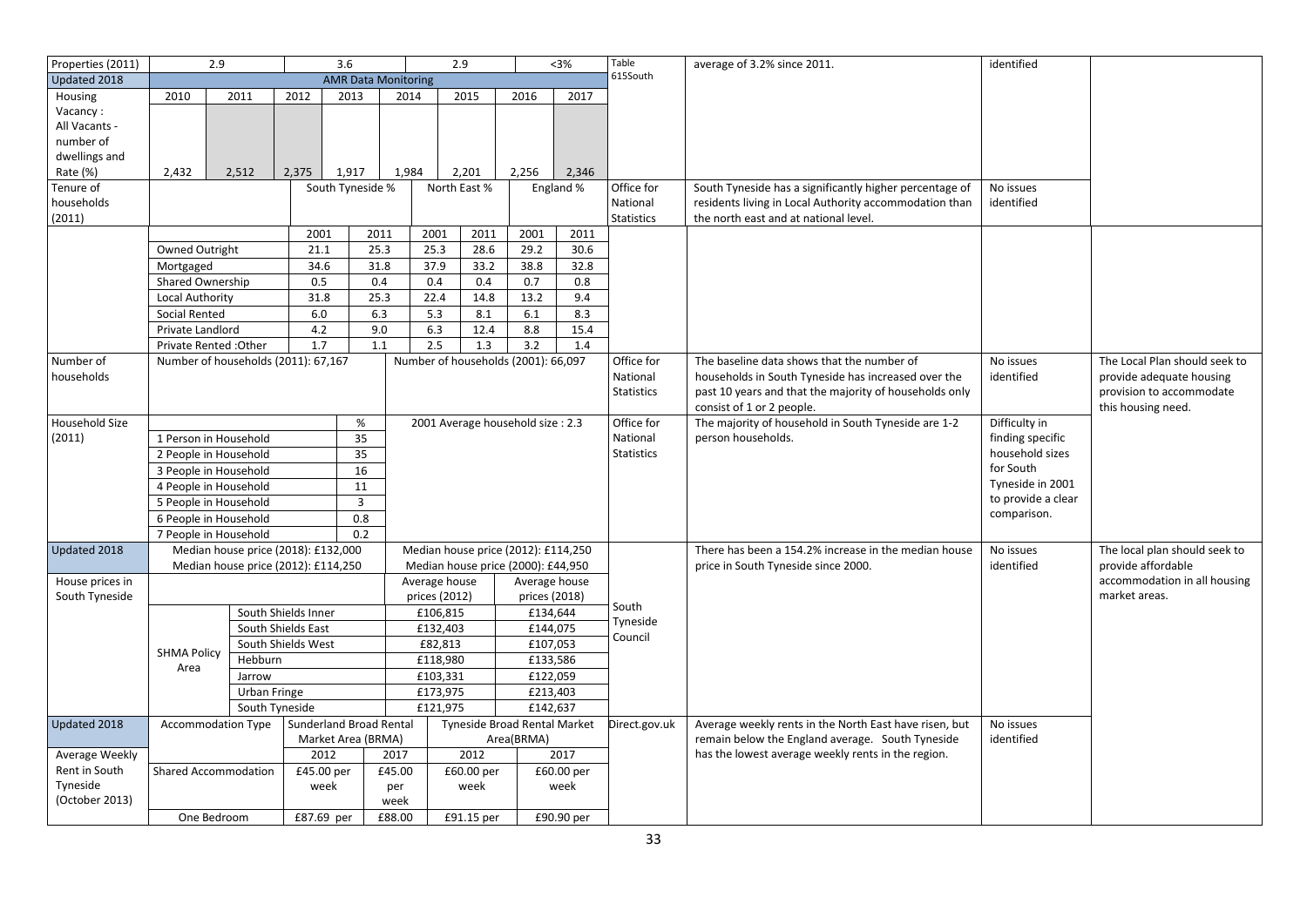|                           |                              |                                    | week                                          |                | per                        |                          | week             | week                 |                                          |                                                        |                                                                                               |                              |
|---------------------------|------------------------------|------------------------------------|-----------------------------------------------|----------------|----------------------------|--------------------------|------------------|----------------------|------------------------------------------|--------------------------------------------------------|-----------------------------------------------------------------------------------------------|------------------------------|
|                           | Two Bedroom                  |                                    | £100.00 per<br>week                           |                | week                       |                          |                  |                      |                                          |                                                        |                                                                                               |                              |
|                           |                              |                                    |                                               |                |                            |                          | £97.81<br>per    | £102.12 per<br>week  |                                          |                                                        | £103.56 per<br>week                                                                           |                              |
|                           |                              |                                    |                                               | week           |                            |                          |                  |                      |                                          |                                                        |                                                                                               |                              |
|                           | Three Bedroom<br>£109.62 per |                                    |                                               | £109.32        |                            | £114.23 per              |                  | £115.07 per          |                                          |                                                        |                                                                                               |                              |
|                           |                              |                                    |                                               | week           | per                        |                          | week             |                      | week                                     |                                                        |                                                                                               |                              |
|                           |                              |                                    |                                               |                | week                       |                          |                  |                      |                                          |                                                        |                                                                                               |                              |
|                           |                              | Four Bedroom                       |                                               | £144.23 per    | £138.08                    |                          | £150.00 per      |                      | £151.50 per                              |                                                        |                                                                                               |                              |
|                           |                              |                                    |                                               | week           | per                        |                          | week             |                      | week                                     |                                                        |                                                                                               |                              |
|                           |                              |                                    |                                               |                | week                       |                          |                  |                      |                                          |                                                        |                                                                                               |                              |
| Updated 2018              |                              |                                    |                                               |                |                            |                          |                  | Average Monthly Rent |                                          | <b>VOA</b>                                             | N/A                                                                                           | No issues                    |
| Average                   |                              |                                    |                                               |                |                            | 2013                     |                  |                      | 2018                                     |                                                        |                                                                                               | identified                   |
| Monthly Rent in           |                              |                                    |                                               |                |                            |                          |                  |                      |                                          |                                                        |                                                                                               |                              |
| South Tyneside            |                              |                                    | One Bedroom<br>Two Bedroom                    |                |                            | £377<br>£464             |                  |                      | £364<br>£412                             |                                                        |                                                                                               |                              |
| (2013)                    |                              |                                    | Three Bedroom                                 |                |                            | £530                     |                  |                      | £484                                     |                                                        |                                                                                               |                              |
|                           |                              |                                    |                                               |                |                            | £694                     |                  | £680                 |                                          |                                                        |                                                                                               |                              |
| Updated 2018              |                              | Four Bedroom<br>2009-10<br>2008-09 |                                               | 2010-          | 2011-12                    |                          | 2012-13          | 2016-17              | <b>DCLG</b>                              | Average weekly rents in the North East have risen, but | No issues                                                                                     |                              |
|                           |                              |                                    |                                               |                | 11                         |                          |                  |                      |                                          |                                                        | remain below the England average. South Tyneside                                              | identified                   |
| <b>Local Authority</b>    | outh Tyneside                |                                    | £50.88                                        | £52.52         | £54.04                     |                          | £58.51<br>£63.03 |                      | £73.08                                   |                                                        | has the lowest average weekly rents in the region.                                            |                              |
| Average Weekly            | Gateshead                    |                                    | £54.94                                        | £56.66         | £58.07                     | £61.60                   |                  | £67.00               | £76.74                                   |                                                        |                                                                                               |                              |
| Rents (Table              | orth Tyneside                |                                    | £52.75                                        | £54.38         | £55.95                     | £65.98                   |                  | £65.98               | £75.85                                   |                                                        |                                                                                               |                              |
| 702)                      | Newcastle                    |                                    | £53.18                                        | £52.73         | £57.43                     | £61.79                   |                  | £67.01               | £76.77                                   |                                                        |                                                                                               |                              |
|                           | England                      |                                    | £64.21                                        | £66.05         | £67.83                     | £73.58                   |                  | £78.78               | £87.36                                   |                                                        |                                                                                               |                              |
| Updated 2018              |                              | <b>AMR Monitoring Data</b>         |                                               |                |                            |                          |                  |                      | South                                    | 964 affordable dwellings have been delivered since     | Potential for error                                                                           |                              |
| Number of                 | 2009                         | 2010                               | 2011                                          | 2012           | 201                        | 2014                     | 2015             | 2016                 | 2017                                     | Tyneside                                               | 2011. 27% of all completed residential properties.                                            | in AMR                       |
| affordable                |                              |                                    |                                               |                | 3                          |                          |                  |                      |                                          | Council                                                |                                                                                               | monitoring                   |
| homes                     | 53                           | 36                                 | 215                                           | 40             | 153                        | 77                       | 182              | 26                   | 130                                      |                                                        |                                                                                               |                              |
| completed                 |                              |                                    |                                               |                |                            |                          |                  |                      |                                          |                                                        |                                                                                               |                              |
| Updated 2018              |                              |                                    | Relative affordability of lower quartile (LQ) |                |                            |                          |                  |                      | Relative affordability of lower quartile | South                                                  | South Tyneside is more affordable than the regional                                           | No issues                    |
| Relative                  | $prices -$                   |                                    |                                               |                |                            | $(LQ)$ prices $-$        |                  |                      |                                          | Tyneside                                               | average, with a lower quartile house price to income                                          | identified                   |
| Affordability of          |                              |                                    | South Tyneside (2018): 4.6                    |                |                            | North East (2018): 5.4   |                  |                      |                                          | Council                                                | ratio of 4.6.                                                                                 |                              |
| homes                     |                              |                                    | South Tyneside (2012): 4.52                   |                |                            | North East (2012) - 4.60 |                  |                      |                                          |                                                        |                                                                                               |                              |
| Updated 2018<br>Number of |                              |                                    | 2012                                          | 2013           | 2014                       | 2015                     |                  | 2016                 | 2017                                     | <b>DCLG</b>                                            | South Tyneside has the lowest numbers of<br>households on the waiting list, however, this has | Possibly some<br>issues with |
| households on             | South Tyneside<br>Gateshead  |                                    | 13,101<br>11,854                              | 4,679<br>7,394 | 4,989<br>10,160            | 5,518<br>7,984           |                  | 4,047<br>7,582       | 1,940<br>4,835                           |                                                        | dropped significantly between 2012 - 2013.                                                    | recording of data            |
| Local Authority           | Sunderland                   |                                    | 3,949                                         | 2,285          | 2,285                      | 1,588                    |                  | 1,623                | 2,390                                    |                                                        |                                                                                               | due to significant           |
| <b>Waiting List</b>       | North Tyneside               |                                    | 4,727                                         | 3,493          | 3,516                      | 3,378                    |                  | 3,330                | 3,447                                    |                                                        |                                                                                               | changes in                   |
| (Table 600)               | Newcastle                    |                                    | 9,334                                         | 2,935          | 6,111                      | 5,700                    |                  | 5,913                | 6,434                                    |                                                        |                                                                                               | numbers between              |
|                           | Tyne & Wear                  |                                    | 42,965                                        | 20,786         | 27,061                     | 24,168                   |                  | 22,495               | 19,046                                   |                                                        |                                                                                               | 2013/2013                    |
| Updated 2018              |                              |                                    |                                               | 2012           |                            | 2013                     |                  |                      | 2017                                     | <b>DCLG</b>                                            | AMR data records a lower number of rough sleepers in                                          | Inconsistency                |
| Estimates of              | South Tyneside               |                                    |                                               | 13             |                            | $\overline{2}$           |                  |                      | $\mathbf{1}$                             |                                                        | South Tyneside (2017 - 1 person). The MHCLG figures                                           | between reported             |
| rough sleeping in         | Sunderland                   |                                    |                                               | $\overline{2}$ |                            | $\mathbf{1}$             |                  |                      | $\mathbf 0$                              |                                                        | only relates to the count of rough sleepers on a given                                        | data by DCLG and             |
| England, Autumn           | Gateshead                    |                                    |                                               | 10             |                            | $\overline{\phantom{a}}$ |                  |                      | 8                                        |                                                        | night annual rather than a monitoring program over a                                          | data monitored in            |
|                           | England                      |                                    |                                               | 1,811          |                            | 1,820                    |                  |                      | 4,751                                    |                                                        | longer prior of time.                                                                         | the AMR.                     |
| Estimate Rough            |                              |                                    |                                               |                | <b>AMR Monitoring Data</b> |                          |                  |                      |                                          | South                                                  |                                                                                               |                              |
| Sleepers in South         | 2004                         |                                    | 2005<br>2006                                  | 2007           | 2008                       |                          | 2009             | 2010                 | 2011                                     | Tyneside                                               |                                                                                               |                              |